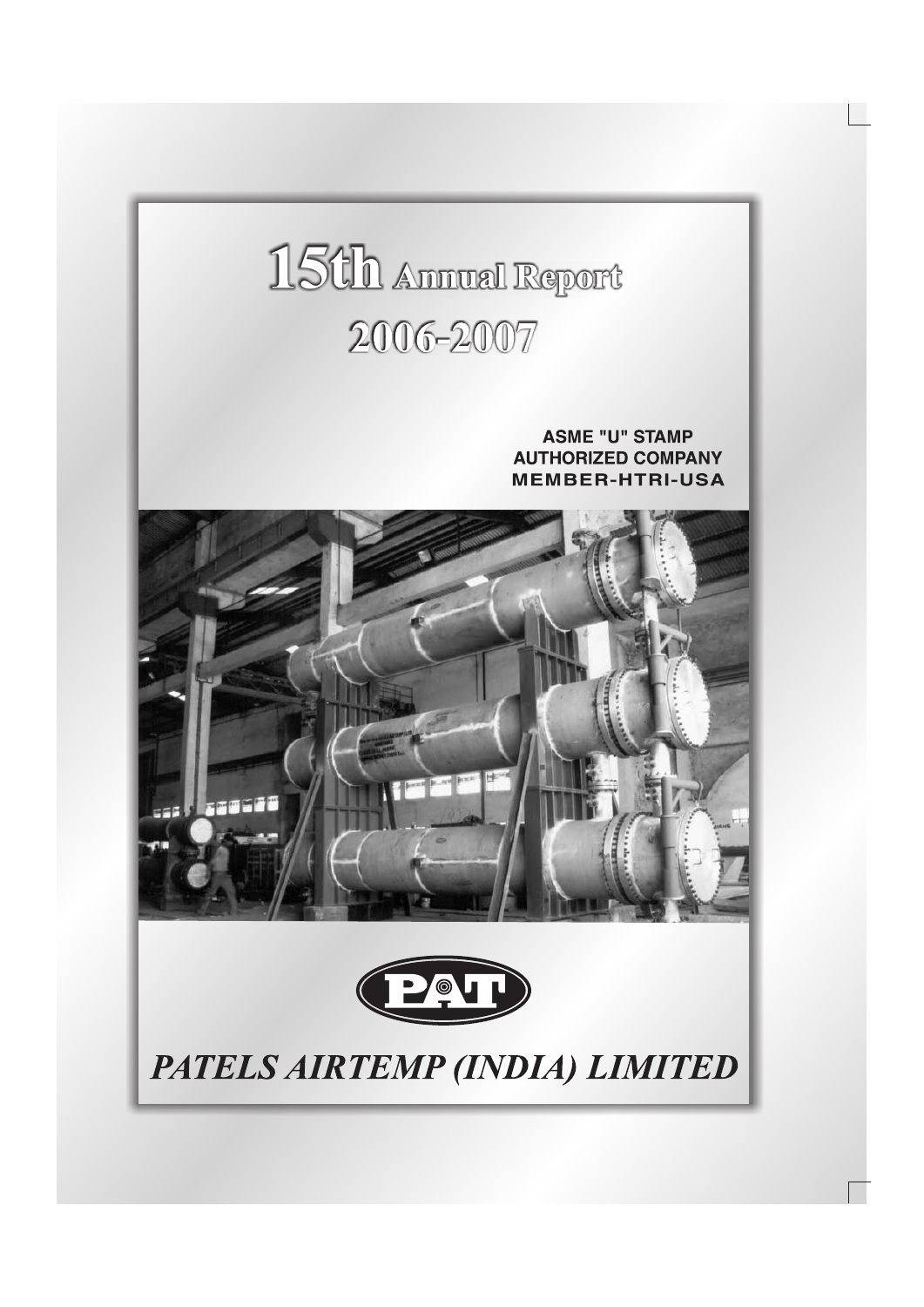

### **PATELS AIRTEMP (INDIA) LIMITED FIFTEENTH ANNUAL REPORT 2006-2007**

| <b>BOARD OF</b><br><b>DIRECTORS</b>      |    | Shri Narayanbhai G. Patel<br>Shri Devidas C. Narumalani<br>Shri Narendra G. Patel<br>Shri Prakash N. Patel<br>Shri Umakant G. Majmudar<br>Shri Natwarlal J. Patel<br>Shri Bhupendra J. Patel<br>Shri Hareshkumar I. Shah | Director<br>Director<br>Director<br>Director | Chairman & Managing Director<br>Whole Time Director<br>Whole Time Director<br>Whole Time Director |
|------------------------------------------|----|--------------------------------------------------------------------------------------------------------------------------------------------------------------------------------------------------------------------------|----------------------------------------------|---------------------------------------------------------------------------------------------------|
| <b>STATUTORY</b><br><b>AUDITORS</b>      | ÷. | Parikh & Majmudar<br>Chartered Accountants,<br>Ahmedabad.                                                                                                                                                                |                                              |                                                                                                   |
| <b>BANKERS</b>                           | ÷. | Bank of Baroda<br>Navrangpura Branch<br>Ahmedabad.                                                                                                                                                                       |                                              |                                                                                                   |
| <b>REGD. OFFICE</b>                      | ÷. | 5th Floor, Kalpana Complex,<br>Nr. Memnagar Fire Station,<br>Navrangpura,<br>Ahmedabad - 380 009.                                                                                                                        | <b>BRANCH</b>                                | 302, Oberoi<br>Chambers-II<br>New Link Road,<br>Oshiwara, Andheri(w)<br>Mumbai - 400 053.         |
| <b>WORKS</b>                             | ÷  | Unit-III<br>Plot - 805-806,<br>Rakanpur, Tal.: Kalol,<br>Dist.: Gandhinagar (Gujarat)                                                                                                                                    |                                              | Unit-IV<br>Plot 807-810,<br>Rakanpur, Tal.: Kalol,<br>Dist.: Gandhinagar.                         |
| <b>REGISTRARS &amp;</b><br><b>AGENTS</b> |    | M/s. Pinnacle Shares Registry Pvt. Limited<br><b>SHARE TRANSFER</b> Regd Office: Nr. Ashoka Mills,<br>Naroda Road, Ahmedabad - 380 025<br>Tele. No. (079) 22204226/22200582-22200338,<br>Fax No. (91) (079) 22202963     |                                              |                                                                                                   |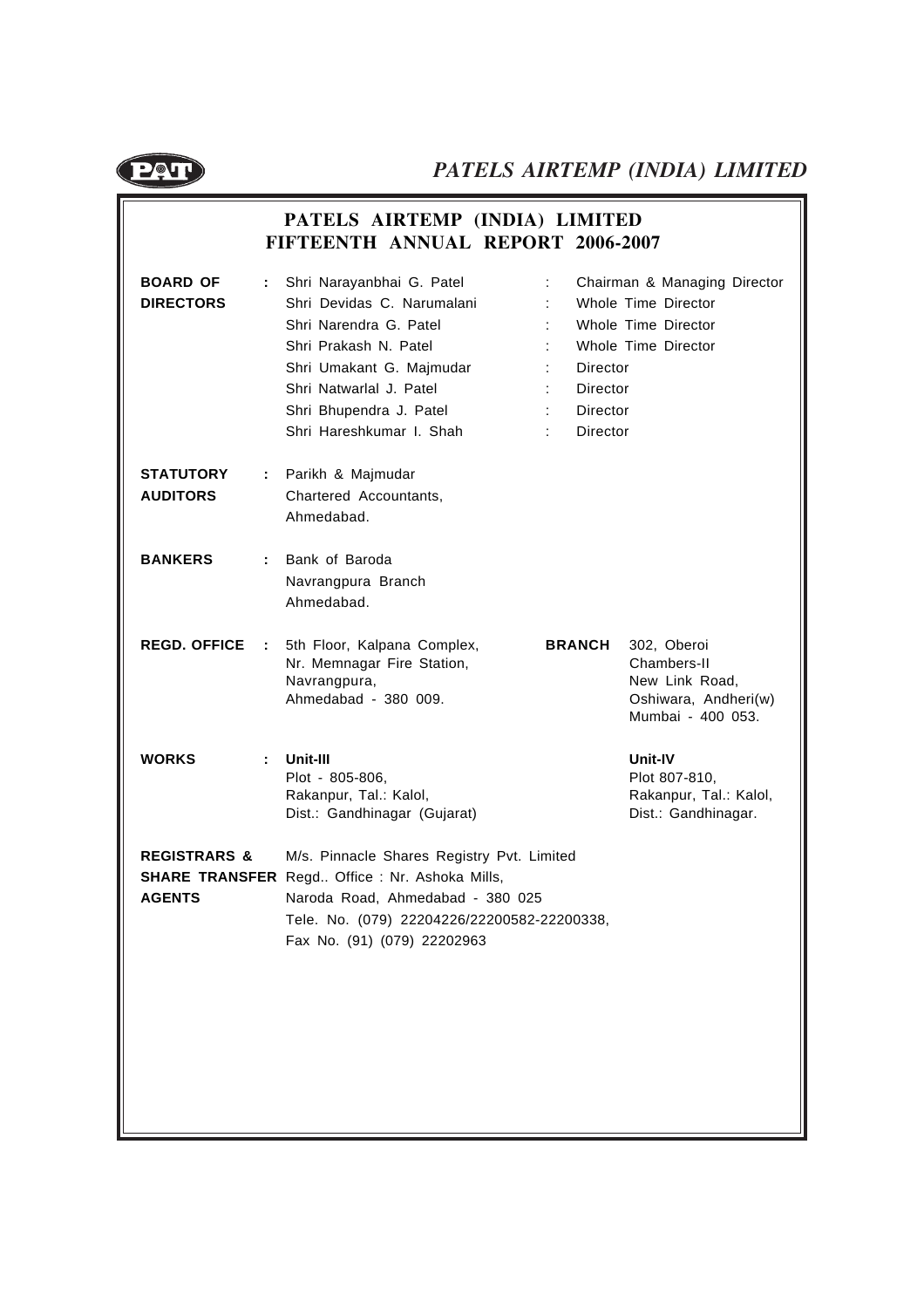

**Notice** is hereby given that the Fifteenth Annual General Meeting of the Members of **PATELS AIRTEMP (INDIA) LIMITED** will be held on Friday the 28th September, 2007 at 10.00 a.m.at the Registered Office at 5th Floor, Kalpana Complex, Nr. Memnagar Fire Station, Navrangpura, Ahmedabad – 380 009 to transact the following business :

#### **ORDINARY BUSINESS**

- 1. To receive, consider and adopt the Audited Balance Sheet as on 31<sup>st</sup> March, 2007 and the Profit & Loss Account for the year ended on that date and the Reports of the Directors and Auditors thereon.
- 2. To declare dividend on equity shares.
- 3. To appoint a director in place of Shri Devidas C. Narumalani, who retires by rotation and being eligible offers himself for re-appointment.
- 4. To appoint a director in place of Shri Prakash N. Patel, who retires by rotation and being eligible offers himself for re-appointment.
- 5. To appoint Auditors and to fix their remuneration.

#### **SPECIAL BUSINESS**

6. To consider and if, thought fit, to pass with or without modifications, the following resolutions :

As an Ordinary Resolution:

"RESOLVED THAT pursuant to the provisions of Sections 198,269,309,310 and other applicable provisions, if any, of the Companies Act, 1956 read with Schedule XIII as amended (including any statutory modification(s) or re-enactment thereof for the time being in force) the consent of the Company be and is hereby accorded to the increase of salary of Shri Narayanbhai G. Patel, as Managing Director of the Company from Rs.50,000/-p.m. to Rs.80,000/- p.m. and other perquisites and benefits the terms and conditions including remuneration as set out in the explanatory statement annexed hereto for the period from 1.1.2007 to 13.7.2011.

RESOLVED FURTHER THAT the Board of Directors of the Company (hereinafter referred to as "the Board" which term shall be deemed to include the Remuneration Committee constituted by the Board) be and is hereby authorized to alter or vary the terms and conditions of the said increase in remuneration without the matter being referred to the Company in General Meeting, so long as, it does not exceed the limits specified under part II of Schedule XIII of the Companies Act, 1956, including any statutory modifications or re-enactment thereof for the time being in force or as may hereafter be made by the Central Government in that behalf from time to time or any amendments thereto as may be agreed to between the Board and Shri Narayanbhai G. Patel and also to do all such acts, deeds, matters and things as may be considered necessary, desirable or expedient to give effect to this resolution.

7. As an Ordinary Resolution :

"RESOLVED THAT pursuant to the provisions of Sections 198,269,309,310 and other applicable provisions, if any, of the Companies Act, 1956 read with Schedule XIII as amended (including any statutory modification(s) or re-enactment thereof for the time being in force) the consent of the Company be and is hereby accorded to the increase of salary of Shri Devidas C. Narumalani, as Whole Time Director of the Company from Rs.50,000/-p.m. to Rs.80,000/- p.m. and other perquisites and benefits the terms and conditions including remuneration as set out in the explanatory statement annexed hereto for the period from 1.1.2007 to 13.7.2009.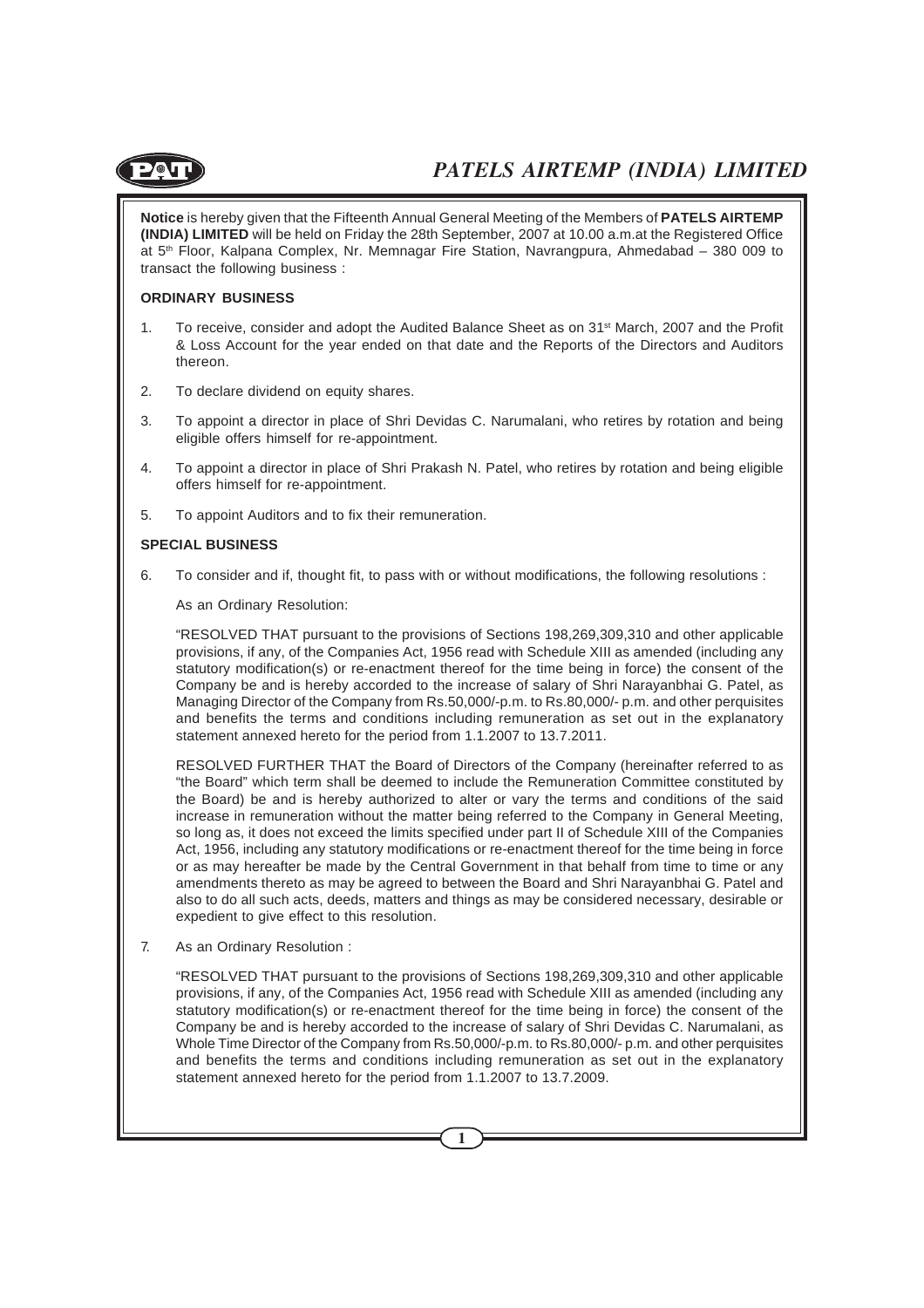### **15TH ANNUAL REPORT 2006-2007**

RESOLVED FURTHER THAT the Board of Directors of the Company (hereinafter referred to as "the Board" which term shall be deemed to include the Remuneration Committee constituted by the Board) be and is hereby authorized to alter or vary the terms and conditions of the said increase in remuneration without the matter being referred to the Company in General Meeting, so long as, it does not exceed the limits specified under part II of Schedule XIII of the Companies Act, 1956, including any statutory modifications or re-enactment thereof for the time being in force or as may hereafter be made by the Central Government in that behalf from time to time or any amendments thereto as may be agreed to between the Board and Shri Devidas C. Narumalani and also to do all such acts, deeds, matters and things as may be considered necessary, desirable or expedient to give effect to this resolution.

8. As an Ordinary Resolution :

"RESOLVED THAT pursuant to the provisions of Sections 198,269,309,310 and other applicable provisions, if any, of the Companies Act, 1956 read with Schedule XIII as amended (including any statutory modification(s) or re-enactment thereof for the time being in force) the consent of the Company be and is hereby accorded to the increase of salary of Shri Narendra G. Patel, as Whole Time Director of the Company from Rs.50,000/- p.m. to Rs.80,000/- p.m. and other perquisites and benefits the terms and conditions including remuneration as set out in the explanatory statement annexed hereto for the period from 1.1.2007 to 31.7.2007.

RESOLVED FURTHER THAT the Board of Directors of the Company (hereinafter referred to as "the Board" which term shall be deemed to include the Remuneration Committee constituted by the Board) be and is hereby authorized to alter or vary the terms and conditions of the said increase in remuneration without the matter being referred to the Company in General Meeting, so long as, it does not exceed the limits specified under part II of Schedule XIII of the Companies Act, 1956, including any statutory modifications or re-enactment thereof for the time being in force or as may hereafter be made by the Central Government in that behalf from time to time or any amendments thereto as may be agreed to between the Board and Shri Narendra G. Patel and also to do all such acts, deeds, matters and things as may be considered necessary, desirable or expedient to give effect to this resolution.

9. As an Ordinary Resolution :

"RESOLVED THAT pursuant to the provisions of Sections 198,269,309,310 and other applicable provisions, if any, of the Companies Act, 1956 read with Schedule XIII as amended (including any statutory modification(s) or re-enactment thereof for the time being in force) the consent of the Company be and is hereby accorded to the increase of salary of Shri Prakash N. Patel, as Whole Time Director of the Company from Rs.50,000/-p.m. to Rs.80,000/- p.m. and other perquisites and benefits the terms and conditions including remuneration as set out in the explanatory statement annexed hereto for the period from 1.1.2007 to 31.5.2007.

RESOLVED FURTHER THAT the Board of Directors of the Company (hereinafter referred to as "the Board" which term shall be deemed to include the Remuneration Committee constituted by the Board) be and is hereby authorized to alter or vary the terms and conditions of the said increase in remuneration without the matter being referred to the Company in General Meeting, so long as, it does not exceed the limits specified under part II of Schedule XIII of the Companies Act, 1956, including any statutory modifications or re-enactment thereof for the time being in force or as may hereafter be made by the Central Government in that behalf from time to time or any amendments thereto as may be agreed to between the Board and Shri Prakash N. Patel and also to do all such acts, deeds, matters and things as may be considered necessary, desirable or expedient to give effect to this resolution.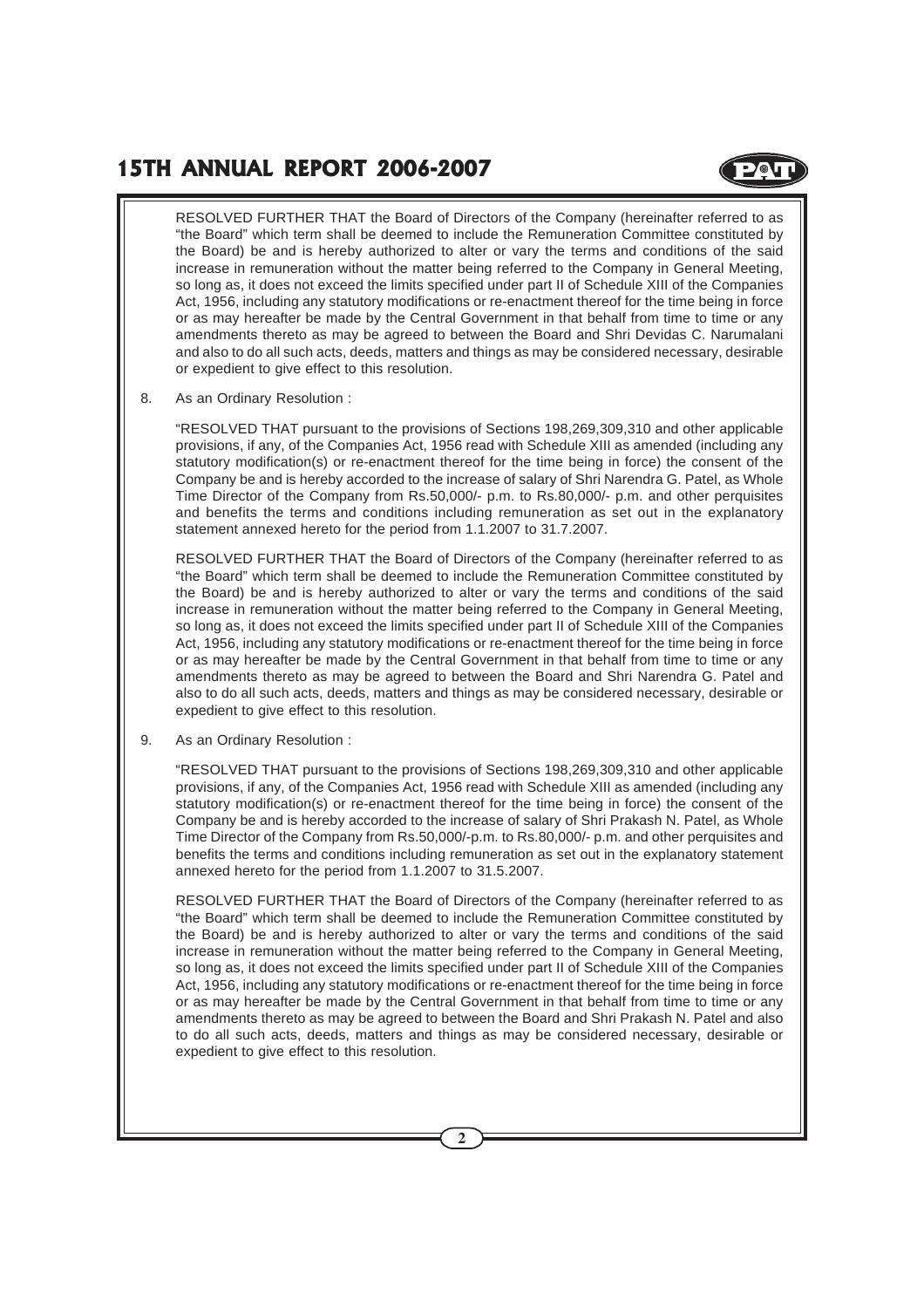

10. As an Ordinary Resolution :

"RESOLVED THAT pursuant to the provisions of Section 198,269,309,310 and other applicable provisions, if any, of the Companies Act, 1956 read with Schedule XIII as amended (including any statutory modification(s) or re-enactment thereof for the time being in force) the consent of the Company be and is hereby accorded to the appointment of Shri Prakash N. Patel, as Whole Time Director of the Company for a period of three years with effect from 1st June, 2007 on payment of salary of Rs.80,000/- p.m. and other perquisites and such other terms and conditions including remuneration as set out in the explanatory statement hereto annexed, a copy whereof submitted to this meeting duly initialed by the Chairman for the purpose of identification."

"RESOLVED FURTHER THAT the Board of Directors of the Company (hereinafter referred to as "the Board" which term shall be deemed to include the Remuneration Committee constituted by the Board) be and is hereby authorized to alter or vary the terms and conditions of the said appointment including remuneration without the matter being referred to the Company in General Meeting, so long as, it does not exceed the limits specified under part II of Schedule XIII of the Companies Act, 1956, including any statutory modifications or re-enactment thereof for the time being in force or as may hereafter be made by the Central Government in that behalf from time to time or any amendments thereto as may be agreed to between the Board and Shri Prakash N. Patel and also to do all such acts, deeds, matters and things as may be considered necessary, desirable or expedient to give effect to this resolution."

11. As an Ordinary Resolution :

"RESOLVED THAT pursuant to the provisions of Section 198,269,309,310 and other applicable provisions, if any, of the Companies Act, 1956 read with Schedule XIII as amended (including any statutory modification(s) or re-enactment thereof for the time being in force) the consent of the Company be and is hereby accorded to the appointment of Shri Narendra G. Patel, as Whole Time Director of the Company for a period of three years with effect from 1<sup>st</sup> August, 2007 on payment of salary of Rs.80,000/- p.m. and other perquisites and such other terms and conditions including remuneration as set out in the explanatory statement hereto annexed, a copy whereof submitted to this meeting duly initialed by the Chairman for the purpose of identification."

"RESOLVED FURTHER THAT the Board of Directors of the Company (hereinafter referred to as "the Board" which term shall be deemed to include the Remuneration Committee constituted by the Board) be and is hereby authorized to alter or vary the terms and conditions of the said appointment including remuneration without the matter being referred to the Company in General Meeting, so long as, it does not exceed the limits specified under part II of Schedule XIII of the Companies Act, 1956, including any statutory modifications or re-enactment thereof for the time being in force or as may hereafter be made by the Central Government in that behalf from time to time or any amendments thereto as may be agreed to between the Board and Shri Narendra G. Patel and also to do all such acts, deeds, matters and things as may be considered necessary, desirable or expedient to give effect to this resolution."

**By Order of the Board**

Place : Rakanpur **NARAYANBHAI G. PATEL** Date : 29<sup>th</sup> June, 2007 **Chairman & Managing Director**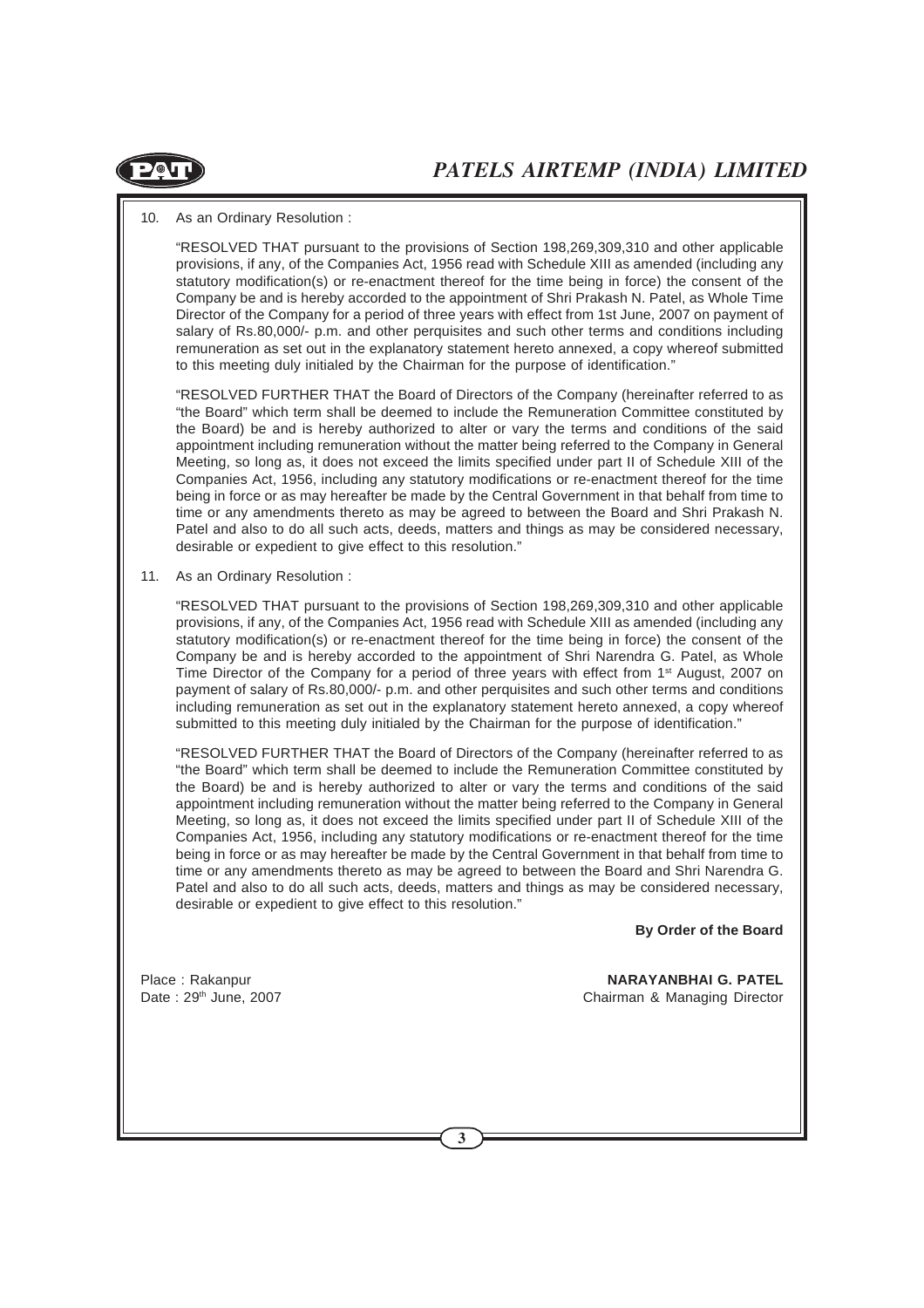#### **NOTES :-**

- 1. A MEMBER ENTITLED TO ATTEND AND VOTE AT THE MEETING IS ENTITLED TO APPOINT A PROXY AND VOTE ON A POLL INSTEAD OF HIMSELF AND THE PROXY SO APPOINTED NEED NOT BE A MEMBER OF THE COMPANY. THE INSTRUMENTS APPOINTING PROXY SHOULD HOWEVER BE DEPOSITED AT THE REGISTERED OFFICE OF THE COMPANY NOT LESS THAN FORTY EIGHT HOURS BEFORE THE COMMENCEMENT OF THE MEETING.
- 2. The relevant Explanatory Statement pursuant to Section 173(2) of the Companies Act, 1956 in respect of the Special Business at item No. 6 to 11 set out in the notice is annexed hereto.
- 3. The Register of Members and Share Transfer Books of the Company will remain closed from Monday, the 17th September, 2007 to Friday the 28<sup>th</sup> September, 2007 (both days inclusive).
- 4. The dividend as recommended by the Board, if declared at the meeting, will be paid on or before 1st October, 2007 to those members whose names appear on the Company's Register of Members on  $28<sup>th</sup>$  September, 2007. In respect of the shares held in electronic form, the dividend will be payable on the basis of beneficial ownership as per the details furnished by National Securities Depository Limited and Central Depository Services (India) Limited for this purpose.
- 5. Members are requested to :
	- (i) Notify promptly the change in their registered address, if any, to the Registrar and Share Transfer Agent M/s. Pinnacle Shares Registry Pvt. Ltd. quoting folio numbers, if the shares are held in physical form and to their Depository Participants, if the shares are held in demat form.
	- (ii) Bring their copies of the Annual Reports and the attendance slips duly filled in with them for attending the meeting. Demat holders are requested to bring their Client ID and DP ID Number for easier identification of attendance at the meeting.
	- (iii) Approach the Registrar & Share Transfer Agent for consolidation of folios, if physical shareholdings are under multiple folios.
	- (iv) Address their questions/queries in writing to the Company, desirous of obtaining any information concerning the accounts and operation of the company, so as to reach at least seven days before the date of the meeting.
- 6. In terms of Section 205C of the Companies Act, 1956, the unclaimed dividends for the financial year 1999-2000 (which have remained unpaid for a period of seven years from the date of transfer to unpaid dividend accounts) will become due for transfer to Investor Education & Protection Fund in the month of October / November, 2007. Those shareholders who have not encashed the dividend warrants for the financial year 1999-2000 are advised to submit their claim to the Registrar / Company immediately quoting their folio numbers. Once the unclaimed dividend is transferred to the fund, no claim shall lie against the fund or the Company in respect of the individual amounts which remains unclaimed or unpaid.
- 7. All documents referred to in the accompanying notice and Explanatory Statement is open for inspection at the Registered Office of the Company on all working days except Saturday and Sunday between 11.00 a.m. to 4.00 p.m. up to the date of Annual General Meeting.
- 8. The Company's Shares have been activated for dematerialization both with National Securities Depository Ltd. and Central Depository Services (India) Ltd. Those shareholders who wish to hold shares in electronic form may approach their Depository Participants. The existing ISIN No. of the Equity Shares of the company is INE082C01024.
- 9. Company has appointed M/s. Pinnacle Shares Registry Private Limited, Registered Office : Nr. Ashoka Mills, Naroda Road, Ahmedabad – 380025 Tele. No. (079) 22204226/22200582/ 22200591, Fax No. (079) 22202963, E-mail Address : investor.service@psrpl.com.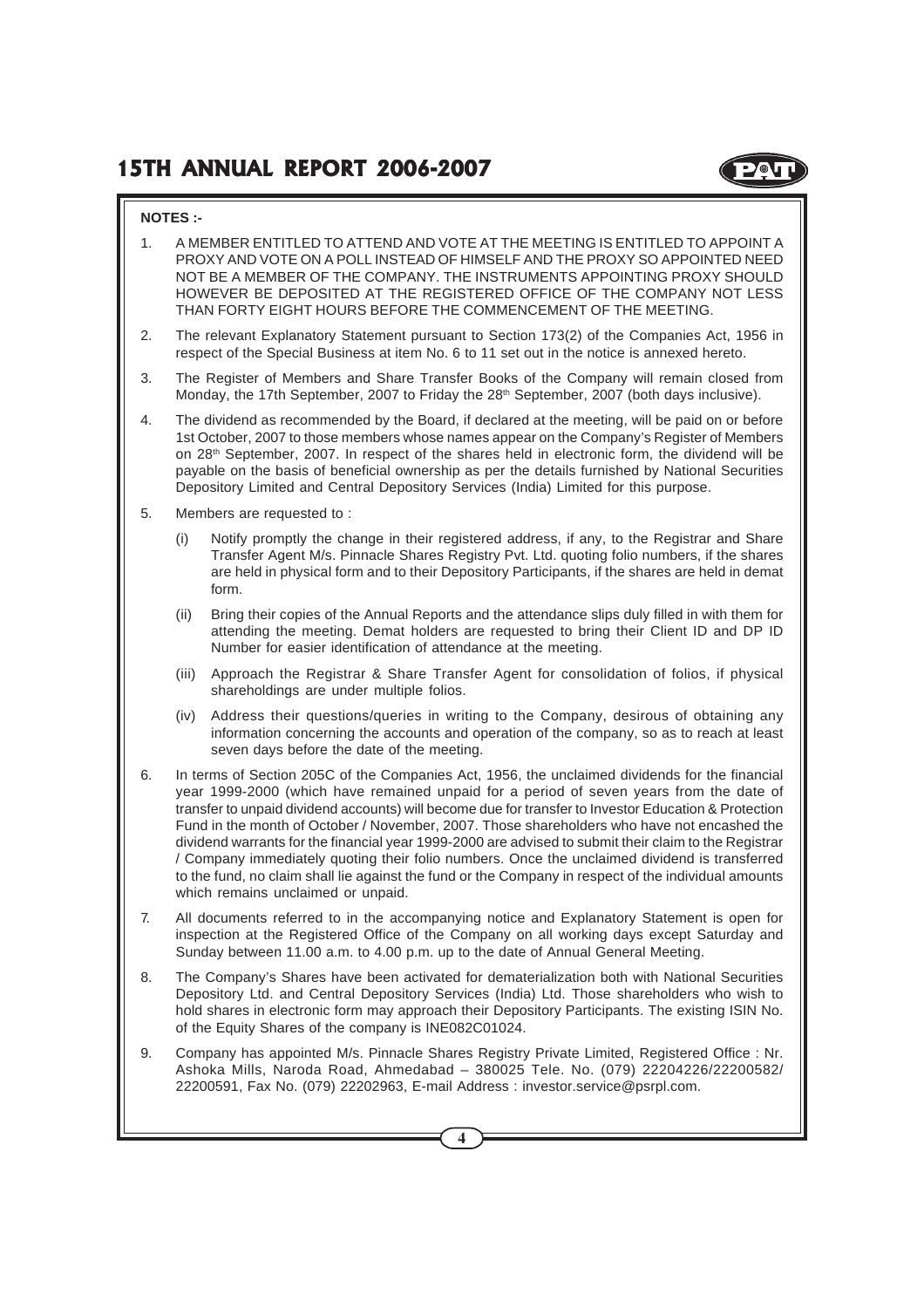

#### **Explanatory Statement pursuant to Section 173(2) of the Companies Act, 1956.**

#### **Item No. : 6 Ordinary Resolution :**

The Board of Directors at their meeting held on 30th January, 2007 increased the remuneration of Shri Narayanbhai G. Patel, Managing Director from Rs.50,000/- p.m. to Rs.80,000/- p.m. in the interest of the company with effect from 1.1.2007 to 13.7.2011. On the remuneration as determined and approved by the Remuneration Committee of the Board of Directors and the Board recommended the remuneration as given below:

**I. PERIOD :** From 1.1.2007 to 13.7.2011.

#### **II. REMUNERATION :**

- **(A) Salary:** Rs.80,000/- per month including Dearness and other allowances.
- **(B) Perquisite:** Perquisites are allowed in addition to salary. It shall be restricted to an amount equal to the annual salary subject to ceiling prescribed in Part II of Schedule XIII to the Companies Act, 1956.
	- (i) Housing Rent free furnished residential accommodation or House Rent Allowance as may be decided by the Board or Committee.
	- (ii) Reimbursement of expenses on gas, electricity, water and furnishings.
	- (iii) Reimbursement of medical expenses incurred for self and members of his family as per the rules of the company.
	- (iv) Leave travel concession for self and members of his family as per rules of the company.
	- (v) Fees of clubs subject to maximum of two clubs.
	- (vi) Personal Accident Insurance premium as per the rules of the Company.
	- (vii) Provision of car and telephone at residence. The expenditure on use of car for private purpose and long distance calls on telephone shall billed by the Company to the appointee.
	- (viii) Company's contribution to Provident Fund, Superannuation fund or annuity fund, gratuity and encashment of leave, as per the rules of the company.
	- (ix) Reimbursement of entertainment expenses actually and properly incurred for the business of the company.
- **(C)** The Board shall have the authority to alter or vary the terms of appointment and remuneration including perquisites and benefits payable to the aforesaid Managerial Personnel within the overall limits under Section 198, 309 and Schedule XIII of the Companies Act, 1956.
- **(D)** In the absence or inadequacy of profits in any financial year, the salary mentioned in paragraph (A) and perquisite (B) above shall be minimum remuneration payable to the appointee subject to the provisions of Section 198 of the Companies Act, 1956.
- **(E)** The appointee shall not so long as function as such, become interested or otherwise connected directly or through his wife and / or minor children in any selling agency of the Company without the prior approval of the Central Government.
- **(F)** The appointee shall subject to supervision, direction and control of the Board of Directors of the Company be entrusted with such powers and perform such duties as may from time to time be delegated / entrusted to him.
- **(G)** The appointment may be terminated by either party giving to the other party three months' remuneration in lieu thereof.

Your directors therefore, recommend the resolution for approval of the members.

As per the provisions of Sections 198, 269, 309, 310 and all other applicable provisions, if any, of the Companies Act, 1956 the consent of the Company accorded by Ordinary Resolution for holding office of Managing Director of the Company on remuneration.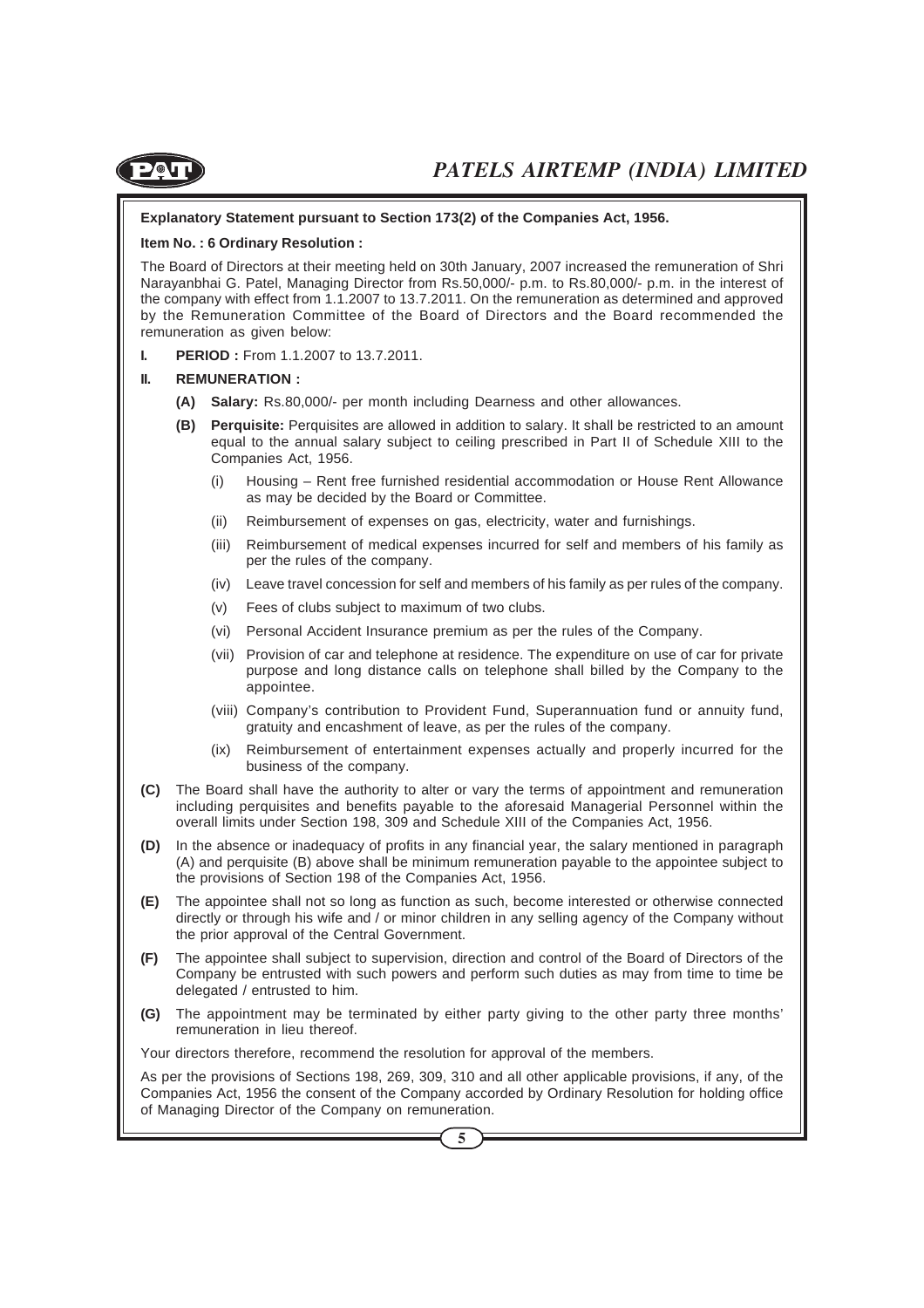The above may be treated as an abstract as required under Section 302 of the Companies Act, 1956.

Resolutions of the Board Meeting and Remuneration Committee Meeting stating the terms and conditions of appointment and remuneration of the above appointee shall be available for inspection at the Registered Office of the Company on all working days except Saturday and Sunday between 11.00 a.m. to 4.00 p.m. up to the date of the meeting.

Shri Narayanbhai G. Patel, himself and Shri Prakash N. Patel being relative, are concerned as interested directly in the business of passing this resolution as it relates to the individual and being relative of the appointee. No other directors are interested or concerned in the above resolution.

#### **Item No. : 7 Ordinary Resolution:**

The Board of Directors at their meeting held on 30th January, 2007 increased the remuneration of Shri Devidas C. Narumalani, Whole Time Director from Rs.50,000/- p.m. to Rs.80,000/- p.m. in the interest of the company with effect from 1.1.2007 to 13.7.2009. On the remuneration as determined and approved by the Remuneration Committee of the Board of Directors and the Board recommended the remuneration as given below :

**I. PERIOD:** From 1.1.2007 to 13.7.2009.

#### **III. REMUNERATION :**

- **(A) Salary:** Rs.80,000/- per month including Dearness and other allowances.
- **(B) Perquisite:** Perquisites are allowed in addition to salary. It shall be restricted to an amount equal to the annual salary subject to ceiling prescribed in Part II of Schedule XIII to the Companies Act, 1956.
	- (i) Housing Rent free furnished residential accommodation or House Rent Allowance as may be decided by the Board or Committee.
	- (ii) Reimbursement of expenses on gas, electricity, water and furnishings.
	- (iii) Reimbursement of medical expenses incurred for self and members of his family as per the rules of the company.
	- (iv) Leave travel concession for self and members of his family as per rules of the company.
	- (v) Fees of clubs subject to maximum of two clubs.
	- (vi) Personal Accident Insurance premium as per the rules of the Company.
	- (vii) Provision of car and telephone at residence. The expenditure on use of car for private purpose and long distance calls on telephone shall billed by the Company to the appointee.
	- (viii) Company's contribution to Provident Fund, Superannuation fund or annuity fund, gratuity and encashment of leave, as per the rules of the company.
	- (ix) Reimbursement of entertainment expenses actually and properly incurred for the business of the company.
- **(C)** The Board shall have the authority to alter or vary the terms of appointment and remuneration including perquisites and benefits payable to the aforesaid Managerial Personnel within the overall limits under Section 198, 309 and Schedule XIII of the Companies Act, 1956.
- **(D)** In the absence or inadequacy of profits in any financial year, the salary mentioned in paragraph (A) and perquisite (B) above shall be minimum remuneration payable to the appointee subject to the provisions of Section 198 of the Companies Act, 1956.
- **(E)** The appointee shall not so long as function as such, become interested or otherwise connected directly or through his wife and / or minor children in any selling agency of the Company without the prior approval of the Central Government.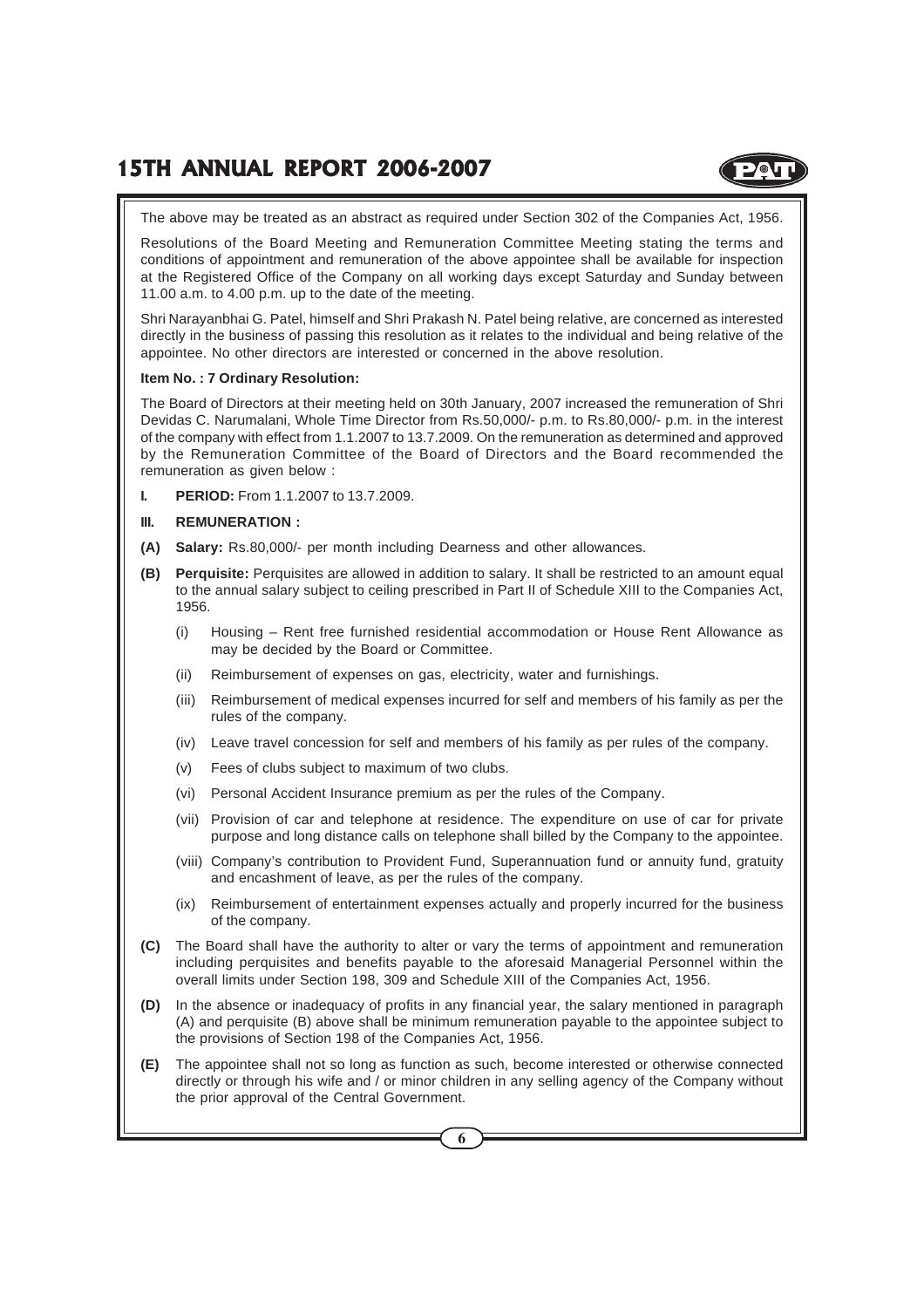

- **(F)** The appointee shall subject to supervision, direction and control of the Board of Directors of the Company be entrusted with such powers and perform such duties as may from time to time be delegated / entrusted to him.
- **(G)** The appointment may be terminated by either party giving to the other party three months' remuneration in lieu thereof.

Your directors therefore, recommend the resolution for approval of the members.

As per the provisions of Sections 198, 269, 309, 310 and all other applicable provisions, if any, of the Companies Act, 1956 the consent of the Company accorded by Ordinary Resolution is necessary for holding office of Whole Time Director of the Company on remuneration.

The above may be treated as an abstract as required under Section 302 of the Companies Act, 1956.

Resolutions of the Board Meeting and Remuneration Committee Meeting stating the terms and conditions of appointment and remuneration of the above appointee shall be available for inspection at the Registered Office of the Company on all working days except Saturday and Sunday between 11.00 a.m. to 4.00 p.m. up to the date of the meeting.

None of the Directors except Shri Devidas C. Narumalani, himself may be considered as interested in the passing of this resolution.

#### **Item No. : 8 Ordinary Resolution:**

The Board of Directors at their meeting held on 30th January, 2007 increased the remuneration of Shri Narendra G. Patel Whole Time Director from Rs.50,000/- p.m. to Rs.80,000/- p.m. in the interest of the company with effect from 1.1.2007 to 31.7.2007. On the remuneration as determined and approved by the Remuneration Committee of the Board of Directors and the Board recommended the remuneration as given below :

**I. PERIOD:** From 1.1.2007 to 31.7.2007.

#### **II. REMUNERATION :**

- **(A) Salary:** Rs.80,000/- per month including Dearness and other allowances.
- **(B) Perquisite:** Perquisites are allowed in addition to salary. It shall be restricted to an amount equal to the annual salary subject to ceiling prescribed in Part II of Schedule XIII to the Companies Act, 1956.
	- (i) Housing Rent free furnished residential accommodation or House Rent Allowance as may be decided by the Board or Committee.
	- (ii) Reimbursement of expenses on gas, electricity, water and furnishings.
	- (iii) Reimbursement of medical expenses incurred for self and members of his family as per the rules of the company.
	- (iv) Leave travel concession for self and members of his family as per rules of the company.
	- (v) Fees of clubs subject to maximum of two clubs.
	- (vi) Personal Accident Insurance premium as per the rules of the Company.
	- (vii) Provision of car and telephone at residence. The expenditure on use of car for private purpose and long distance calls on telephone shall billed by the Company to the appointee.
	- (viii) Company's contribution to Provident Fund, Superannuation fund or annuity fund, gratuity and encashment of leave, as per the rules of the company.
	- (ix) Reimbursement of entertainment expenses actually and properly incurred for the business of the company.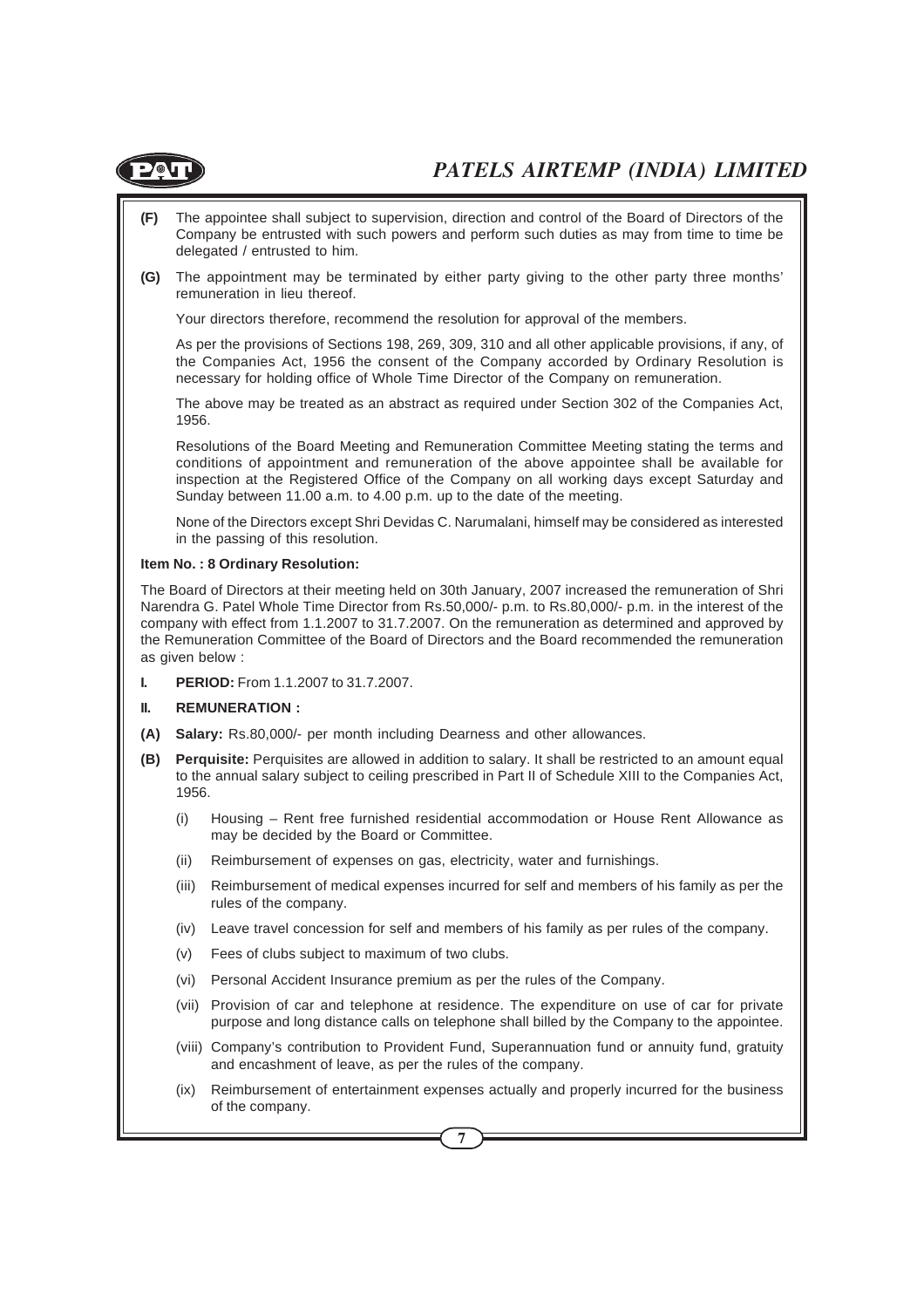### **15TH ANNUAL REPORT 2006-2007**

- **(C)** The Board shall have the authority to alter or vary the terms of appointment and remuneration including perquisites and benefits payable to the aforesaid Managerial Personnel within the overall limits under Section 198, 309 and Schedule XIII of the Companies Act, 1956.
- **(D)** In the absence or inadequacy of profits in any financial year, the salary mentioned in paragraph (A) and perquisite (B) above shall be minimum remuneration payable to the appointee subject to the provisions of Section 198 of the Companies Act, 1956.
- **(E)** The appointee shall not so long as function as such, become interested or otherwise connected directly or through his wife and / or minor children in any selling agency of the Company without the prior approval of the Central Government.
- **(F)** The appointee shall subject to supervision, direction and control of the Board of Directors of the Company be entrusted with such powers and perform such duties as may from time to time be delegated / entrusted to him.
- **(G)** The appointment may be terminated by either party giving to the other party three months' remuneration in lieu thereof.

Your directors therefore, recommend the resolution for approval of the members.

As per the provisions of Sections 198, 269, 309, 310 and all other applicable provisions, if any, of the Companies Act, 1956 the consent of the Company accorded by Ordinary Resolution is necessary for holding office of Whole Time Director of the Company on remuneration.

The above may be treated as an abstract as required under Section 302 of the Companies Act, 1956.

Resolutions of the Board Meeting and Remuneration Committee Meeting stating the terms and conditions of appointment and remuneration of the above appointee shall be available for inspection at the Registered Office of the Company on all working days except Saturday and Sunday between 11.00 a.m. to 4.00 p.m. up to the date of the meeting.

None of the Directors except Shri Narendra G. Patel, himself may be considered as interested in the passing of this resolution.

#### **Item No. : 9 Ordinary Resolution:**

The Board of Directors at their meeting held on 30th January, 2007 increased the remuneration of Shri Prakash N. Patel Whole Time Director from Rs. 50,000/- p.m. to Rs. 80,000/- p.m. in the interest of the company with effect from 1.1.2007 to 31.5.2007. On the remuneration as determined and approved by the Remuneration Committee of the Board of Directors and the Board recommended the remuneration as given below :

**I. PERIOD:** From 1.1.2007 to 31.5.2007.

#### **II. REMUNERATION :**

- **(A) Salary:** Rs.80,000/- per month including Dearness and other allowances.
- **(B) Perquisite:** Perquisites are allowed in addition to salary. It shall be restricted to an amount equal to the annual salary subject to ceiling prescribed in Part II of Schedule XIII to the Companies Act, 1956.
	- (i) Housing Rent free furnished residential accommodation or House Rent Allowance as may be decided by the Board or Committee.
	- (ii) Reimbursement of expenses on gas, electricity, water and furnishings.
	- (iii) Reimbursement of medical expenses incurred for self and members of his family as per the rules of the company.
	- (iv) Leave travel concession for self and members of his family as per rules of the company.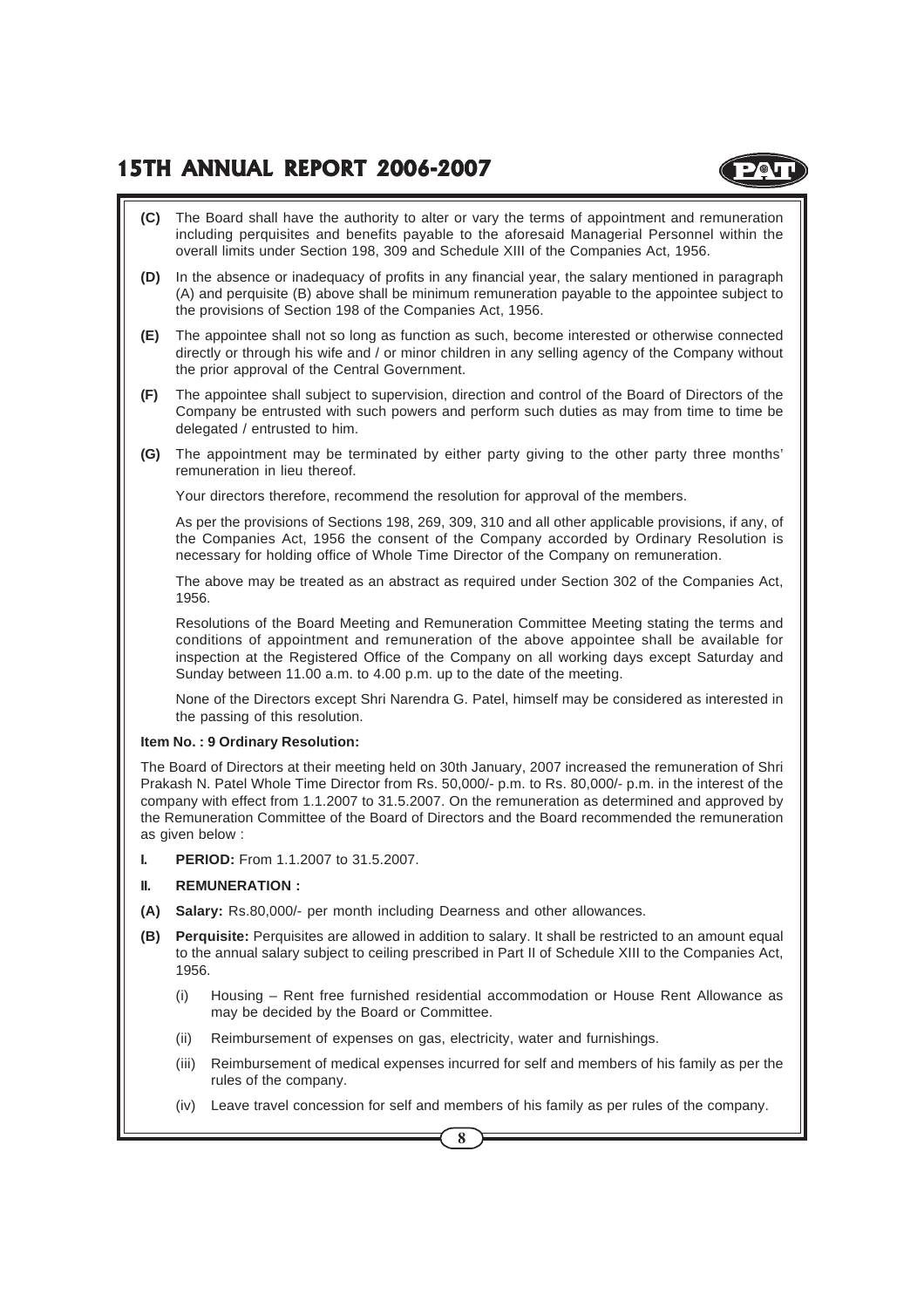

- (v) Fees of clubs subject to maximum of two clubs.
- (vi) Personal Accident Insurance premium as per the rules of the Company.
- (vii) Provision of car and telephone at residence. The expenditure on use of car for private purpose and long distance calls on telephone shall billed by the Company to the appointee.
- (viii) Company's contribution to Provident Fund, Superannuation fund or annuity fund, gratuity and encashment of leave, as per the rules of the company.
- (ix) Reimbursement of entertainment expenses actually and properly incurred for the business of the company.
- **(C)** The Board shall have the authority to alter or vary the terms of appointment and remuneration including perquisites and benefits payable to the aforesaid Managerial Personnel within the overall limits under Section 198, 309 and Schedule XIII of the Companies Act, 1956.
- **(D)** In the absence or inadequacy of profits in any financial year, the salary mentioned in paragraph (A) and perquisite (B) above shall be minimum remuneration payable to the appointee subject to the provisions of Section 198 of the Companies Act, 1956.
- **(E)** The appointee shall not so long as function as such, become interested or otherwise connected directly or through his wife and / or minor children in any selling agency of the Company without the prior approval of the Central Government.
- **(F)** The appointee shall subject to supervision, direction and control of the Board of Directors of the Company be entrusted with such powers and perform such duties as may from time to time be delegated / entrusted to him.
- **(G)** The appointment may be terminated by either party giving to the other party three months' remuneration in lieu thereof.

Your directors therefore, recommend the resolution for approval of the members.

As per the provisions of Sections 198, 269, 309, 310 and all other applicable provisions, if any, of the Companies Act, 1956 the consent of the Company accorded by Ordinary Resolution is necessary for holding office of Whole Time Director of the Company on remuneration.

The above may be treated as an abstract as required under Section 302 of the Companies Act, 1956.

Resolutions of the Board Meeting and Remuneration Committee Meeting stating the terms and conditions of appointment and remuneration of the above appointee shall be available for inspection at the Registered Office of the Company on all working days except Saturday and Sunday between 11.00 a.m. to 4.00 p.m. up to the date of the meeting.

Shri Prakash N. Patel, himself and Shri Narayanbhai G. Patel being relative, are concerned as interested directly in the business of passing this resolution as it relates to the individual and being relative of the appointee. No other directors are interested or concerned in the above resolution.

#### **Item No. : 10 Ordinary Resolution:**

Shareholders may recall that in the  $12<sup>th</sup>$  Annual General Meeting of the Company held on  $25<sup>th</sup>$ September, 2004, where Shri Prakash N. Patel appointed as Whole Time Director for a period three years from 1<sup>st</sup> June, 2004. The present term of office of Shri Prakash N. Patel expires on 1<sup>st</sup> June, 2007.

Shri Prakash N. Patel, aged 40 years holding a Mechanical Engineering degree. He has more than 18 years of experience in the engineering field. He is in charge of overall administration and also execution of orders.

The Board of Directors at their meeting held on 4<sup>th</sup> May, 2007 appointed Shri Prakash N. Patel as Whole Time Director of the company for a period of three years from 1.6.2007 on remuneration of Rs.80,000/ - p.m.. On the remuneration as determined and approved by the Remuneration Committee of the Board of Directors, the Board recommended the remuneration as given below :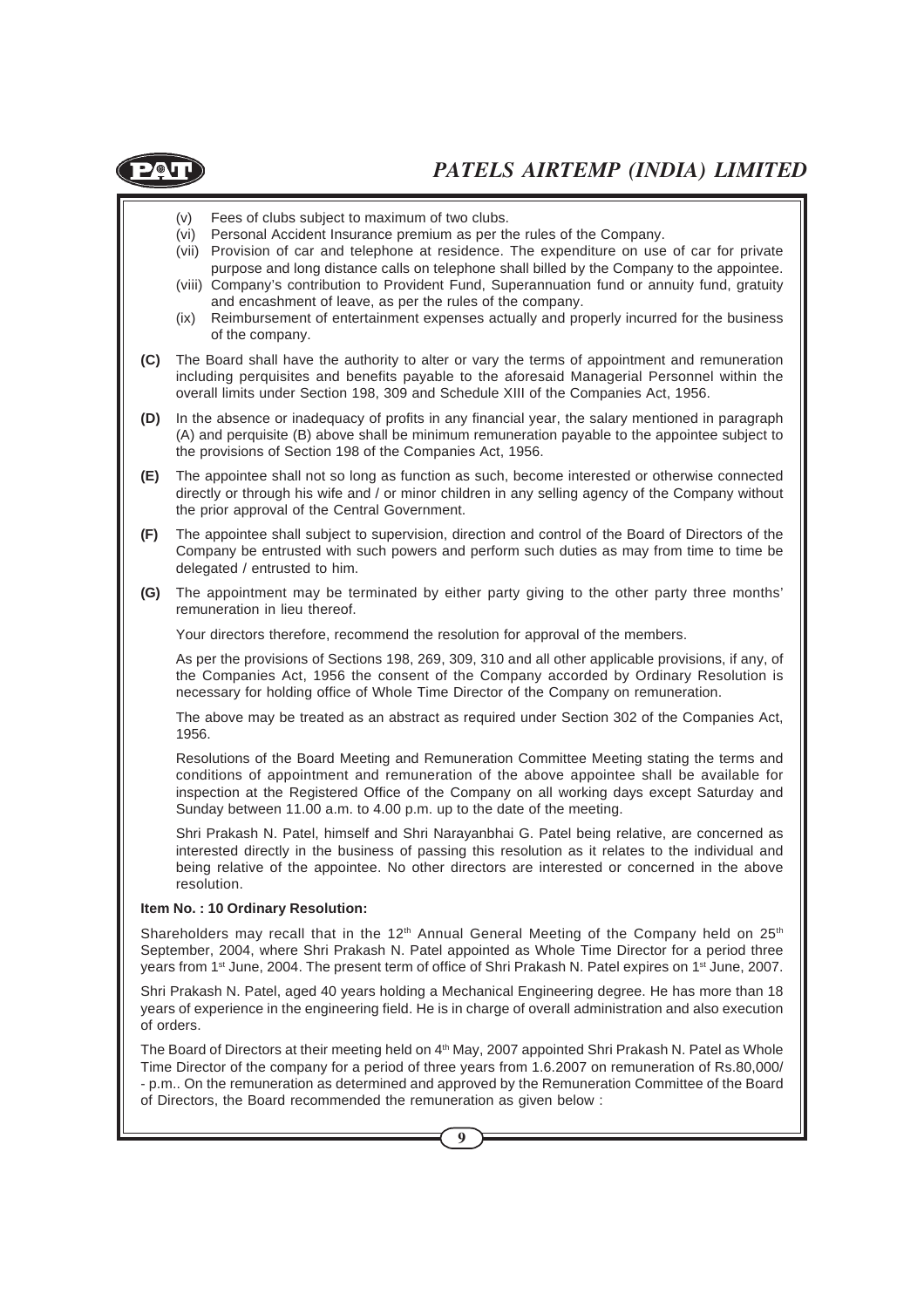### **15TH ANNUAL REPORT 2006-2007**

**I. PERIOD:** From 1.6.2007 to 31.5.2010.

#### **II. REMUNERATION :**

- **(A) Salary:** Rs.80,000/- per month including Dearness and other allowances.
- **(B) Perquisite:** Perquisites are allowed in addition to salary. It shall be restricted to an amount equal to the annual salary subject to ceiling prescribed in Part II of Schedule XIII to the Companies Act, 1956.
	- (i) Housing Rent free furnished residential accommodation or House Rent Allowance as may be decided by the Board or Committee.
	- (ii) Reimbursement of expenses on gas, electricity, water and furnishings.
	- (iii) Reimbursement of medical expenses incurred for self and members of his family as per the rules of the company.
	- (iv) Leave travel concession for self and members of his family as per rules of the company.
	- (v) Fees of clubs subject to maximum of two clubs.
	- (vi) Personal Accident Insurance premium as per the rules of the Company.
	- (vii) Provision of car and telephone at residence. The expenditure on use of car for private purpose and long distance calls on telephone shall billed by the Company to the appointee.
	- (viii) Company's contribution to Provident Fund, Superannuation fund or annuity fund, gratuity and encashment of leave, as per the rules of the company.
	- (ix) Reimbursement of entertainment expenses actually and properly incurred for the business of the company.
- **(C)** The Board shall have the authority to alter or vary the terms of appointment and remuneration including perquisites and benefits payable to the aforesaid Managerial Personnel within the overall limits under Section 198, 309 and Schedule XIII of the Companies Act, 1956.
- **(D)** In the absence or inadequacy of profits in any financial year, the salary mentioned in paragraph (A) and perquisite (B) above shall be minimum remuneration payable to the appointee subject to the provisions of Section 198 of the Companies Act, 1956.
- **(E)** The appointee shall not so long as function as such, become interested or otherwise connected directly or through his wife and / or minor children in any selling agency of the Company without the prior approval of the Central Government.
- **(F)** The appointee shall subject to supervision, direction and control of the Board of Directors of the Company be entrusted with such powers and perform such duties as may from time to time be delegated / entrusted to him.
- **(G)** The appointment may be terminated by either party giving to the other party three months' remuneration in lieu thereof.

Your directors therefore, recommend the resolution for approval of the members.

As per the provisions of Sections 198, 269, 309, 310 and all other applicable provisions, if any, of the Companies Act, 1956 the consent of the Company accorded by Ordinary Resolution is necessary for holding office of Whole Time Director of the Company on remuneration.

The above may be treated as an abstract as required under Section 302 of the Companies Act, 1956.

Resolutions of the Board Meeting and Remuneration Committee Meeting stating the terms and conditions of appointment and remuneration of the above appointee shall be available for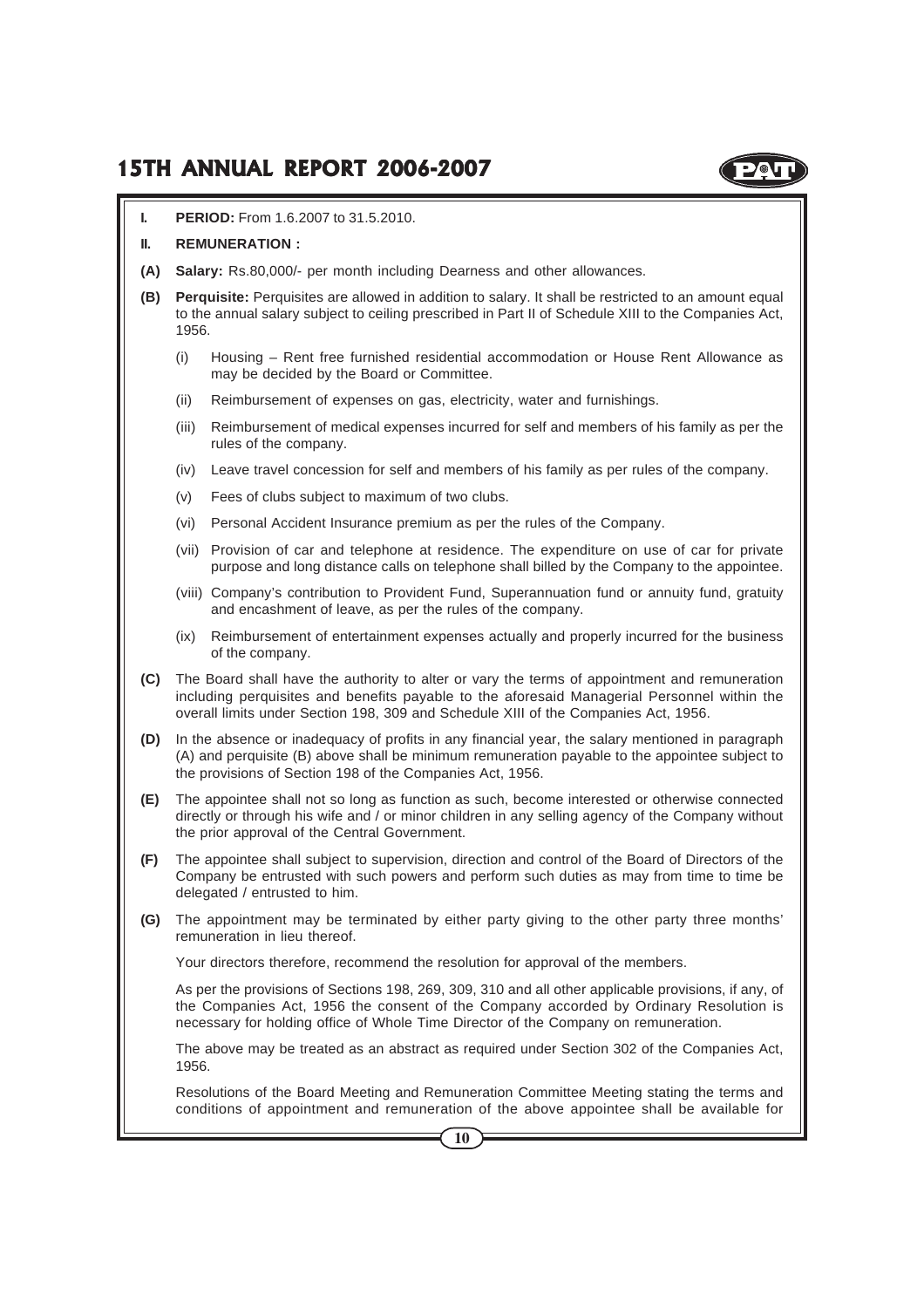

inspection at the Registered Office of the Company on all working days except Saturday and Sunday between 11.00 a.m. to 4.00 p.m. up to the date of the meeting.

Shri Prakash N. Patel and Shri Narayanbhai G.. Patel being relative, are concerned as interested directly in the business of passing this resolution as it relates to the individual and being relative of the appointee. No other directors are interested or concerned in the above resolution.

#### **Item No. : 11 Ordinary Resolution:**

Shareholders may recall that in the 12<sup>th</sup> Annual General Meeting of the Company held on  $25<sup>th</sup>$  September, 2004, where Shri Narendra G. Patel appointed as Whole Time Director for a period three years from  $1<sup>st</sup>$ August, 2007. The present term of office of Shri Naraendra G. Patel expires on 1<sup>st</sup> August, 2007.

Shri Narendra G. Patel aged 48 years holding Engineering degree. He has more than 26 years of experience in the engineering field. He is in charge of overall marketing department of the company. Over and above he is looking after execution of orders.

The Board of Directors at their meeting held on 4th May, 2007 appointed Shri Narendra G. Patel as a Whole Time Director of the Company on remuneration of Rs.80,000/- p.m.. On the remuneration as determined and approved by the Remuneration Committee of the Board of Directors and the Board recommended the remuneration as given below:

**I. PERIOD:** For a period of three years from 1.8.2007 to 31.7.2010

#### **II. REMUNERATION :**

- **(A) Salary:** Rs.80,000/- per month including Dearness and other allowances.
- **(B) Perquisite:** Perquisites are allowed in addition to salary. It shall be restricted to an amount equal to the annual salary subject to ceiling prescribed in Part II of Schedule XIII to the Companies Act, 1956.
	- (i) Housing Rent free furnished residential accommodation or House Rent Allowance as may be decided by the Board or Committee.
	- (ii) Reimbursement of expenses on gas, electricity, water and furnishings.
	- (iii) Reimbursement of medical expenses incurred for self and members of his family as per the rules of the company.
	- (iv) Leave travel concession for self and members of his family as per rules of the company.
	- (v) Fees of clubs subject to maximum of two clubs.
	- (vi) Personal Accident Insurance premium as per the rules of the Company.
	- (vii) Provision of car and telephone at residence. The expenditure on use of car for private purpose and long distance calls on telephone shall billed by the Company to the appointee.
	- (viii) Company's contribution to Provident Fund, Superannuation fund or annuity fund, gratuity and encashment of leave, as per the rules of the company.
	- (ix) Reimbursement of entertainment expenses actually and properly incurred for the business of the company.
- **(C)** The Board shall have the authority to alter or vary the terms of appointment and remuneration including perquisites and benefits payable to the aforesaid Managerial Personnel within the overall limits under Section 198, 309 and Schedule XIII of the Companies Act, 1956.
- **(D)** In the absence or inadequacy of profits in any financial year, the salary mentioned in paragraph (A) and perquisite (B) above shall be minimum remuneration payable to the appointee subject to the provisions of Section 198 of the Companies Act, 1956.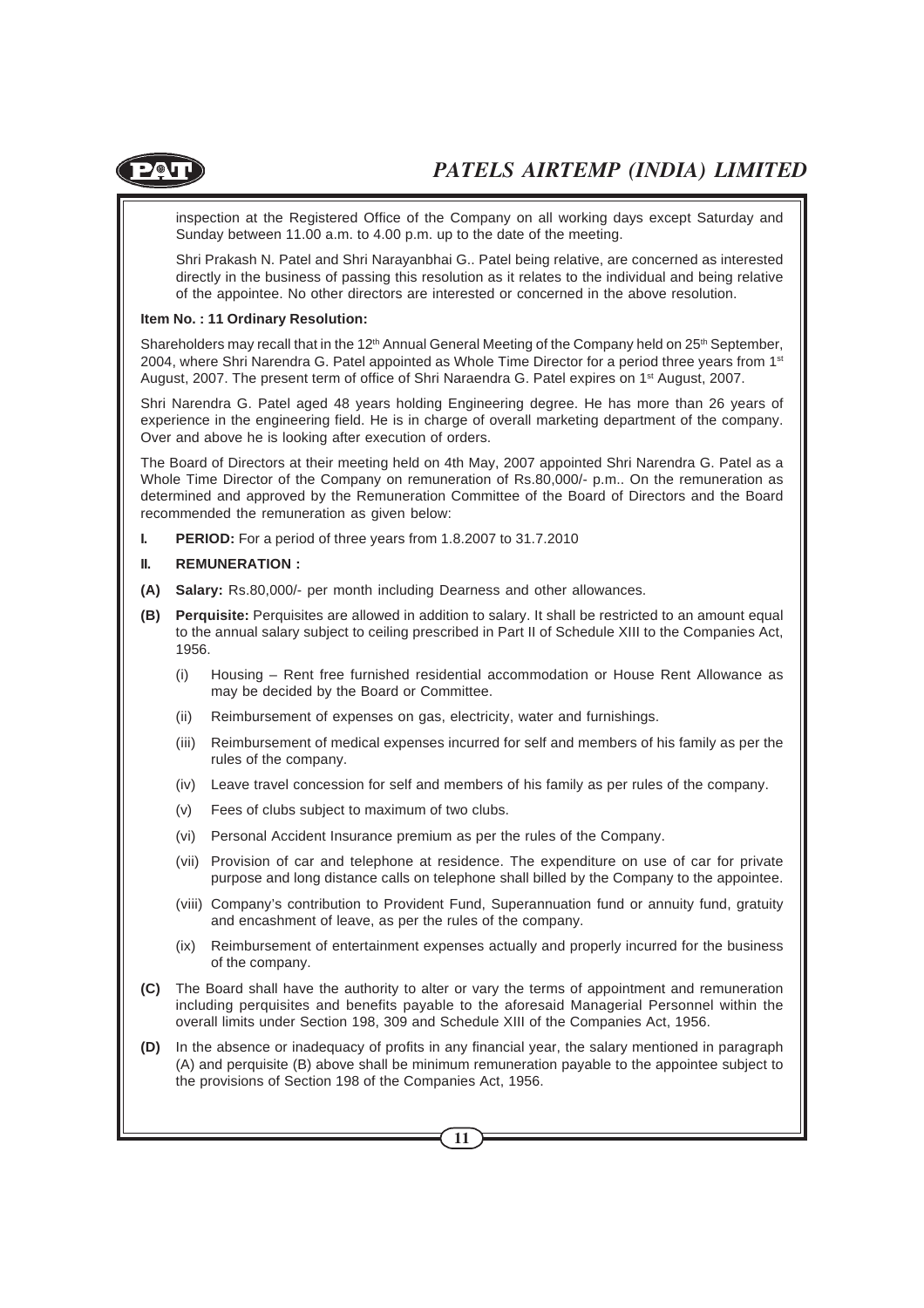### **15TH ANNUAL REPORT 2006-2007**

**(E)** The appointee shall not so long as function as such, become interested or otherwise connected directly or through his wife and / or minor children in any selling agency of the Company without the prior approval of the Central Government. **(F)** The appointee shall subject to supervision, direction and control of the Board of Directors of the Company be entrusted with such powers and perform such duties as may from time to time be delegated / entrusted to him. **(G)** The appointment may be terminated by either party giving to the other party three months' remuneration in lieu thereof. Your directors therefore, recommend the resolution for approval of the members. As per the provisions of Sections 198, 269, 309, 310 and all other applicable provisions, if any, of the Companies Act, 1956 the consent of the Company accorded by Ordinary Resolution is necessary for holding office of Whole Time Director of the Company on remuneration. The above may be treated as an abstract as required under Section 302 of the Companies Act, 1956. Resolutions of the Board Meeting and Remuneration Committee Meeting stating the terms and conditions of appointment and remuneration of the above appointee shall be available for inspection at the Registered Office of the Company on all working days except Saturday and Sunday between 11.00 a.m. to 4.00 p.m. up to the date of the meeting. None of the Directors except Shri Narendra G. Patel, himself may be considered as interested in the passing of this resolution. For PATELS AIRTEMP (INDIA) LTD. NARAYANBHAI G. PATEL

CHAIRMAN & MANAGING DIRECTOR

Registered Office: 5<sup>th</sup> Floor, Kalpana Complex, Nr. Memnagar Fire Station, Navrangpura, Ahmedabad – 380 009

Date: 29<sup>th</sup> June, 2007.

#### **Details of Directors seeking appointment / re-appoinment at the forthcoming Annual General Meeting**

(Pursuant to Clause 49 VII A of the Listing Agreement)

| Name of<br><b>Director</b> | Date of<br><b>Birth</b> | Date of<br>Appointment | Experience<br>in specific<br>functional<br>areas | Qualifications                   | Directorship<br>held in other<br>Public Limited  <br>Companies | Member/<br>Chairman<br>of Committees<br>in other<br><b>Public Limited</b><br>Companies |
|----------------------------|-------------------------|------------------------|--------------------------------------------------|----------------------------------|----------------------------------------------------------------|----------------------------------------------------------------------------------------|
| Shri D.C. Narumalani       | 1.6.1949                | 10.6.1992              | Engineering<br>Industry                          | B. Tech. (I.I.T.)<br>Mumbai, DBM | Nil                                                            | Nil                                                                                    |
| Shri Narendra G. Patel     | 13.2.1958               | 21.6.1994              | Engineering<br>Industry                          | B.E. (Mech.),<br>D.B.M.          | Nil                                                            | Nil                                                                                    |
| Shri Prakash N. Patel      | 23.7.1966               | 27.5.2004              | Engineering<br>Industry                          | B.E. (Mech.),                    | Nil                                                            | Nil                                                                                    |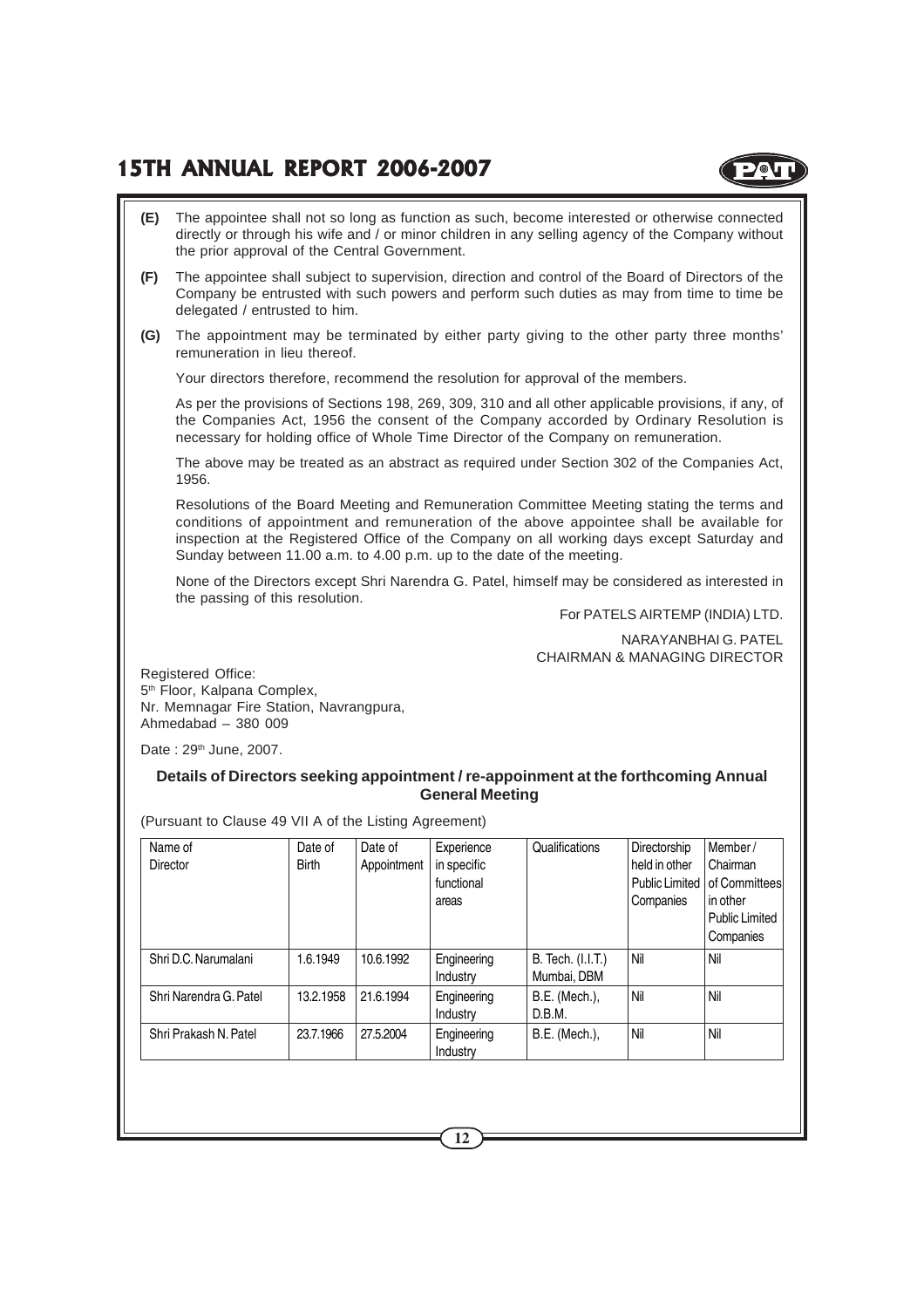

#### **DIRECTORS' REPORT**

#### **Dear Members,**

Your Directors are pleased to present the Fifteenth Annual Report together with Audited Statement of Accounts of the Company for the financial year ended 31st March, 2007.

#### **FINANCIAL RESULTS**

| <b>Particulars</b>                               | 2006-07 | 2005-06 |
|--------------------------------------------------|---------|---------|
| Sales and Other Income (Including Excise Duties) | 4713.11 | 3397.85 |
| Profit before Interest and Finance Charges       | 544.32  | 365.41  |
| Depreciation and Taxes & prior period Adjustment |         |         |
| Less: Interest & Finance Charges                 | 119.10  | 119.64  |
| Depreciation                                     | 60.60   | 55.85   |
| <b>Profit before Taxation</b>                    | 364.62  | 189.92  |
| Provision for Taxation - Current                 | 104.00  | 57.37   |
| - Fringe Benefit Tax                             | 2.46    | 3.66    |
| - Deferred                                       | (0.19)  | (4.76)  |
| - Wealth Tax                                     | 0.09    | 0.00    |
| - Excess Provision of IT for earlier year        | 1.58    | (6.64)  |
| Profit after Tax                                 | 256.68  | 140.29  |
| Less Prior Period Adjustment                     | 2.91    | 2.25    |
|                                                  | 253.77  | 138.04  |
| Balance brought forward from previous year       | 505.29  | 367.25  |
| Less Corporate Dividend Tax                      | 8.62    | 0.00    |
| Less proposed Dividend                           | 50.70   | 0.00    |
| Less Transfer to General Reserve                 | 55.00   | 0.00    |
| Surplus carried forward to Balance Sheet         | 644.74  | 505.29  |
|                                                  |         |         |

#### **DIVIDEND**

Your Directors has recommended dividend @ 10% subject to approval by the members in the Annual General Meeting. The Corporate Dividend Tax works out to Rs. 8.62 lacs.

#### **PERFORMANCE**

Your company continued to post good performance during the year. Its gross turnover increased by 42.97% being Rs. 4645.77 lacs as against Rs. 3249.43 lacs in the previous year. It may be clarified that in the current year sales includes job processing income (Net) of Rs. 19.25 lacs, which does not include the cost of raw materials, which are supplied by the parties. Again, it is relevant to note that the Profit before Tax is higher at Rs. 364.62 lacs in the year under review as compared to Rs. 189.92 lacs in the previous year. The net profit of the company increased by 82.96% being Rs. 256.68 lacs as against Rs. 140.29 lacs in the previous year. The earning per share jumped from Rs. 2.72 to Rs. 5.01. The EPS has increased by 84.19%. Thus, in terms of earnings, the position has improved in the year under review.

#### **FUTURE PROSPECTS**

Your Board is of the opinion that order booking is significant for determining the growth rate of the Company. Your Directors are pleased to note that the company has about Rs. 42.06 crores of orders on hand to be executed as on 29<sup>th</sup> June, 2007. Your Directors are confident of achieving 25% increase in the turnover of the company in the financial year 2007-08 as compared to financial year under review. Your Company has achieved satisfactory performance during the year under review and the financial results reflect the same.

#### **DEPOSITS**

The Company has not invited / accepted any deposits from the public under the provisions of Section 58A of the Companies Act, 1956 and rules made there under.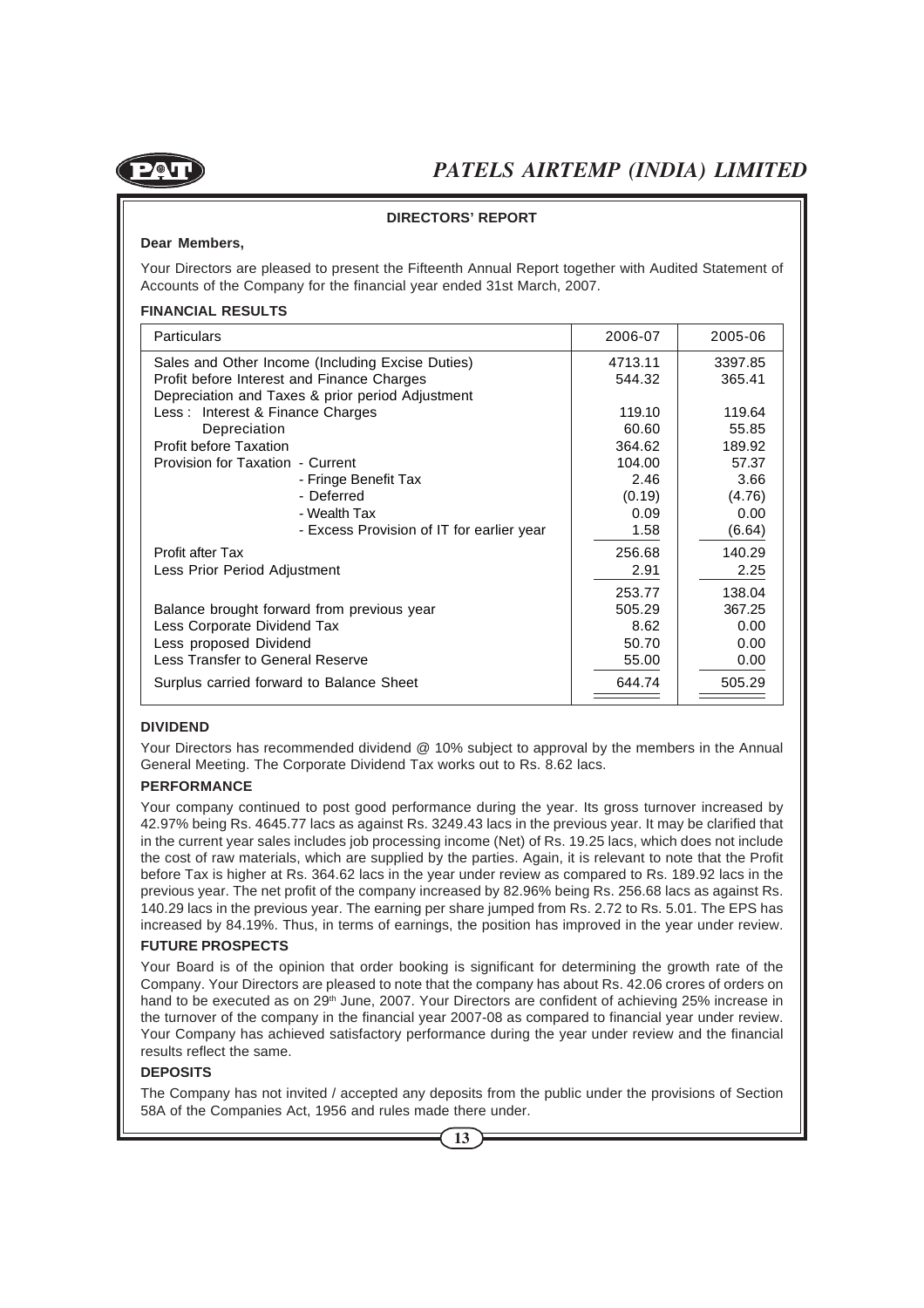#### **DIRECTORS**

Shri Devidas C. Narumalani and Shri Prakash N. Patel, retires by rotation and being eligible offers themselves for the reappointment. The present term of Shri Prakash N. Patel, Whole Time Director, expires on 1<sup>st</sup> June, 2007 and the present term of Shri Narendra G. Patel, Whole Time Director expires on 1<sup>st</sup> August, 2007 respectively. It is proposed to appoint Shri Prakash N. Patel and Shri Narendra G. Patel as Whole Time Director(s) for the further period of three years respectively. Necessary resolutions for their appointment and approval of the remuneration payable to the aforesaid directors have been duly recommended and approved by the Remuneration Committee on  $4<sup>th</sup>$  May, 2007 and the same have been proposed for approval by members at the ensuing Annual General Meeting.

The particulars of the directors retiring by rotation are given in the notice.

#### **CORPORATE GOVERNANCE**

The report on Corporate Governance as per Clause 49 of the Listing Agreement is annexed herewith.

#### **DIRECTORS' RESPONSIBILITY STATEMENT**

Pursuant to the requirement under Section 217(2AA) of the Companies Act, 1956 with respect to Directors' Responsibility Statement, it is hereby confirmed:

- (i) that in preparation of the annual accounts, all the applicable accounting standards have been followed alongwith proper explanation relating to material departures;
- (ii) that the Directors have selected such accounting policies and applied them consistently and made judgements and estimates that were reasonable and prudent so as to give a true and fair view of the state of affairs of the company at the end of the financial year and of the profit and loss account of the Company for the year under review ;
- (iii) that the Directors have taken proper and sufficient care for the maintenance of adequate accounting records in accordance with the provisions of the Companies Act, 1956 for safeguarding the assets of the Company and preventing and detecting fraud and other irregularities ;
- (iv) that the Directors have prepared the Annual Accounts for the financial year ended 31st March, 2007 on a 'going concern' basis.

#### **AUDITORS**

M/S. Parikh & Majmudar, Chartered Accountants, Ahmedabad, Auditors of the Company hold office until the conclusion of the ensuing Annual General Meeting. The Company has received a letter to the effect that their appointment would be within the prescribed limits under Section 224(1-B) of the companies Act, 1956. The said auditors will be re-appointed as auditors of the Company at the ensuing Annual General Meeting. The notes to the accounts referred to in the Auditors' Report are self explanatory and therefore do not call for any further comments.

Your Directors request you to appoint Auditors for the current year as set out in the accompanying notice of the Annual General Meeting.

Regarding remark in Auditors Report Note No. 4(f) for non provision of leave encashment as required by AS 15, Board has to state that it is dificult to estimet accurate leave encashment expenses every yeat as the same is dependent on various factors. The Management has not provided for leave encashment and decided to follow cash system of accounting for leave encashment.

#### **PERSONNEL**

There is no employee drawing remuneration for which information is required to be submitted under Section 217(2A) of the Companies Act, 1956 read with Companies (Particulars of Employees ) Rules, 1975 as amended, hence not given.

#### **CONSERVATION OF ENERGY**

The main source of energy is power. However, power is not a major input in the manufacturing process and therefore, no substantial conservation of energy is possible. Again the Company is not required to give the particulars in the prescribed Form A under Rule 2 of the Companies (Disclosure of Particulars in the Report of the Board of Directors) Rules, 1988.

#### **RESEARCH & DEVELOPMENT AND TECHNOLOGY ABSORPTION**

The particulars as required under Section 217(1) (e) of the Companies Act, 1956 read with the

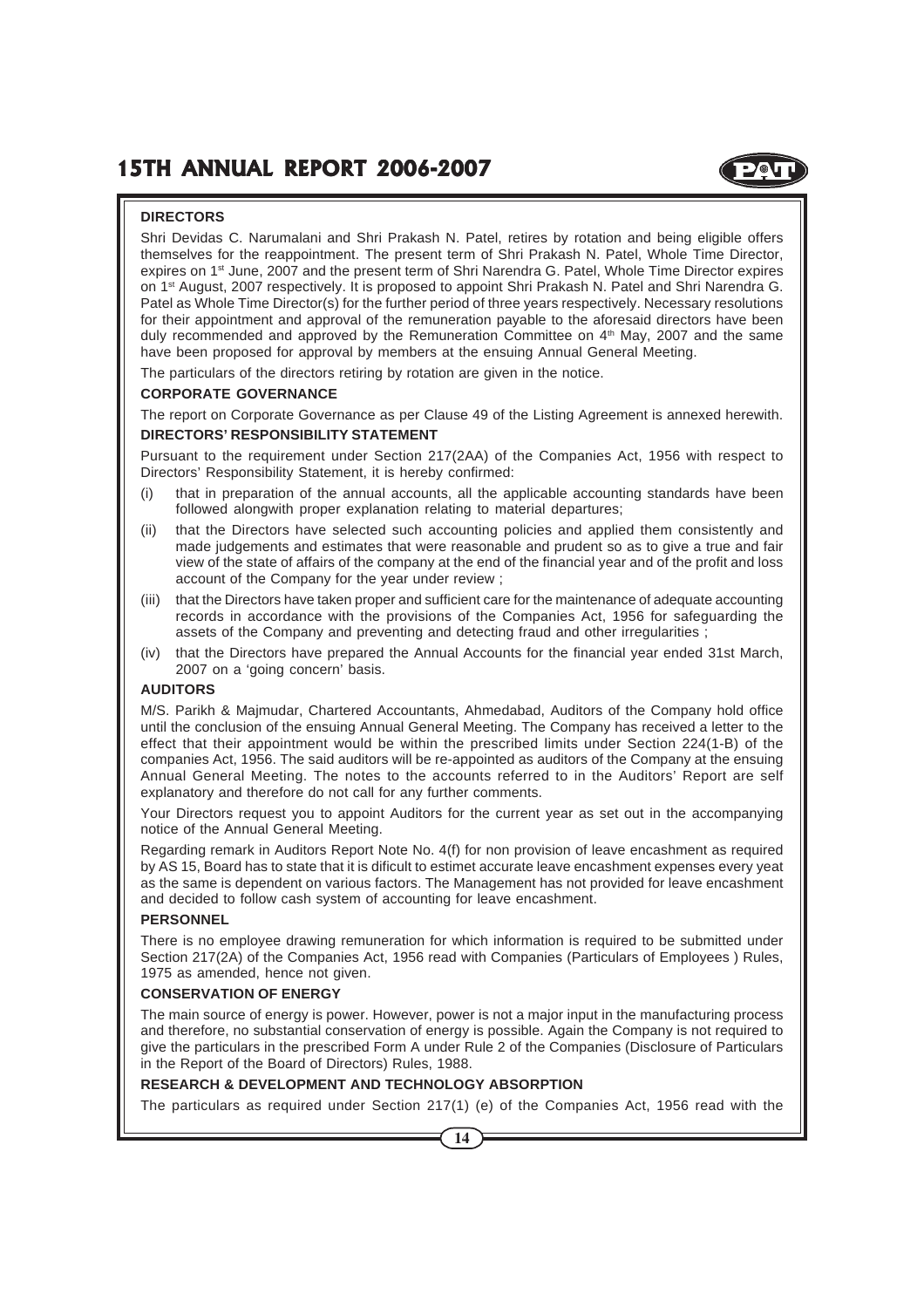

Companies (Disclosure of Particulars in the Report of the Board of Directors ) Rules, 1988 with respect to Research & Development and Technology Absorption are given in Annexure to this report.

#### **FOREIGH EXCHANGE EARNINGS & OUTGO**

The information on foreign exchange earning and outgo during the year is furnished in the Notes to the Accounts.

#### **APPRECIATION**

Your Directors wish to place on record their deep appreciation of the continued support and guidance provided by the Central and State Ggovernments and al Regulatory bodies.

Your Directors also take opportunity to thanks the esteemed shareholders, customers, business associates, Financial Institutions and Commercial Banks for the faith reposed by them in your Company and its management.

Your Directors place on record their deep appreciation of the dedication and commitment of your Company's employees at all levels and look forward to their support in the future as well.

#### **For and on behalf of the Board of Directors,**

Place : Rakanpur **NARAYANBHAI G. PATEL** Date : 29th June, 2007 **CHAIRMAN & MANAGING DIRECTOR** ——————————————————————————————————————————————

#### **ANNEXURE TO THE DIRECTORS' REPORT**

Disclosure of Particulars with respect to Technology Absorption and Research & Development as required under the Companies (Disclosure of Particulars in the Report of Board of Directors) Rules, 1988.

#### **Form – B**

#### **Technology Absorption**

#### **(1) Research & Development (R & D)**

The Company has established a well equipped R & D laboratory and quality control laboratory with the number of sophisticated instruments for testing and analysis related to the product being manufactured, the expenditure of which are accounted for separately and fulfilled all the requirements for manufacturing of 'U' Stamp Vessels and Heat Exchangers due to these upgradation in technology, which meet present global requirement. We have further renewed the 'U' Stamp in the year 2006 for a period of three years.

#### **(2) Technology Absorption, Adaptation & Innovation**

- i. The company has adopted the latest technology in its designing of Air Cooled Heat Exchanger and Specialised Finning Machine had been imported. This has improved the product quality and plant efficiency. The technology for designing and manufacturing of Air Cooled Heat Exchanger was obtained from M/S. TEK – FINS INC. U.S.A.
- ii. The technology has following benefits over the commercial technology :
	- 1. Imported and efficient product quality.
	- 2. For very good business prospects in future.
- iii. For updating Heat Transfer Technology Company became the member of HTRI (Heat Transfer Research, Inc., U.S.A.).
- iv. The company has adopted the latest technology in its pressure vessel Design & Analysis software of PV Elite CodeCalc. The PV Elite & CodeCalc Licences provide the following:
- v. Maximum pressure and minimum thickness calculations for heads, shells and cones.
- vi. Common checks for nozzles, flanges, tube sheets, floating heads and vessel attachments.
- vii. Code calculations for other components expansion joints, rectangular vessels, large openings.

#### **For and on behalf of the Board of Directors**

Place : Rakanpur **NARAYANBHAI G. PATEL** Date : 29th June, 2007 **Chairman & Managing Director**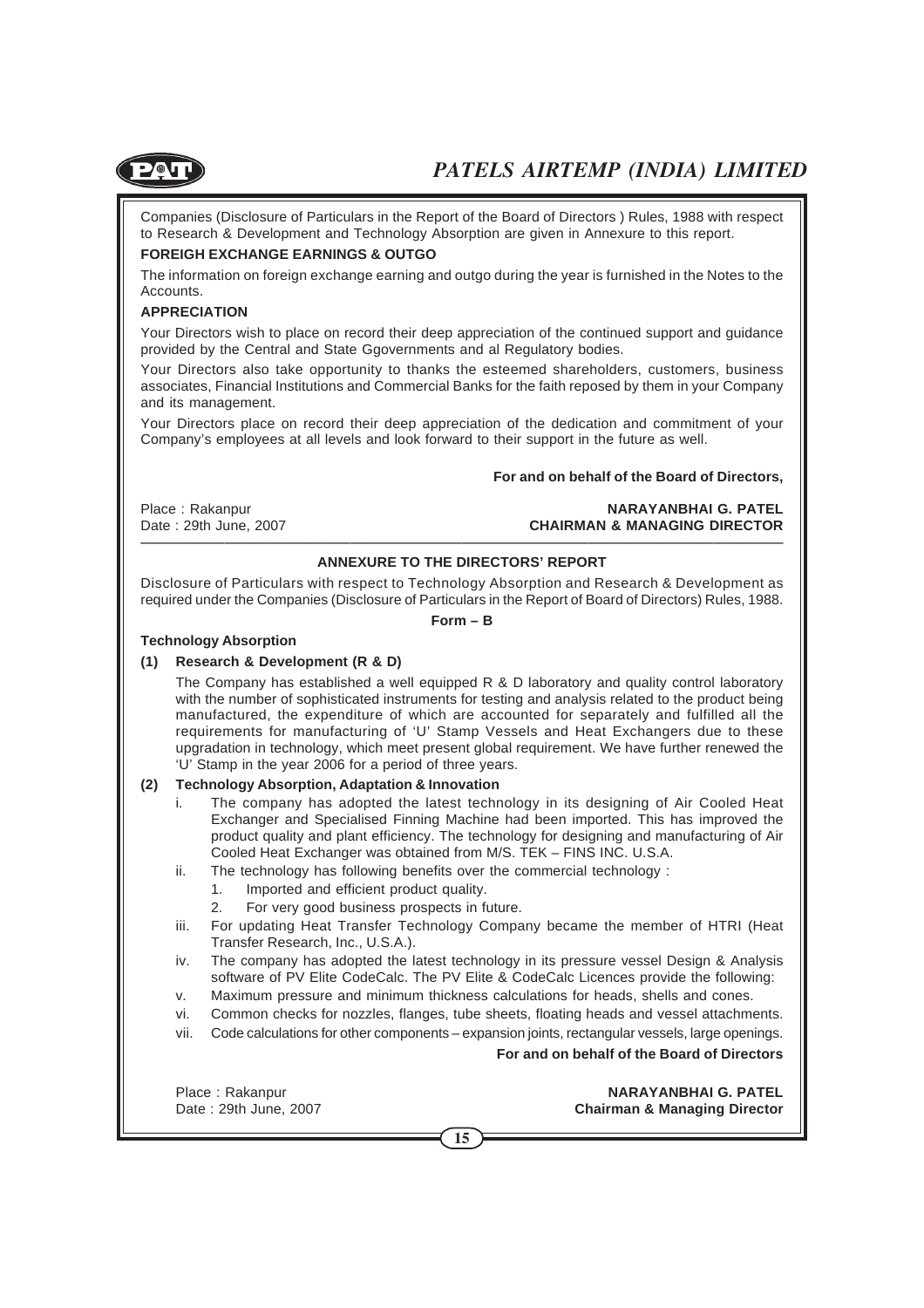

#### **CORPORATE GOVERANANCE REPORT**

#### **(Pursuant to Clause 49 of the Listing Agreement)**

The detailed report on Corporate Goveranance as per the format prescribed by SEBI and incorporated in Clause 49 of the Listing Agreement is set out below:

#### **1. CORPORATE GOVERANANCE PHILOSOPHY**

The Company is committed to the adoption of best governance practices and its adherence in the true spirit, at all times. The Company in pursuance of Code of Corporate Governance strongly believes that it must organize its affairs to the optimum satisfaction of its members and also ensure that the interest of lenders, suppliers, customers and employees are well taken care of. Our governance practices are product of self-desire, reflecting the culture of the trusteeship that is deeply ingrained in our value system and reflected in our strategic thought process.

The Company in pursuance of Code of Corporate Governance, strongly believe that it must organize its affairs to the utmost satisfaction of all the concerned. The Company believes that the governance norms originating in the stock market institutions as an integral part of its Corporate Governance Philisophy should be respected both in letter and spirit. The Company endeavor to ensure transparency, control and accountability, in all areas of its operations.

#### **2. BOARD OF DIRECTORS**

The names and category of Directors on the Board as on 31<sup>st</sup> March, 2007 and as on the date of this report, the number of Directorship and Committee Membership held by them in other Public Companies, their attendance at the Board Meetings held during the financial year 2006-07 and also at the last AGM held is given below :

| Name of the Directors               |         | Attendance Particulars | Nos. of Directorship and Committee<br>Membership / Chairmanship held in other<br><b>Public Companies</b> |            |           |
|-------------------------------------|---------|------------------------|----------------------------------------------------------------------------------------------------------|------------|-----------|
| <b>Promoter Executive Directors</b> | Board   | Last Annual            | Other                                                                                                    | Committee  | Committee |
|                                     | Meeting | General Meeting        | Directorship                                                                                             | Membership | Chairman  |
| 1. Shri Narayanbhai G. Patel        |         |                        |                                                                                                          |            |           |
| MD                                  | 7       | Present                |                                                                                                          |            |           |
| 2. Shri Devidas G. Narumalani #     | 7       | Present                |                                                                                                          |            |           |
| <b>Executive Directors</b>          |         |                        |                                                                                                          |            |           |
| 3. Shri Narendra G. Patel #         | 7       | Present                |                                                                                                          |            |           |
| 4. Shri Prakash N. Patel #          |         | Present                |                                                                                                          |            |           |
| <b>Non-Executive Directors</b>      |         |                        |                                                                                                          |            |           |
| 5. Shri Natwarlal J. Patel          | 7       | Absent                 |                                                                                                          |            |           |
| 6. Shri Umakant G. Majmudar         | 6       | Absent                 |                                                                                                          |            |           |
| 7. Shri Bhupendra J. Patel          | 7       | Absent                 |                                                                                                          |            |           |
| 9. Shri H. I. Shah                  | 7       | Absent                 |                                                                                                          |            |           |
|                                     |         |                        |                                                                                                          |            |           |

| MD – Managing Director | # WTD – Whole Time Director, During the financial year 2006-07, Seven Board Meetings were held Viz. on 18<sup>th</sup> April, 2006, 30th June,

2006, 29th July, 2006,  $31^{st}$  October, 2006,  $16^{th}$  December, 2006,  $6^{th}$  January, 2007 and 30th January, 2007. As required by Clause 49 VI A of the Listing Agreement, the particulars of Directors seeking reappointment are given in the accompanied notice portion.

#### **3. AUDIT COMMITTEE**

The audit committee was constituted on 30th March, 2003 which comprises three independent Non – executive Directors viz. Shri Umakant G. Majmundar (Chairman), Shri Bhupendra J. Patel, Shri Natwarlal J. Patel and one Executive Director Shri Narayanbhai G. Patel as members. The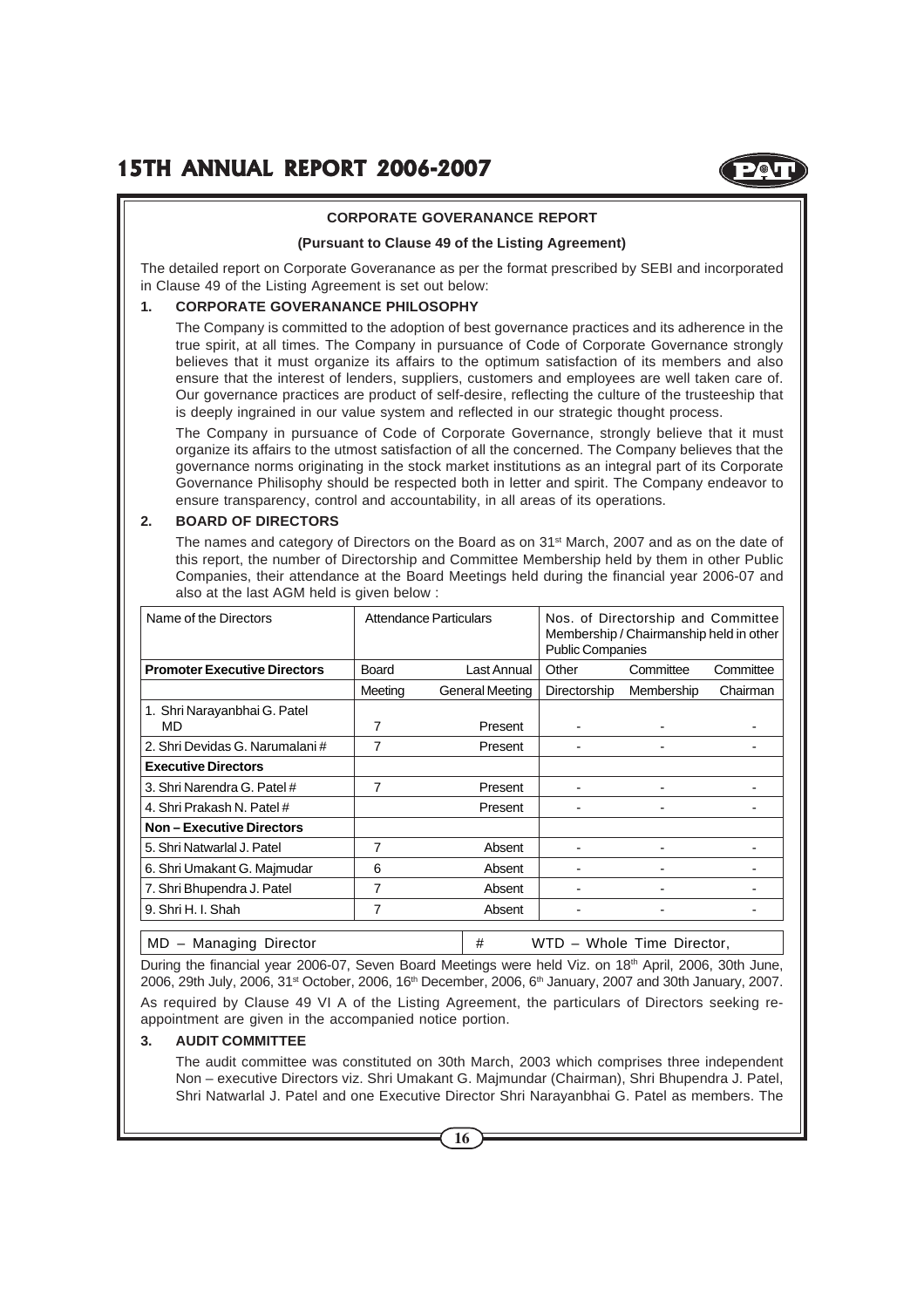

terms of reference of Audit Committee are to cover the matters specified under Clause 49 of the Listing Agreement and in Section 292A of the Companies Act, 1956 and the functions of the Committee that inter alia include the overview of the Company's financial reporting processes, review of the half yearly and yearly financial statements, review of adequacy of internal control system, review of the financial and risk management policies and review of significant findings and adequacy of internal audit function cover.

#### **4. REMUNERATION COMMITTEE**

The Board of the Company has constituted Remuneration Committee as per Clause 49 of the Listing Agreement on 30th March, 2003 which comprises of three independent and Non – executive Directors Viz. ; Shri Umakant G. Majmundar, as the Chairman of the Committee and Shri Bhupendra J. Patel and Shri Natwarlal J. Patel as members of the Committee. The Remuneration Committee has been constituted to recommend / review the remuneration package of the Managing and Whole Time Directors based on performance and detailed criteria and also empowered to decide on Employees' Stock Option Scheme. At present, the terms of remuneration of Executive Directors are appraised by the shareholders at the General Meeting. The Committee has been asked to review the remuneration payable to Executive Directors in line with the industry levels. No sitting fees, remuneration or stock options have been offered to the Non- executive Directors.

DETAILS OF REMUNERATION PAID TO MANAGING DIRECTORS / WHOLE TIME DIRECTORS DURING THE FINANCIAL YEAR 2006-07 IS GIVEN BELOW :

(in Rupees)

| NAME OF DIRECTOR          | <b>REMUNERATION</b> | SITTING FEES | <b>TOTAL</b> |
|---------------------------|---------------------|--------------|--------------|
| Shri Narayanbhai G. Patel | $7.72.800/-$        | NIL          | 7.72.800/-   |
| Shri D.C. Narumalani      | 7,72,800/-          | NIL          | 7,72,800/-   |
| Shri Narendra G. Patel    | 7,72,800/-          | NIL          | 7,72,800/-   |
| Shri Prakash N. Patel     | 7,72,800/-          | NIL          | 7,72,800/-   |

#### **5. INVESTORS' GRIEVANCE COMMITTEE**

In compliance with the Corporate Governance Code, the Company has constituted the Investors' Grievance Committee on 30th Mach, 2003 by constituting the Share Transfer Committee as the **"Share Transfer – cum – Investors' Grievance Committee**. The scope of the committee was extended to include overview of all matters connected with Investors Grievance and redressal mechanism of members such as, dematerialization, transfer / transmission of shares, non- receipt of Annual Report / dividends etc. beside the function of the share transfer approval etc.. The minutes of the Committee Meetings were placed at the Board Meetings from time to time. The Committee oversees the performance of M/S. Pinnacle Shares Registry Pvt. Ltd., the Registrar and Share Transfer Agent of the Company and recommends measure to improve the level of investor related services. Though the powers to approve share transfer / transmission have been delegated to the Registrar and Share Transfer Agent and also to Shri Narayanbhai G. Patel, Chairman & Managing Director of the Company for quick action.

The Committee comprises of three independent Directors ; Shri Natwarlal J. Patel (Chairman), Shri Umakant G. Majmundar & Shri Bhupendra J. Patel and Chairman & Managing Director Shri Narayanbhai G. Patel, as members. Mr. K. R. Shah acts as compliance Officer for the Committee. The Committee meets now at every month to approve transfer and also to consider shareholders complaints.

During the year six complaints were received from the shareholder directly. All the complaints have generally been solved to the satisfaction of complainants and no complaints are outstanding as on date of this report.

All valid transfer received during the financial year 2006-07 have been acted upon by the Company and there is no pending share transfers.

#### **6. GENERAL BODY MEETINGS**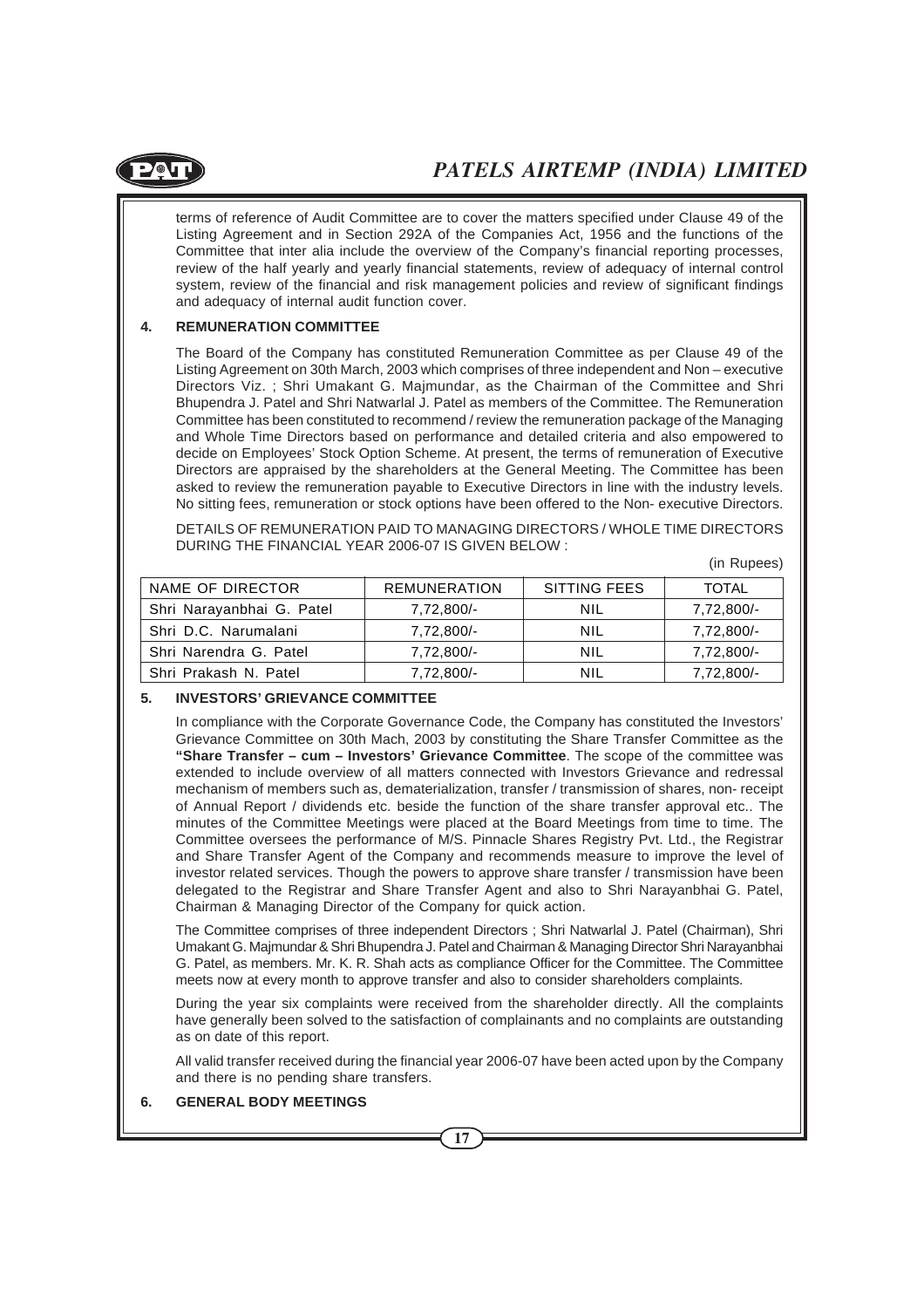

| <b>Financial Year</b><br>Passed | Date and Time                         | Venue                                                                                                      | Special Resolution |
|---------------------------------|---------------------------------------|------------------------------------------------------------------------------------------------------------|--------------------|
| 2003-04 12th AGM                | 25th September, 2004<br>at 10.00 A.M. | 805-806, Rakanpur- 382 721,<br>Via.: Sola - Bhadaj Village,<br>Tal.: Kalol, Dist. Gandhinagar,<br>Gujarat. | <b>Yes</b>         |
| 2004-05 13th AGM                | 24th September, 2005<br>at 10.00 A.M. | 805-806, Rakanpur- 382 721,<br>Via.: Sola - Bhadaj Village,<br>Tal.: Kalol, Dist. Gandhinagar,<br>Gujarat. | No                 |
| 2005-06 14th AGM                | 23rd September, 2006<br>at 10.00 A.M. | 805-806, Rakanpur- 382 721,<br>Via.: Sola - Bhadaj Village,<br>Tal.: Kalol, Dist. Gandhinagar,<br>Gujarat. | Yes                |

No Extra Ordinary General Meeting was held during last three years. The Company has passed through Postal Ballot Ordinary Resolution under Section 293(1)(a) authorizing the Board the Board for sale, lease or creating such mortgage and/or charge up to Rs.50/- Crores and Passed Special Resolution under Section 146(2) of the Companies Act, 1956 for shifting of Registered Office of the Company from Rakanpur to Ahmedabad. Mr. Ashish C. Doshi, Company Secretary appointed as the Scrutinizer and both the resolutions were passed by 601506 votes in favour and nil vote against the resolution. The result of the same was announced on  $23^{rd}$  September, 2006 at the 14<sup>th</sup> Annual General Meeting of the Company.

#### **7. DISCLOSURES**

- (a) There are no material transactions with its promoters, directors or the management, their subsidiaries or relatives, except as given in Notes on Accounts, which may have potential conflict with the interest of the Company at large.
- (b) No penalties have been imposed on the Company by the Stock Exchange/s or SEBI or any statutory authority, on the matter related to capital market during the last three years.

#### **8. MEANS OF COMMUNICATION**

The quarterly, half yearly and yearly financial results were taken on record by the Board of Directors and submitted to the Stock Exchanges in terms of the requirements of Clause 41 of the Listing Agreement. These were published in the newspaper as per the prescribed guidelines. The results are not displayed on website and are not sent individually to the shareholders. The Management Discussion & Analysis Report forms a part of this Annual Report.

#### **9. GENERAL SHAREHOLDERS INFORMATION**

#### **a) Annual General Meeting :**

- Date : Friday, the 28<sup>th</sup> September, 2007<br>Time : 10.00 a m
- **Time :** 10.00 a. m.
- **Venue** : Registered Office : 5<sup>th</sup> Floor, Kalpana Complex, Nr. Memnagar Fire Station, Navrangpura, Ahmedabad – 380 009.
- **b)** Financial Calendar : The Company follows April March as its financial year. The results for every quarter beginning from April is declared in the month following the quarter, however, the result for the fourth quarter are clubbed with the declaration of audited accounts within three months of the year, whenever possible.
- **c)** Book Closure Date(s): Monday the 17th September, 2007 to Friday, the 28<sup>th</sup> September, 2007 (both days inclusive).
- **d) Listing on Stock Exchange :** The equity shares of the company is listed on the Bombay Stock Exchange Ltd. (BSE), Phiroze Jeejeebhoy Towers, Dalal Street, Mumbai – 400 001.

The Company has paid the listing fees for the year 2006-07 to the Bombay Stock Exchange Ltd., Mumbai.

**e) Stock Code / Name :** BSE 517417 Script Name : PATEL AIRTEM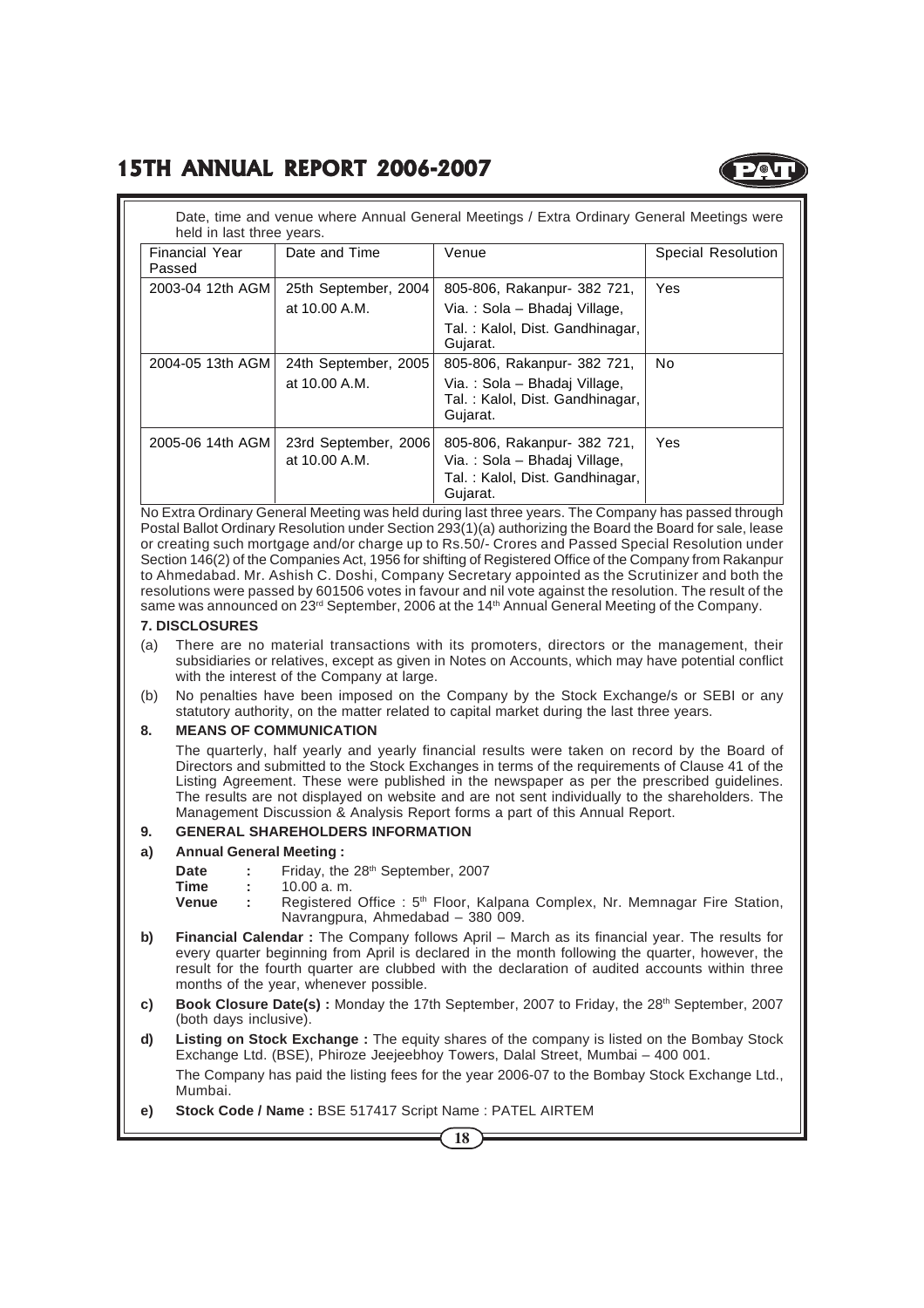

**ISIN No.:** The ISIN No. of the company is INE082C01024.

**f) Stock Market Price / Data :** The details of monthly high / low price of the Company's Shares traded on the Mumbai Stock Exchange during the financial year 2006-07 is furnished below :

| Month            | High Price (Rupees) | Low Price (Rupees) |
|------------------|---------------------|--------------------|
| April 2006       | 31.70               | 23.05              |
| May 2006         | 34.20               | 23.60              |
| June 2006        | 27.05               | 19.40              |
| <b>July 2006</b> | 27.00               | 22.00              |
| August 2006      | 25.75               | 22.25              |
| September 2006   | 40.45               | 23.50              |
| October 2006     | 35.10               | 26.00              |
| November 2006    | 30.40               | 21.15              |
| December, 2006   | 51.50               | 24.10              |
| January, 2007    | 46.50               | 33.65              |
| February, 2007   | 57.90               | 32.20              |
| March, 2007      | 41.20               | 31.65              |

- **g) Registrar & Share Transfer Agents :** In terms of SEBI Circulars dated 27.12.2002 & dated 12.02.2003 on appointment of common agency for share registry works, the Company has appointed the below mentioned agency as Registrar & Share Transfer Agent, for both physical and demat segment of equity shares of the company with effect from 1st April, 2003, Which provides all shareholders related services : **M/S. Pinnacle Shares Registry Pvt. Ltd.,** Near Ashoka Mills, Naroda Road, Ahmedabad – 380 025, Phone Nos. : (079) 22204226 / 22200582 / 22200338, Fax No. (91) (079) 22202963. E-mail Address : investor.service@psrpl.com
- **h) Share Transfer System :** The transfer of shares in physical form is processed and completed by M/S. Pinnacle Shares Registry Pvt. Ltd. Within a period of 30 days from the date of receipt thereof. In case of shares in electronic form, the transfer are processed by NSDL/CDSL through the respective Depository Participants. Demat requests are normally confirmed within an average period of 25 days from the date of receipt.

|       |                    | Nos. of Equity Shares held | No. of              | $%$ of       | No. of      | $%$ of       |
|-------|--------------------|----------------------------|---------------------|--------------|-------------|--------------|
|       |                    |                            | <b>Shareholders</b> | Shareholders | Shares held | Shareholding |
|       | to                 | 500                        | 3075                | 81.95        | 462639      | 9.13         |
| 501   | to                 | 1000                       | 275                 | 7.33         | 228292      | 4.50         |
| 1001  | to                 | 2000                       | 126                 | 3.36         | 193304      | 3.81         |
| 2001  | to                 | 3000                       | 58                  | 1.55         | 150121      | 2.96         |
| 3001  | to                 | 4000                       | 67                  | 1.79         | 248284      | 4.90         |
| 4001  | to                 | 5000                       | 28                  | 0.74         | 135421      | 2.67         |
| 5001  | to                 | 10000                      | 52                  | 1.39         | 343149      | 6.77         |
| 10001 | and                | Above                      | 71                  | 1.89         | 3309030     | 65.26        |
|       | <b>Grand Total</b> |                            | 3752                | 100.00       | 5070240     | 100.00       |

Distribution of Shareholding as on 31st March, 2007

(b) Category of Equity Shareholders as on 31st March, 2007

| <b>Particulars</b>                           | Nos. of<br><b>Holders</b> | $%$ of<br>Total | Nos. of<br>Shares held | $%$ of<br>Total |
|----------------------------------------------|---------------------------|-----------------|------------------------|-----------------|
| <b>Promoters (Directors &amp; Relatives)</b> | 71                        | 1.89            | 1938028                | 38.22           |
| <b>Bodies Corporates</b>                     | 110                       | 2.93            | 712212                 | 14.05           |
| NRI/OCB                                      | 14                        | 0.37            | 3702                   | 0.07            |
| Public                                       | 3557                      | 94.81           | 2416298                | 47.66           |
| <b>Grand Total</b>                           | 3783                      | 100.00          | 5070240                | 100.00          |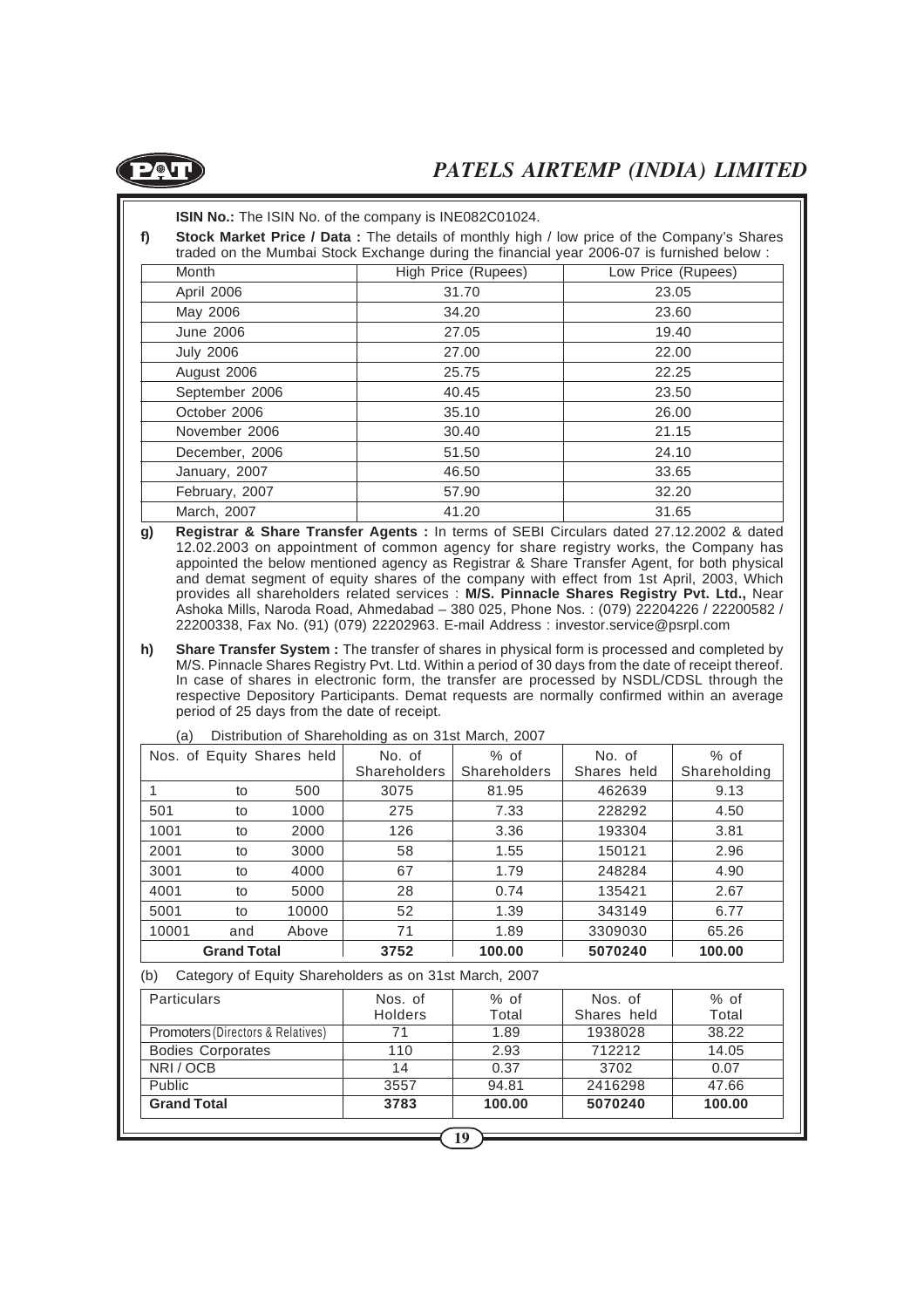### **15TH ANNUAL REPORT 2006-2007**

**i) Dematerialisation of Shares :** The Company's shares are under demat mode. The ISIN No. of the Company is INE082C01024. Members who are desirous of holding their shares in demat form are requested to apply to their Depository Participants in prescribed demat requisition form along with original share certificates. About 69.66% of the total equity capital of the Company is held in demat form as on 31st March, 2007.

**j)** Plant Location(s) : The Company's two manufacturing units are at Rakanpur & Project Division are as under :

Unit – III Unit – IV Project Division Plot 805-806, Rakanpur Plot No. 807 -810, Rakanpur 5th Floor, Kalpana Complex,<br>Tal.: Kalol Tal.: Kalol Nr. Memnagar Fire Station Dist. Gandhinagar Dist. Gandhinagar Navrangpura, Ahmedabad - 9.

Nr. Memnagar Fire Station

**k) Address for Correspondence :** For both physical & Electronic form : M/S. Pinnacle Shares Registry Pvt. Ltd. Regd. Office : Near Asoka Mills Naroda Road, Ahmedabad – 380 025. Phone Nos. (079) 22204226 / 22200582 / 22200338 Fax No. (079) 22202963, E-mail address : investor.service@psrpl.com

**l)** For any assistance regarding dematerialization of shares, share transfers, transactions, change of address, non-receipt of dividend or any other query, relating to shares : Patels Airtemp (India) Ltd. Regd. Office : 5<sup>th</sup> Floor, Kalpana Complex, Nr. Memnagar Fire Station, Navrangpura, Ahmedabad – 380 009. Ph. No. : 079 – 27913694/95/96, Fax No. (079) 27913693

**m)** As required by Clause 49 of the Listing Agreement with the stock exchange the Auditors' Certificate on Corporate Governance is given as Annexure to this report.

#### **AUDITORS' CERTIFICATE ON CORPORATE GOVERANCE**

To,

The Members, Patels Airtemp (India) Limited

We have examined the compliance of conditions of Corporate Governance by M/s. Patels Airtemp (India) Limited for the year ended on 31st March, 2007 as stipulated in Clause 49 of the Listing Agreement of the said Company with Stock Exchange.

The Compliance of conditions of Corporate Governance is the responsibility of the management. Our examination was limited to procedures and implementation thereof, adopted by the Company for ensuring the compliance of the conditions of Corporate Governance. It is neither an audit nor an expression of the opinion on financial statements of the Company.

In o ur opinion and to the best of our information and accordingly to the explanations given to us, we certify that the Company has complied with the conditions of Corporate Governance as stipulated in the above Listing Agreement.

We state that no investor grievance is pending for a period exceeding one month against the Company as per the records maintained by the shareholders' / Investors' Grievance Committee.

We further state that such compliance is neither an assurance as to the future viability of the Company nor the efficiency or effectiveness with which the management has conducted the affairs of the Company.

**FOR PARIKH & MAJMUDAR** CHARTERED ACCOUNTANTS

PLACE : AHMEDABAD **Hiten M. Parikh** DATE : 29-6-2007 PARTNER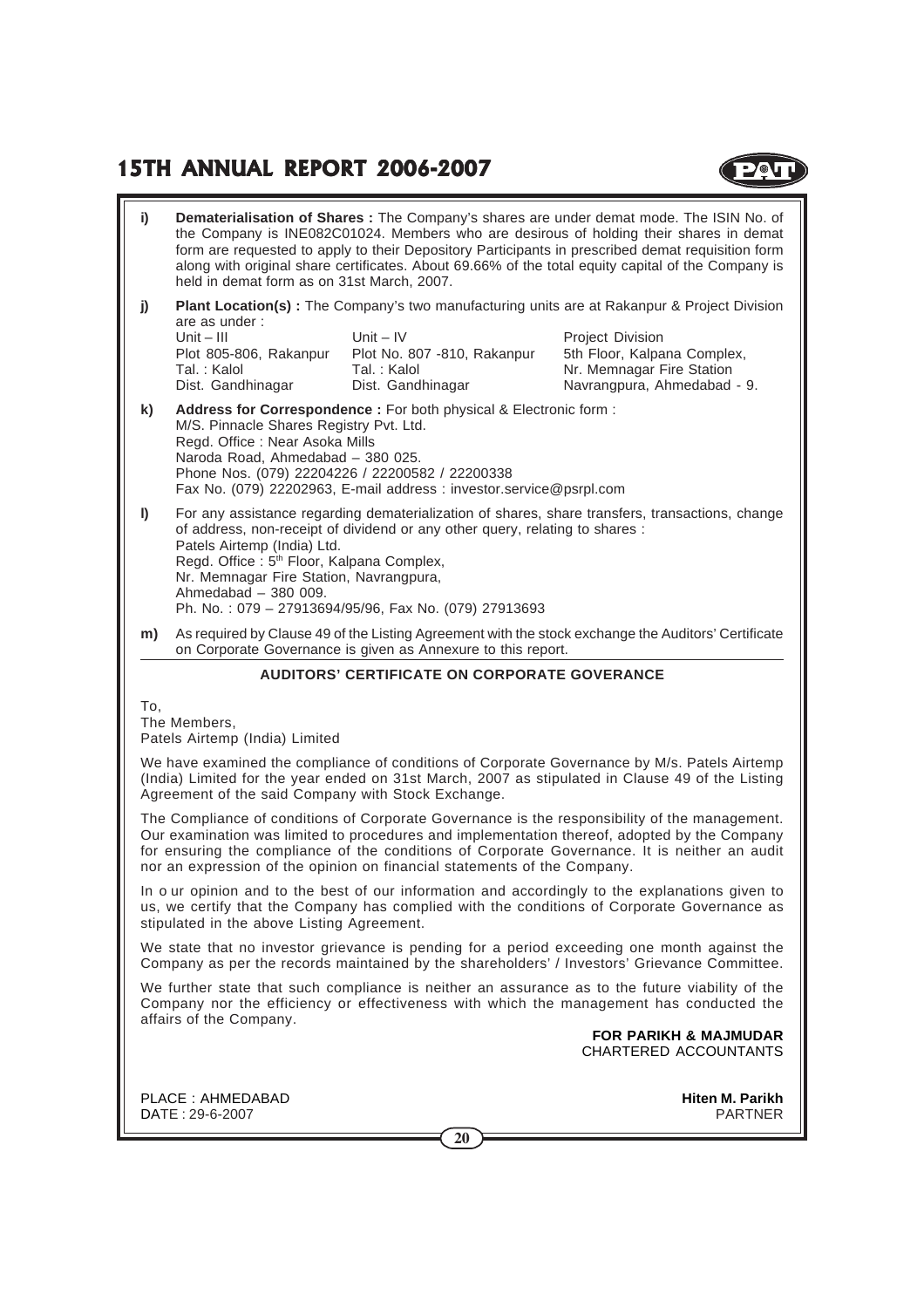

#### **MANAGEMENT DISCUSSION AND ANALYSIS**

#### **INDUSTRY STRUCTURE AND DEVELOPMENT**

The Company is engaged in the manufacture and sale of extensive range of Heat Exchangers such as Shell & Tube type, Finned tube type and Air cooled Heat Exchangers, Pressure Vessels, Air-conditioning and Refrigeration equipments and Turnkey HVAC Projects in India & marketing of equipments even outside India. The Company has technical collaboration with M/S. TEK FINS Inc. USA for design and manufacture of Air cooled Heat Exchangers. All these products are supplied to leading Industrial Sections like Power Projects, Refineries, Fertilizers, Cements, Petrochemicals, Pharmaceuticals, Textile and Chemical Industries.

With the highly innovative environment, the Company could sustain its sales even in highly cut-thought competition and the prevailing market conditions.

#### **PRODUCT – WISE PERFORMANCE**

The Company is operating in one segment i.e. engineering fabrication having different products, such as Heat Exchangers, Pressure Vessels, Air-conditioning & Refrigeration Equipments, Turnkey HVAC projects and other Misc. products, the turnover of which are given in Notes on Accounts portion of the Annual Report. Your company has decided to stick to high value added engineering products. These products are regularly procured by the Industrial Process Plants / Units. These products has ASME 'U' Stamp authorization, it is expected to improve profitability of the company in the future. For updating Heat Transfer Technology, Company has become member of HTRI (Heat Transfer Research, Inc, U.S.A.).

#### **EXPORT PERFORMANCE**

During the year under review the company has affected exports to the tune of Rs. 98.31 lacs. The Company is expected to perform better results in the exports in the year 2007-08 compared to the exports achieved during the year 2006-07.

#### **FUTURE OUTLOOK**

The company is slowly and gradually tries to tap the new business opportunities in the new projects which are being implemented. To maintain the pace of growth in the coming years, the company has put the challenges before and is confident of meeting the same by offering the best in terms of quality products and prompt after sales service.

#### **OPPORTUNITIES**

Export in the developed countries like USA & Europe is to be developed and it is expected to provide large impetus to engineering exports to these countries after obtaining the ASME 'U' Stamp Authorisation. Your company is preparing itself to meet the increased demand in the years to come through efficient production management system which will enable to minimize the risk of raw materials price fluctuations.

#### **RISK FACTORS**

The industry is facing stiff competition from big players who are producing on large scale production and have the advantage of economise in cost, facing challenges from cheaper imports and the industry is also facing risks from unorganized sector particularly from the marketing in the state and nearby states which have major thrust on Air-conditioning and Refrigerator parts. However, Your Company does not foresee any risk due to its concentration on quality commitment for better products and prompt after sales and service. The Government of India's measures to curb cheaper imports imposing anti dumping duties and other restrictions will give much needed relief to the domestic industry.

#### **FINANCIAL PERFORMANCE WITH RESPECT TO OPERATIONAL PERFORMANCE AND ITS REVIEW**

Your company could achieve better results due to improvement in the economic scenario and overall growth of the industries due to good rain and all round growth of other sectors.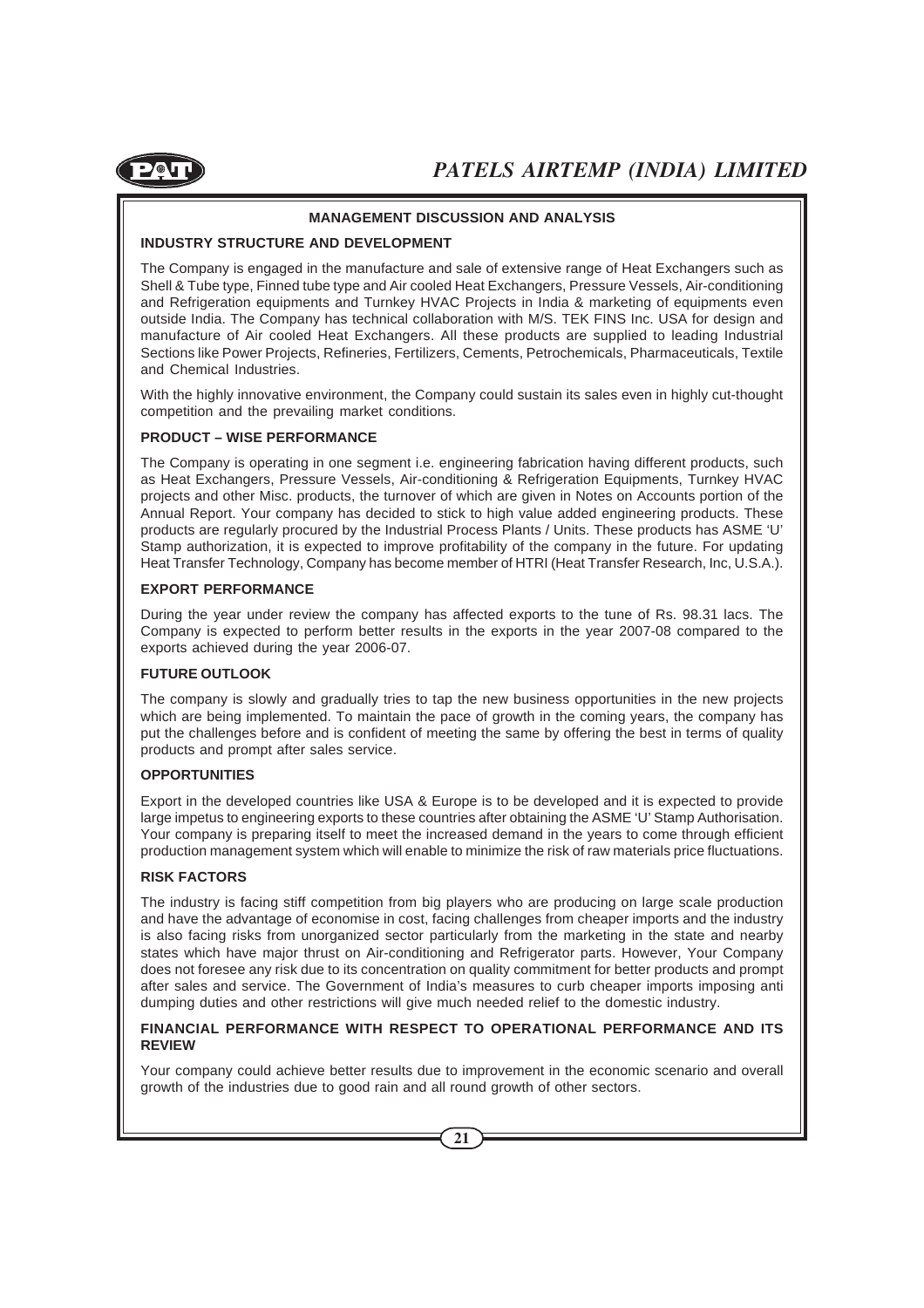### **15TH ANNUAL REPORT 2006-2007**

Your company is conscious that order booking is significant for determining the growth rate of the company. Your Directors are pleased to note that the company has about 42.06 crores of order on hand to be executed. Your Directors are confident of achieving 25% increase in the turnover of the company in the financial year 2007-08 as compared to financial year under review. Your company has achieved better performance during the year under review and the financial results reflect the same.

#### **QUALITY CONTROL**

The Company features its achievements to adherence to strict quality standards. This has been achieved through our efforts to strike the balance between resources and technology to develop products at same level in excellence with international standards. The quality standard is taken care from the initial stage of production to ensure high end product quality.

#### **INTERNAL CONTROL SYSTEM**

The Company has adequate internal control system in operation commensurate with the size and nature of its business for enduring efficiency of operation and protection of Company's assets. The Audit Committee formed by the company review on periodical basis the compliance with the Company's policies, procedures and prevailing laws.

#### **INDUSTRIAL RELATION & HUMAN RESOURCES**

To praise the sophisticated production process, we have a team of experienced workers who are skilled and trained to get best out of it. Regular orientation programs are being conducted by the company wherein workers are directly exposed to the experts, which keep them with the latest technology and development.

The Company's philosophy is to provide to its employees friendly working environment and a performance oriented work culture. The company believes that human resources are important asset for giving Company a competitive edge in a competitive environment.

The Company's relations with the employees at all levels are very cordial and peaceful. The company has about 175 employees working with them as on 31st March, 2007 on permanent as well as contractual basis.

#### **CAUTIONARY STATEMENT**

The statement given in this report, describing the Company's objectives, estimates and expectations and future plans may contribute towards forward looking statement within the meaning of applicable laws and / or regulations. Actual performance may differ materially from those either expressed or implied.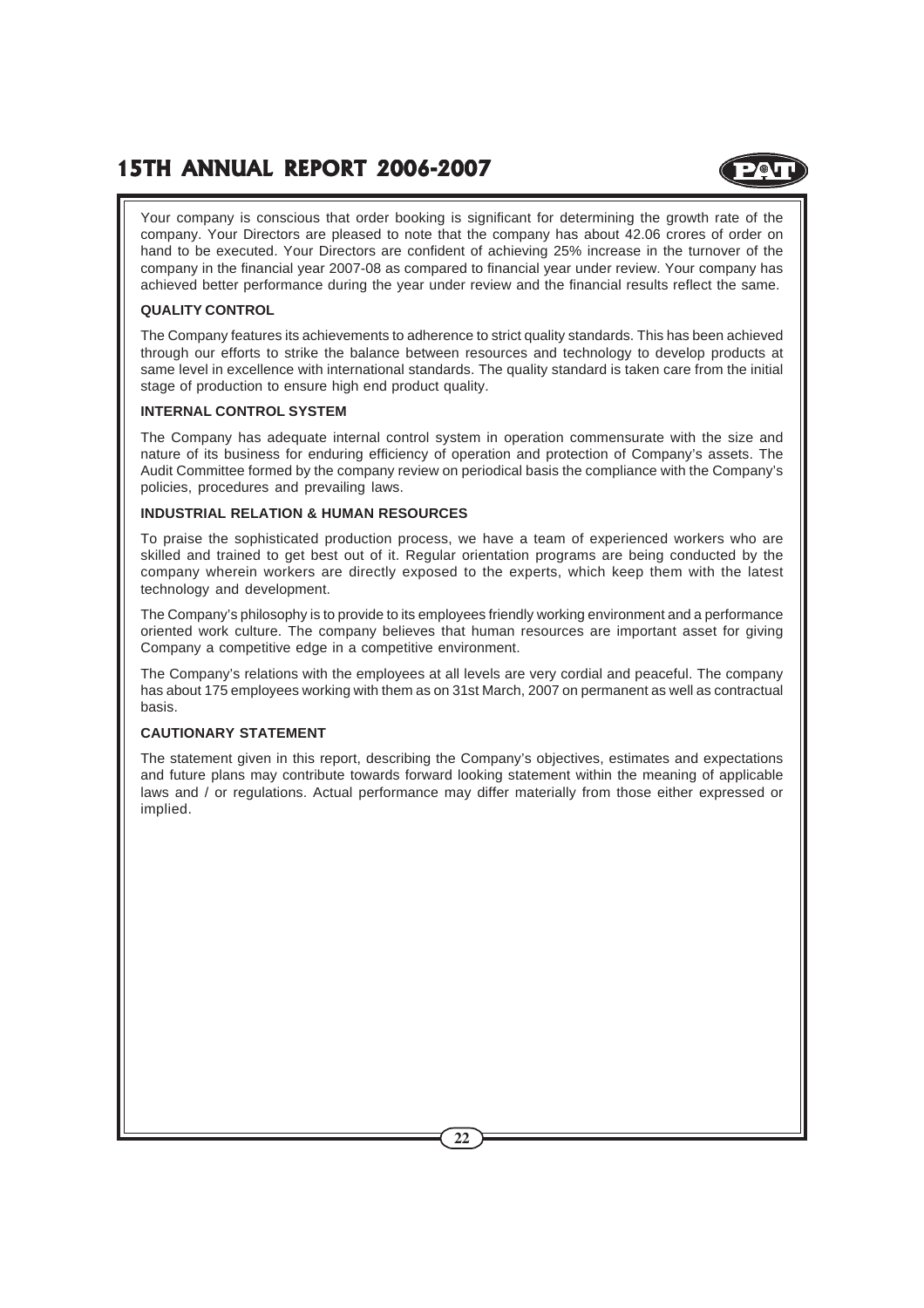

#### **AUDITORS' REPORT**

To The Members **M/s PATELS AIRTEMP (INDIA) LIMITED** RAKANPUR

- 1) We have audited the attached Balance Sheet of **M/s PATELS AIRTEMP (INDIA) LIMITED** as at 31st March 2007 and also the Profit and Loss A/c and the Cash-flow Statement for the year ended on that date annexed thereto. These financial statements are the responsibility of the Company's Management. Our responsibility is to express an opinion on these financial statements based on our audit.
- 2) We conducted our audit in accordance with auditing standards generally accepted in India. Those standards require that we plan & perform the audit to obtain reasonable assurance about whether the financial statements are free of material misstatement. An audit includes examining, on a test basis, evidence supporting the amounts & disclosures in the financial statements. An audit also includes assessing the accounting principles used & significant estimates made by management as well as evaluating the overall financial statement presentation. We believe that our audit provides a reasonable basis for our opinion.
- 3) As required by the companies (Auditor's Report) order 2003 issued by the Central Government of India in terms of sub-section (4A) of Section 227 of the companies Act 1956, we annex here to a statement on the matters specified in paragraphs 4 &5 of the said order to the extent applicable.
- 4) Further to our comments in the Annexure referred to in paragraph-3 above, we report as under: -
	- (a) We have obtained all the information and explanations, which to the best of our knowledge and belief were necessary for the purposes of our audit.
	- (b) In our opinion, proper books of account as required by Law have been kept by the Company so far as appears from our examination of the books.
	- (c) The Balance Sheet and the Profit and Loss Account & Cash flow statement dealt with by this report are in agreement with the books of account.
	- (d) In our opinion **Subject to Note No.1(xiic) of schedule 21 regarding non provision of Leave Encashment** the Balance Sheet, Profit & Loss Account & Cash Flow Statement comply with Accounting Standards referred to in section 211(3C) of the Companies Act, 1956.
	- (e) On the basis of the written representations received from the directors, as on March 31, 2007 and taken on record by the Board of Directors, we report that none of the directors of the company are disqualified as on March, 31 2007 from being appointed as director in terms of clause (g) of sub-section (1) of section 274 of the Companies Act, 1956.
	- (f) In our opinion and to the best of our information and according to the explanations given to us, **subject to Note No.1(xiic) of schedule 21 regarding non provision of Leave Encashment as required by AS 15 issued by Institute of Chartered Accountants of India & Consequential effects on the profits of the company and cumulative effects on the liability of the company ( amount not quantifiable)** the said accounts give the information required by the Companies Act, 1956 in the manner so required and give a true and fair view in conformity with the accounting principles generally accepted in India. :
		- i) In the case of the Balance Sheet of the state of affairs of the Company as at 31st March, 2007 and
		- ii) In the case of the profit and loss account, of the profit of the company for the year ended on that date and
		- iii) In the case of Cash Flow Statement, of the cash flows for the year ended on that date.

**FOR PARIKH & MAJMUDAR CHARTERED ACCOUNTANTS HITEN M. PARIKH PLACE : AHMEDABAD PARTNER DATE : 29/06/2007 M. No. : 40230**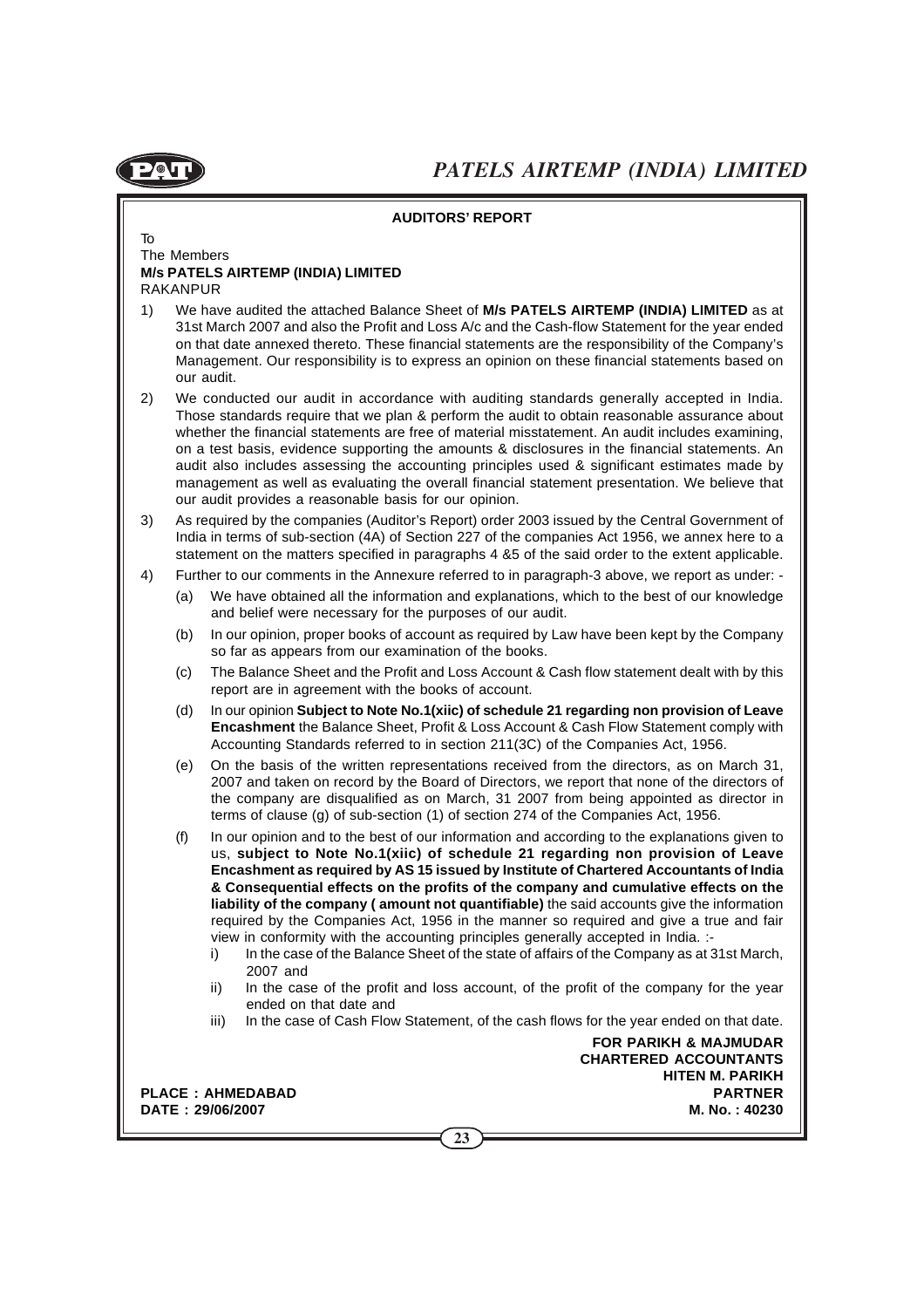#### **Referred to in Paragraph 3 of our report of even date**

- **i)** a) The company has generally maintained proper records showing full particulars, including quantitative details and situation of the fixed assets.
	- b) As explained to us, a major portion of the fixed assets has been physically verified by the management during the year in accordance with a phased programme of verification adopted by the Company. In our opinion, the frequency of verification is reasonable having regard to the size of the company & nature of its assets. As informed to us, no material discrepancies were noticed on such physical verification.
	- c) No Fixed Assets have been disposed off during the year and therefore do not affect Going Concern Assumption.
- **i)** a) As explained to us, inventories were physically verified by the management at reasonable intervals during the year.
	- b) In our opinion & according to the information & explanations given to us, the procedure of physical verification of inventories followed by the management was reasonable & adequate in relation to the size of the company & nature of its business.
	- c) In our opinion and according to the information and explanations given to us, the company is maintaining proper records of inventory. The discrepancies noticed on verification between the Physical stocks and the book records were not material.
- iii) In respect of loans secured or unsecured, granted or taken by the company to/from companies, firms or other parties covered in the register maintained under section 301 of the Companies Act, 1956.
	- a) During The year the Company has granted inter corporate loans / deposits to two parties covered under register maintained u/s 301 of the Companies Act,1956 [one is interest free (maximum amount involved during the year is Rs. 14,62,548/- and the year end balance from such party was Rs. 14,62,548/-) and other is interest bearing (maximum amount involved during the year is Rs 30,00,000/- and the year end balance from such party was Rs 27,88,082/-)].
	- b) Since in the opinion of the management, the balances of the aforesaid party is subject to confirmation pending reconciliation of the account post demerger and therefore, it was not feasible to charge the interest for the said company. Subject to above, in our opinion the terms and conditions on which interest bearing Inter Corporate Loan granted to Companies firms or other parties listed in the register maintained under section 301 of the Companies Act, 1956 are not prima facie prejudicial to the interest of the Company.
	- c) The Loan granted by the Company is repayable on demand and therefore the question of over due amount does not arise
	- d) The company has taken Unsecured Loan from one party covered under register maintained u/s 301 of the Companies Act,1956 maximum amount involved during the year is Rs 71,38,800 and the year end balance from such party was Rs. Nil.
	- e) In our opinion the terms and conditions on which Inter Corporate Loan taken from Companies firms or other parties listed in the register maintained under section 301 of the Companies Act, 1956 are not prima facie prejudicial to the interest of the Company.
	- f) The Loan taken by the Company is repayable on demand and therefore the question of over due amount does not arise.
- iv) In our opinion & according to the information & explanations given to us, there is adequate internal control system commensurate with the size of the company & nature of its business for the purchase of inventory, fixed assets & also for the sales of goods and services. During the course of our audit, we have not observed any continuing failure to correct major weaknesses in Internal control system.
- v) a) According to the information and explanation given to us, we are of the opinion that the transactions that need to be entered in the register maintained under section 301 of the Companies act, 1956 have been so entered.
	- b) In our opinion and according to the information and explanation given to us, the transactions made in pursuance of contracts or arrangements entered in the register maintained under section 301 of the Companies Act, 1956 and exceeding the value of rupees five lakhs in respect of any party during the year have been made at prices which are reasonable having regard to prevailing market prices at the relevant time.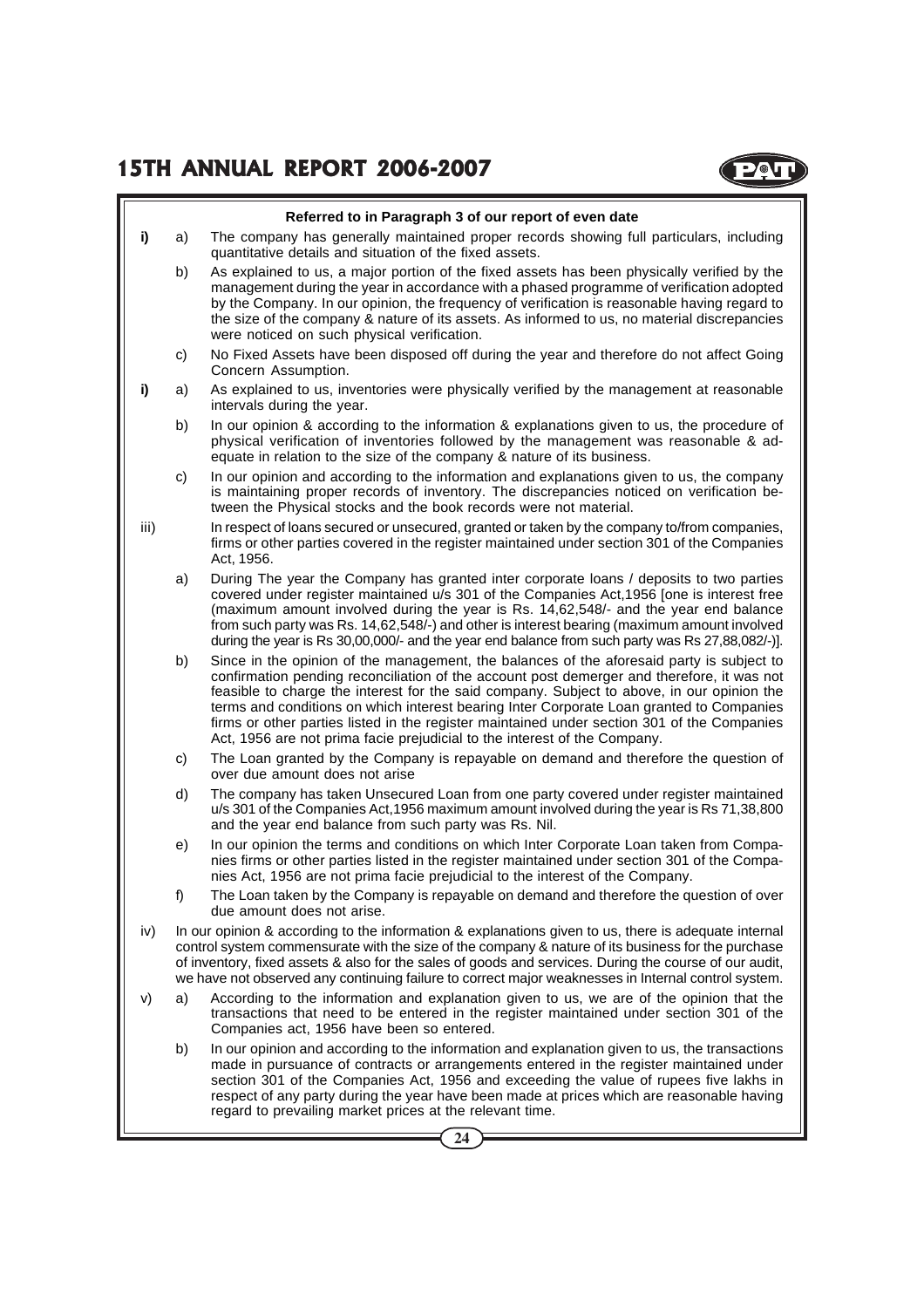

- vi) The Company has not accepted any deposit from the public.
- vii) The Company has appointed a firm of Chartered Accountants for Internal Audit. In our opinion, the internal audit is commensurate with its size & nature of its business.
- viii) The Central Government has not prescribed maintenance of cost records under section 209(1)(d) of the Companies Act, 1956.
- ix) a) According to the records of the company, undisputed statutory dues including provident fund, Employees State Insurance, Income Tax, Sales Tax, Wealth Tax, Service Tax, Customs Duty, Excise Duty, Cess & Other Statutory dues have been generally regularly deposited during the year with the appropriate authorities. According to the information & explanation given to us, no un-disputed amounts payable in respect of the aforesaid dues were outstanding as at 31<sup>st</sup> March 2007 for a period of more than six months from the date of becoming payable.
	- b) The Company has no disputed statutory dues that have not been deposited on account of matters pending before appropriate authorities.
- x) The Company does not have accumulated losses at the end of the financial year and has not incurred cash losses during the financial year and in the immediately preceding financial year.
- xi) According to information & explanations given to us, the company has not defaulted in repayment of dues to financial Institutions & Banks.
- xii) The Company has not granted any loans and advances on the basis of security by way of pledge of share, debenture and other security.
- xiii) According to the information & explanations given to us, the company is not a chit fund or a nidhi /mutal benefit fund/society.
- xiv) According to the information & explanations given to us, the company is not dealing or trading in shares, Securities, debentures & other investments.
- xv) According to information and explanations given to us, the Company has not given any guarantee for loans taken by others from banks or financial institutions.
- xvi) In our opinion, the term loans have been applied for the purpose for which they were raised.
- xvii) On the basis of information and explanations given to us and on the basis of over all examination of the Balance Sheet and the Cash flow Statement of the Company, we report that no funds raised on short term basis have been used during the year for long term investments.
- xviii) The Company has not made any Preferential allotment of shares during the year under review.

#### **FOR PARIKH & MAJMUDAR CHARTERED ACCOUNTANTS**

**PLACE : AHMEDABAD PARTNER DATE : 29/06/2007 M. No. : 40230**

**HITEN M. PARIKH**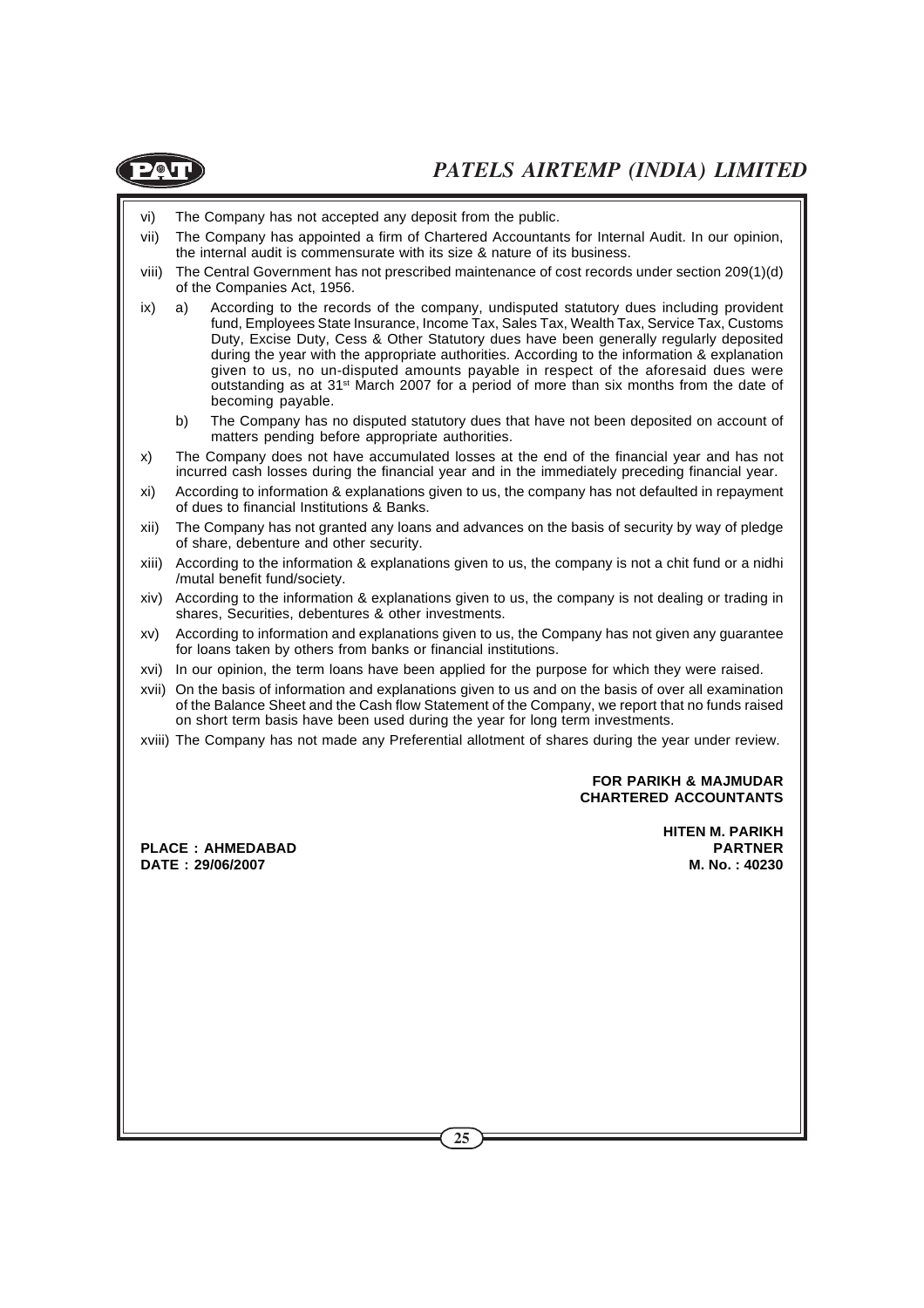|                            |                                                                                                                             |                         |                                                                  | <b>BALANCE SHEET AS AT 31ST MARCH, 2007</b>                                                               |                                                                 |                                 |
|----------------------------|-----------------------------------------------------------------------------------------------------------------------------|-------------------------|------------------------------------------------------------------|-----------------------------------------------------------------------------------------------------------|-----------------------------------------------------------------|---------------------------------|
| (A)                        | <b>SOURCES OF FUNDS</b>                                                                                                     | SCH.                    | As at<br>31.03.2007<br>(Rupees)                                  | As at<br>31.03.2007<br>(Rupees)                                                                           | As at<br>31.03.2006<br>(Rupees)                                 | As at<br>31.03.2006<br>(Rupees) |
| 1.<br>a)<br>b)             | <b>Shareholder's Funds</b><br>Share Capital<br>Reserves and Surplus                                                         | 1<br>$\overline{2}$     | 50,702,400<br>71,474,330                                         | 122,176,730                                                                                               | 50,702,400<br>52,028,997                                        | 102,731,397                     |
| 2.<br>a)<br>b)             | <b>Loan Funds</b><br>Secured Loans<br><b>Unsecured Loans</b>                                                                | 3<br>4                  | 42,906,019                                                       | 42,906,019                                                                                                | 55,821,648<br>1,731,691                                         | 57,553,339                      |
| 3.                         | Deferred Tax Liability<br>(Refer note 5 of Sch 21)                                                                          |                         |                                                                  | 14,448,923                                                                                                |                                                                 | 14,467,757                      |
|                            | <b>CAPITAL EMPLOYED</b>                                                                                                     |                         |                                                                  | 179,531,672                                                                                               |                                                                 | 174,752,493                     |
| (B)                        | <b>APPLICATION OF FUNDS</b>                                                                                                 |                         |                                                                  |                                                                                                           |                                                                 |                                 |
| 1.<br>a)<br>b)             | <b>Fixed Assets</b><br><b>Gross Block</b><br>Less: Depreciation                                                             | 5                       | 130,610,374<br>52,765,303                                        |                                                                                                           | 121,662,430<br>46,704,885                                       |                                 |
| c)                         | Net Block                                                                                                                   |                         | 77,845,071                                                       |                                                                                                           | 74,957,545                                                      |                                 |
| d)                         | Capital Work in Progress                                                                                                    |                         | 1,304,276                                                        | 79,149,347                                                                                                | 782,083                                                         | 75,739,628                      |
| 2.                         | Investments                                                                                                                 | 6                       |                                                                  | 280,000                                                                                                   |                                                                 | 280,000                         |
| 3.                         | Current Assets, Loans &                                                                                                     |                         |                                                                  |                                                                                                           |                                                                 |                                 |
| a)<br>b)<br>C)<br>d)<br>e) | Advances<br>Inventories<br><b>Sundry Debtors</b><br>Cash & Bank Balances<br><b>Other Current Assets</b><br>Loans & Advances | 7<br>8<br>9<br>10<br>11 | 40.000.701<br>102,898,111<br>19,728,926<br>457,373<br>16,782,128 |                                                                                                           | 54,226,748<br>97,375,448<br>16,843,197<br>165,319<br>14,843,773 |                                 |
|                            | Less:Current Liabilities &                                                                                                  | 12                      | 179,867,239                                                      |                                                                                                           | 183,454,485                                                     |                                 |
| a)<br>b)                   | Provisions<br><b>Current Liabilities</b><br>Provisions                                                                      |                         | 72,857,570<br>7,540,680                                          |                                                                                                           | 84,616,866<br>1,284,000                                         |                                 |
|                            | <b>Net Current Assets</b>                                                                                                   |                         | 80,398,249                                                       |                                                                                                           | 85,900,866                                                      |                                 |
|                            | 4. a) Miscellaneous Expenditure<br>[to the extent not written off<br>or adjusted]                                           | 13                      |                                                                  | 99,468,990<br>633,335                                                                                     |                                                                 | 97,553,619<br>1,179,246         |
|                            | <b>EMPLOYMENT OF CAPITAL</b>                                                                                                |                         |                                                                  | 179,531,672                                                                                               |                                                                 | 174,752,493                     |
|                            | Notes forming part of Accounts: 21                                                                                          |                         |                                                                  |                                                                                                           |                                                                 |                                 |
|                            | As per our report of even date attached<br>FOR PARIKH & MAJMUDAR<br>CHARTERED ACCOUNTANTS                                   |                         |                                                                  | FOR PATELS AIRTEMP (INDIA) LTD.<br><b>NARAYANBHAI G. PATEL</b><br><b>CHAIRMAN &amp; MANAGING DIRECTOR</b> |                                                                 |                                 |
|                            | <b>HITEN M. PARIKH</b><br><b>PARTNER</b>                                                                                    |                         |                                                                  | <b>PRAKASH N. PATEL</b><br><b>DIRECTOR</b>                                                                |                                                                 |                                 |
|                            | M.No.: 40230                                                                                                                |                         |                                                                  |                                                                                                           |                                                                 |                                 |
|                            |                                                                                                                             |                         |                                                                  |                                                                                                           |                                                                 |                                 |

**P**QU

DATE : 29-06-2007 DATE : 29-06-2007 PLACE : AHMEDABAD

**26**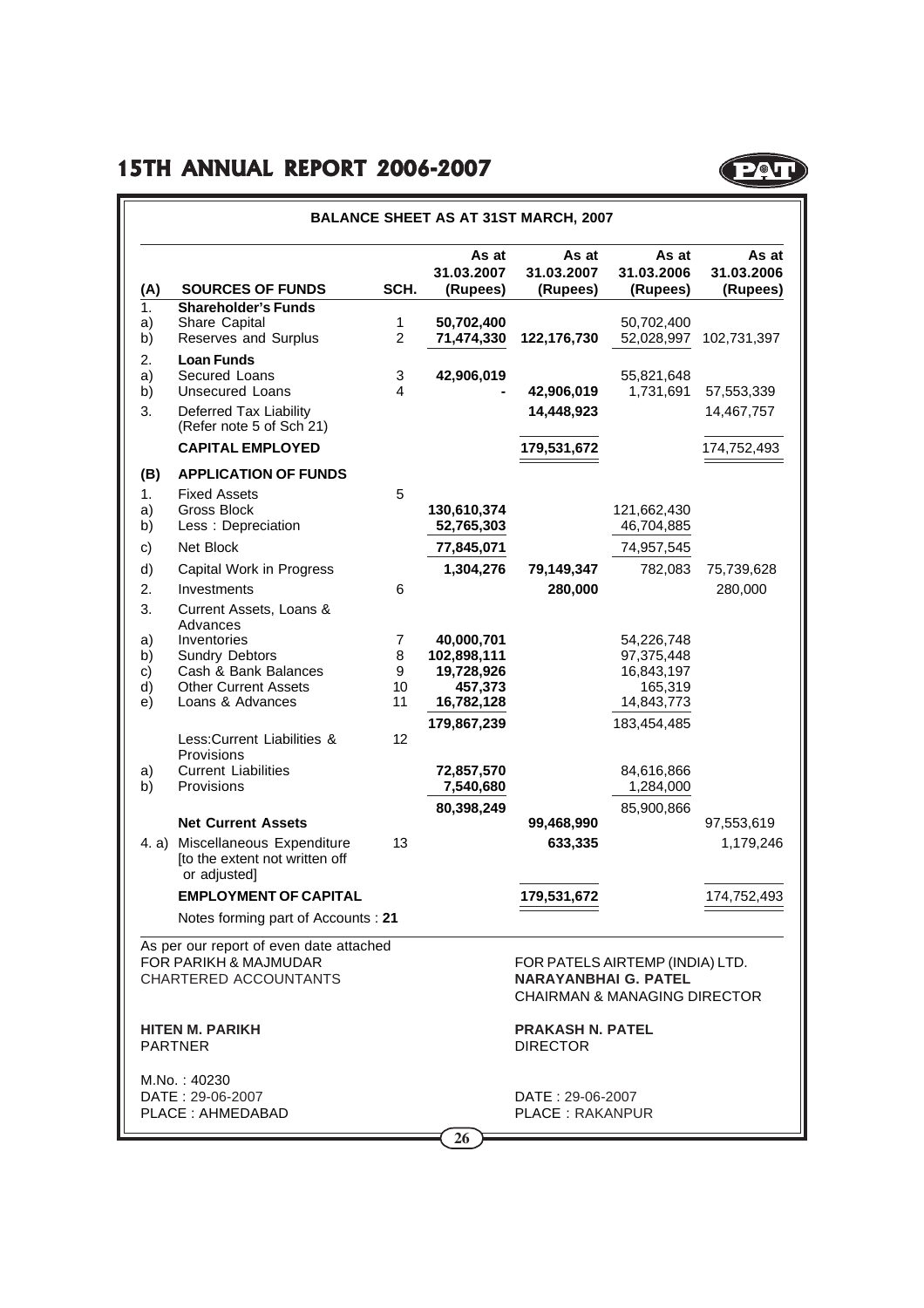

|                            |                                                                                                                                                                                             | SCH.                 |                 | Year ended<br>31-03-2007<br>(Rupees)                                                                      | Year ended<br>31-03-2006<br>(Rupees)                                        |
|----------------------------|---------------------------------------------------------------------------------------------------------------------------------------------------------------------------------------------|----------------------|-----------------|-----------------------------------------------------------------------------------------------------------|-----------------------------------------------------------------------------|
| 1.<br>a)                   | <b>INCOME</b><br>Gross Income from Operations<br>Less: Excise Duty                                                                                                                          | 14                   |                 | 466,501,376<br>58,530,099                                                                                 | 336,310,664<br>36,714,811                                                   |
| b)                         | <b>Net Sales</b><br>Increase/(Decrease) in stock                                                                                                                                            | 15                   |                 | 407,971,277<br>(8, 514, 197)                                                                              | 299,595,853<br>(16, 194, 937)                                               |
| c)                         | Other Income                                                                                                                                                                                | 16                   |                 | 4,810,040                                                                                                 | 3,474,197                                                                   |
|                            | <b>TOTAL:-</b>                                                                                                                                                                              |                      |                 | 404,267,120                                                                                               | 286,875,113                                                                 |
| 2.<br>a)<br>b)<br>c)<br>d) | <b>EXPENDITURE</b><br>Materials consumed<br><b>Manufacturing Expenses</b><br>Selling and Administration Expenses<br>Interest & Financial charges                                            | 17<br>18<br>19<br>20 |                 | 248,768,764<br>71,095,195<br>29,970,867<br>11,910,373                                                     | 172,664,105<br>59,148,330<br>18,520,960<br>11,964,387                       |
|                            | <b>TOTAL:-</b>                                                                                                                                                                              |                      |                 | 361,745,199                                                                                               | 262,297,782                                                                 |
| 3.<br>4.<br>5.<br>6        | Net Profit Before Depreciation & Taxation<br>Depreciation<br><b>Profit Before Taxation</b><br>Provision for Taxation - Current tax<br>-Fringe Benefit Tax<br>- Deferred Tax<br>- Wealth Tax |                      |                 | 42,521,921<br>6,060,418<br>36,461,503<br>10,400,000<br>245,680<br>(18, 834)<br>8,500                      | 24,577,331<br>5,585,457<br>18,991,874<br>5,737,000<br>366,000<br>(476, 550) |
|                            | Short /(Excess) Provision of Earlier Year W/O/WB                                                                                                                                            |                      |                 | 157,905                                                                                                   | (664,430)                                                                   |
| 7                          | <b>Profit After Tax</b>                                                                                                                                                                     |                      |                 | 25,668,252                                                                                                | 14,029,854                                                                  |
| 8                          | Less : Prior period Adjustments<br>(Refer note no. 16 of Sch. 21.)                                                                                                                          |                      |                 | 290,739                                                                                                   | 225,107                                                                     |
| 9<br>10                    | Profit for the year<br>Balance brought forward from Previous Year                                                                                                                           |                      |                 | 25,377,513<br>50,528,997                                                                                  | 13,804,747<br>36,724,250                                                    |
|                            |                                                                                                                                                                                             |                      |                 | 75,906,510                                                                                                | 50,528,997                                                                  |
| 11                         | Less: Appropriations<br>Corporate Dividend Tax<br>Proposed Dividend<br><b>Transfer to General Reserve</b>                                                                                   |                      |                 | 861,940<br>5,070,240<br>5,500,000                                                                         | 0<br>0<br>0                                                                 |
|                            | <b>Balance Carried to Balance Sheet</b>                                                                                                                                                     |                      |                 | 64,474,330                                                                                                | 50,528,997                                                                  |
|                            | Basic and Diluted EPS (Price Per Share Rs 10)<br>(Refer Note No 6 of Scheudle 21)<br>Notes forming part of Accounts 21                                                                      |                      |                 | 5.01                                                                                                      | 2.72                                                                        |
|                            | As per our report of even date attached<br>FOR PARIKH & MAJMUDAR<br>CHARTERED ACCOUNTANTS                                                                                                   |                      |                 | FOR PATELS AIRTEMP (INDIA) LTD.<br><b>NARAYANBHAI G. PATEL</b><br><b>CHAIRMAN &amp; MANAGING DIRECTOR</b> |                                                                             |
|                            | HITEN M. PARIKH<br><b>PARTNER</b>                                                                                                                                                           |                      | <b>DIRECTOR</b> | <b>PRAKASH N. PATEL</b>                                                                                   |                                                                             |
|                            | M.No.: 40230<br>DATE: 29-06-2007<br>PLACE: AHMEDABAD                                                                                                                                        |                      |                 | DATE: 29-06-2007<br><b>PLACE: RAKANPUR</b>                                                                |                                                                             |

#### **PROFIT & LOSS ACCOUNT FOR THE YEAR ENDED ON 31ST MARCH, 2007**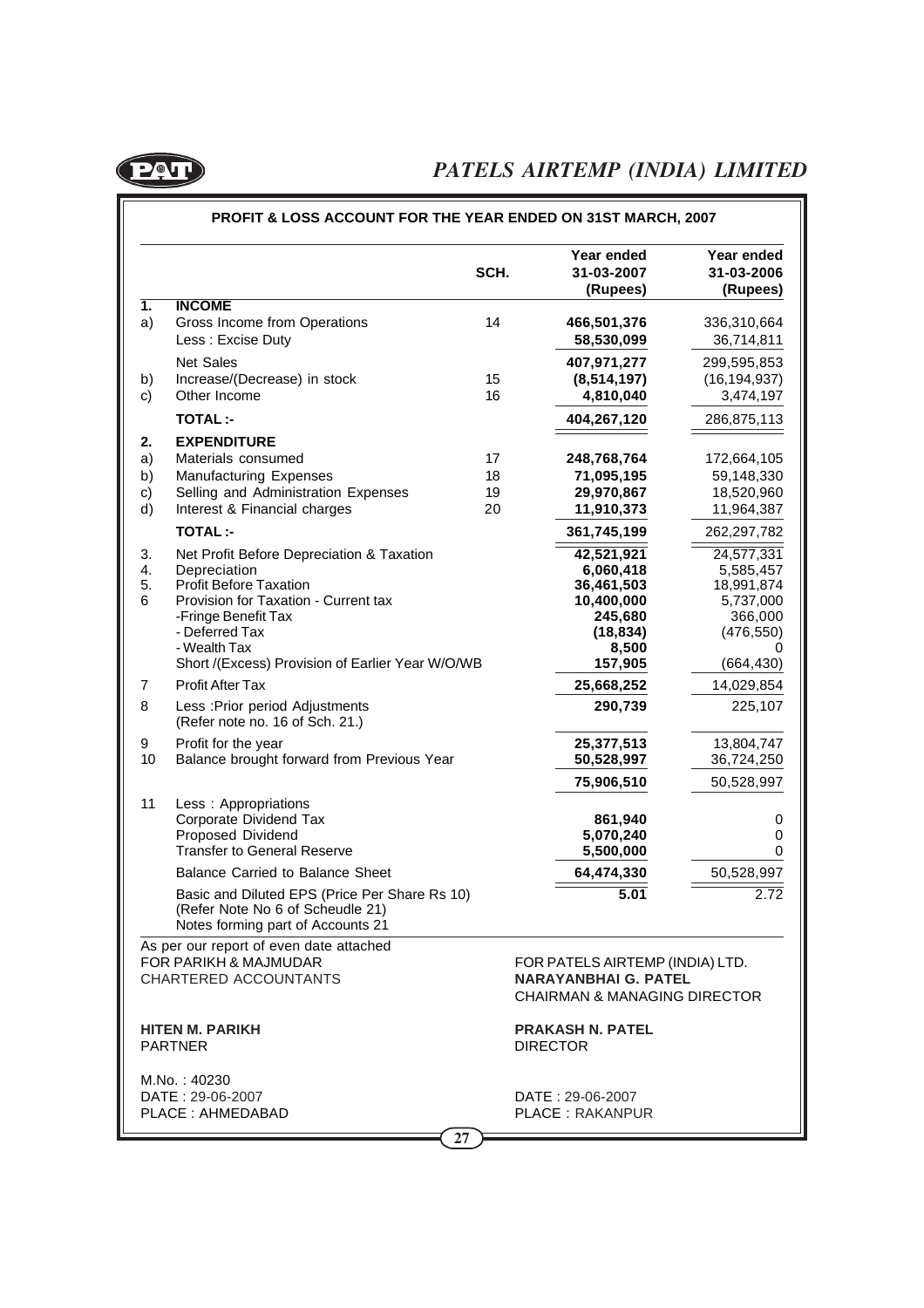### **15TH ANNUAL REPORT 2006-2007**

|                                                                                                                                                | As at<br>31-3-2007<br>(Rupees) | As at<br>31-3-2006<br>(Rupees) |
|------------------------------------------------------------------------------------------------------------------------------------------------|--------------------------------|--------------------------------|
| <b>SCHEDULE - 1 : SHARE CAPITAL</b>                                                                                                            |                                |                                |
| <b>Authorised Capital:</b>                                                                                                                     |                                |                                |
| 70,00,000 (P. Y. 70,00,000) Equity Shares of Rs. 10/- each                                                                                     | 70,000,000                     | 70,000,000                     |
| <b>Issued, Subscribed &amp; Paid Up</b>                                                                                                        |                                |                                |
| 50,70,240 (P. Y. 50,70,240) Equity Shares of Rs. 10/- each                                                                                     | 50,702,400                     | 50,702,400                     |
| fully paid up                                                                                                                                  |                                |                                |
| (Refer Note No.8 of Schedule 21.)                                                                                                              |                                |                                |
| <b>TOTAL:-</b>                                                                                                                                 | 50,702,400                     | 50,702,400                     |
| <b>SCHEDULE - 2 : RESERVE &amp; SURPLUS</b>                                                                                                    |                                |                                |
| <b>General Reserve</b>                                                                                                                         |                                |                                |
| Opening Balance                                                                                                                                | $\bf{0}$                       | 0                              |
| Add: Transfer from Profit & Loss Account                                                                                                       | 5,500,000                      | 0                              |
|                                                                                                                                                | 5,500,000                      | $\Omega$                       |
| Surplus in Profit and Loss A/c                                                                                                                 | 64,474,330                     | 50,528,997                     |
| Capital Investment Subsidy                                                                                                                     | 1,500,000                      | 1,500,000                      |
| <b>TOTAL:-</b>                                                                                                                                 | 71,474,330                     | 52,028,997                     |
| <b>SCHEDULE - 3 : SECURED LOANS</b>                                                                                                            |                                |                                |
| - From Financial Institutions/Banks                                                                                                            |                                |                                |
| Term Loan from Industrial Development Bank of India (IDBI).                                                                                    | 23,203,000                     | 30,622,000                     |
| Working capital facilities from Bank of Baroda (BOB)                                                                                           | 17,137,948                     | 24,515,954                     |
| - From Others                                                                                                                                  | 2,565,071                      | 683,694                        |
| Vehicles acquired under hire purchase scheme are<br>secured against vehicles purchased under the<br>agreement [Refer Note No.7 of schedule 21] |                                |                                |
| <b>TOTAL:-</b>                                                                                                                                 | 42,906,019                     | 55,821,648                     |
| <b>SCHEDULE - 4 : UNSECURED LOANS</b>                                                                                                          |                                |                                |
| Inter Corporate Deposits                                                                                                                       | 0                              | 1,731,691                      |
| [Includes dues to Company in which directors of the<br>Company are Interested Rs Nil/- (P.Y Rs1731691)]                                        |                                |                                |
|                                                                                                                                                |                                |                                |
| <b>TOTAL:-</b>                                                                                                                                 | 0                              | 1,731,691                      |

(POI)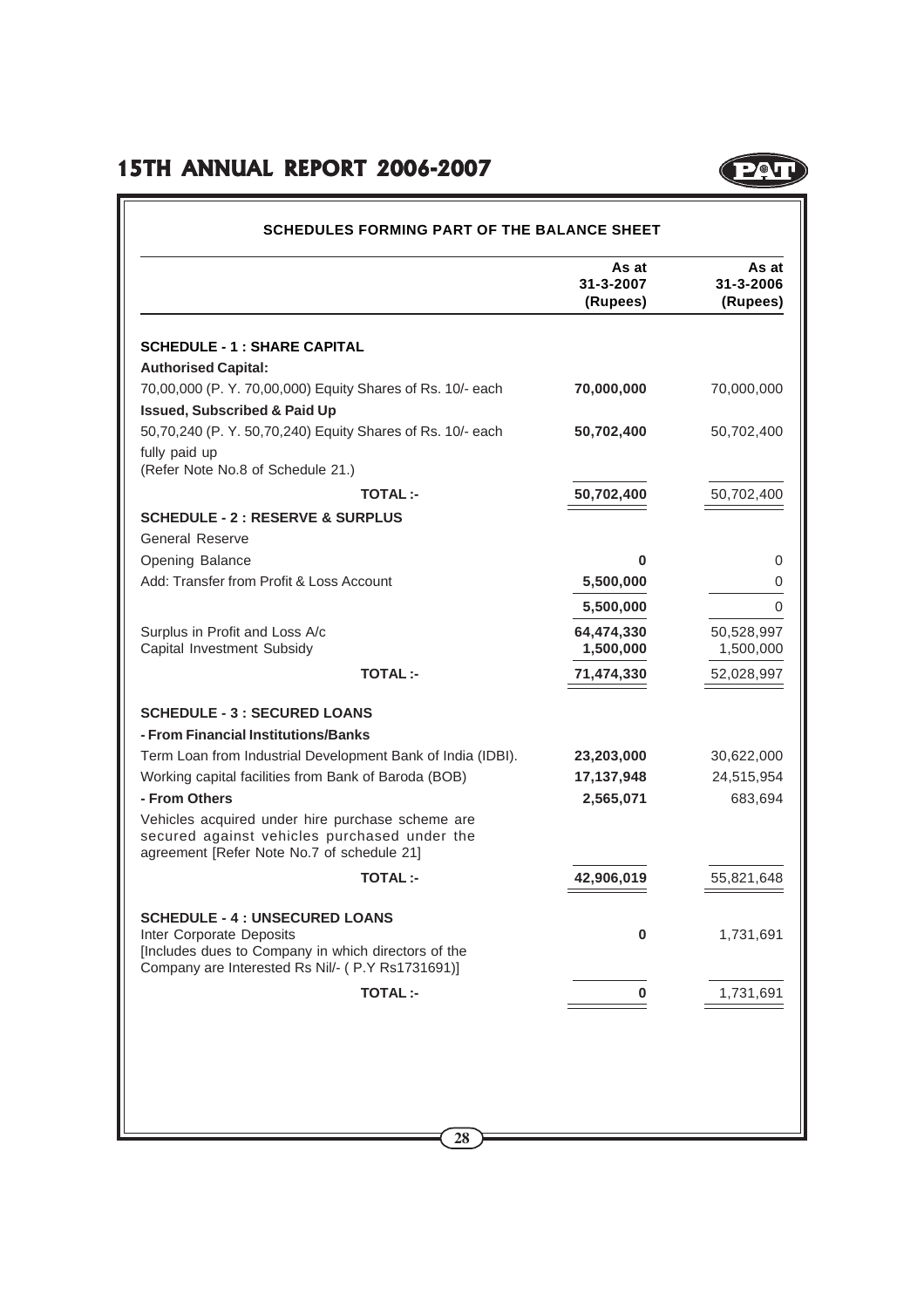

**SCHEDULES FORMING PART OF THE BALANCE SHEET**

SCHEDULES FORMING PART OF THE BALANCE SHEET

### *PATELS AIRTEMP (INDIA) LIMITED*

| SCHEDULE - 5 : FIXED ASSETS         |                                          |                                          |                                                   |                                       |                                                |                          |                                           |                                       |                              |                              |
|-------------------------------------|------------------------------------------|------------------------------------------|---------------------------------------------------|---------------------------------------|------------------------------------------------|--------------------------|-------------------------------------------|---------------------------------------|------------------------------|------------------------------|
| <b>PARTICULARS</b>                  |                                          | GROSS BLOCK (AT COST)                    |                                                   |                                       |                                                |                          | DEPRECIATION                              |                                       |                              | <b>NET BLOCK</b>             |
| Description                         | Op. Bal.<br>01-04-2006<br>(Rs.)<br>as at | Additions<br>during<br>the year<br>(Rs.) | Deductions<br>Adjustments<br>during year<br>(Rs.) | as on<br>31-03-2007<br>Total<br>(Rs.) | as at<br><b>Balance</b><br>01-04-2006<br>(Rs.) | For the<br>Year<br>(Rs.) | Deductions<br>during<br>the year<br>(Rs.) | as on<br>31-03-2007<br>Total<br>(Rs.) | As on<br>31-03-2007<br>(Rs.) | 31-03-2006<br>As on<br>(Rs.) |
| Goodwill                            | 37,040                                   |                                          |                                                   | 37,040                                |                                                | ı                        |                                           |                                       | 37,040                       | 37,040                       |
| Land                                | 2,642,034                                |                                          |                                                   | 2,642,034                             |                                                |                          |                                           | ı                                     | 2,642,034                    | 2,642,034                    |
| <b>Buildings</b>                    | 29,260,760                               | 301,030                                  |                                                   | 29,561,790                            | 9,617,155                                      | 984,409                  |                                           | 10,601,564                            | 18,960,226                   | 19,643,605                   |
| Plant & Machinery                   | 74,749,118                               | 4,063,721                                |                                                   | 78,812,839                            | 29,779,860                                     | 3,668,524                |                                           | 33,448,384                            | 45,364,455                   | 44,969,258                   |
| Electrical Installation             | 3,885,398                                | 5,400                                    |                                                   | 3,890,798                             | 1,784,289                                      | 184,813                  |                                           | 1,969,102                             | 1,921,696                    | 2,101,109                    |
| Furniture, Fixtures & Office Equip. | 7,268,575                                | 1,404,015                                |                                                   | 8,672,590                             | 4,421,244                                      | 744,029                  |                                           | 5,165,273                             | 3,507,317                    | 2,847,331                    |
| Vehicles                            | 3,819,505                                | 3,173,778                                |                                                   | 6,993,283                             | 1,102,337                                      | 478,643                  |                                           | 1,580,980                             | 5,412,303                    | 2,717,168                    |
| TOTAL:-                             | 121,662,430                              | 8,947,944                                |                                                   | $- 130,610,374 $                      | 46,704,885                                     | 6,060,418                |                                           | 52,765,303                            | 77,845,071                   | 74,957,545                   |
| ^`م                                 | 118,331,415                              | 3,448,448                                |                                                   | 117,433 121,662,430 41,173,045        |                                                | 5,585,455                | 53,615                                    | 46,704,885                            | 74,957,545                   | 77,158,369                   |
|                                     |                                          |                                          |                                                   |                                       |                                                |                          |                                           |                                       |                              |                              |

**29**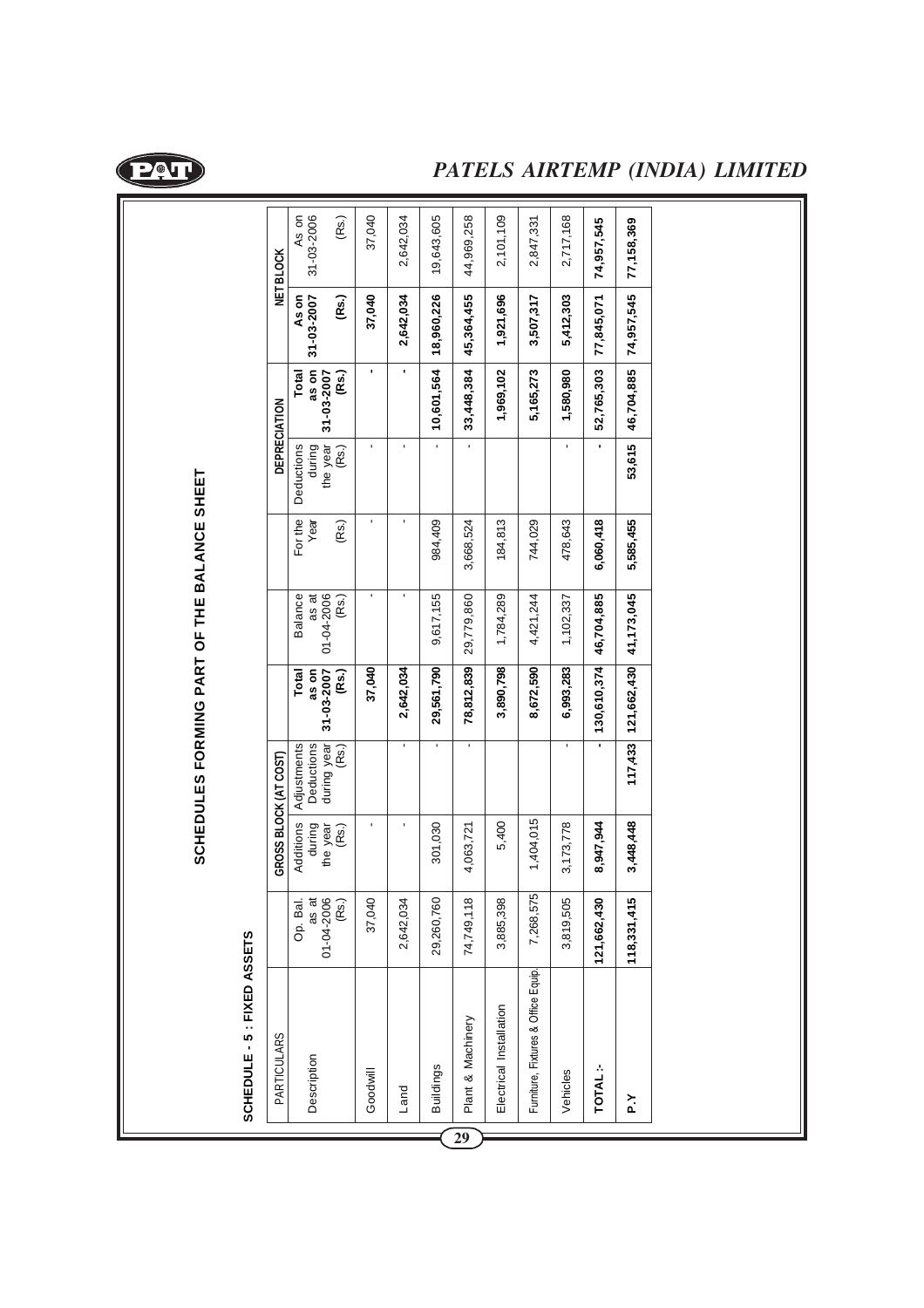

| <b>SCHEDULE :- 6 INVESTMENTS (AT COST)</b>        |            |            |            |
|---------------------------------------------------|------------|------------|------------|
|                                                   | Face Value | As at      | As at      |
|                                                   | (Rupees)   | 31-03-2007 | 31-03-2006 |
|                                                   |            | (Rupees)   | (Rupees)   |
| QUOTED                                            |            |            |            |
| 14,000 Equity Shares of M/s. Gujarat State<br>(1) | 140,000    | 280,000    | 280,000    |
| Financial Corporation of Rs.10/- each             |            |            |            |
| (Market Value not available P.Y Rs 2,03,700/-)    |            |            |            |
| <b>TOTAL:-</b>                                    | 140.000    | 280,000    | 280,000    |
|                                                   |            |            |            |

**NOTE :-** Since Quoted Investments are considered as long term investments, any diminution in value of any share is considered to be of a temporary nature & is therefore not provided for.

|                                                                                                                            | As at<br>31-3-2007<br>(Rupees) | As at<br>31-3-2006<br>(Rupees) |
|----------------------------------------------------------------------------------------------------------------------------|--------------------------------|--------------------------------|
| <b>SCHEDULE - 7 : INVENTORIES</b>                                                                                          |                                |                                |
| (As taken, valued and certified by a Director)<br>Raw materials [Including Goods In Transit<br>of Rs. 8177913 (P. Y. Nil)] | 31,058,333                     | 36,770,183                     |
| Work in progress                                                                                                           | 8,631,072                      | 15,287,185                     |
| <b>Finished Goods</b>                                                                                                      | 311,296                        | 2,169,380                      |
| <b>TOTAL:-</b>                                                                                                             | 40,000,701                     | 54,226,748                     |
| <b>SCHEDULE - 8 : SUNDRY DEBTORS</b><br>(Unsecured, Considered goods)                                                      |                                |                                |
| Debts due for a period exceeding Six months<br><b>Other Debts</b>                                                          | 24,223,712<br>78,674,399       | 31,541,594<br>65,833,854       |
| <b>TOTAL:-</b>                                                                                                             | 102,898,111                    | 97,375,448                     |
| <b>SCHEDULE - 9 : CASH AND BANK BALANCES</b><br><b>Balance with Scheduled Banks</b>                                        |                                |                                |
| - In Current Account                                                                                                       | 8,815,745                      | 7,565,279                      |
| - In Margin Money Account                                                                                                  | 10,368,146                     | 8,731,146                      |
| - In Dividend Account<br>Cash on hand                                                                                      | 120,657<br>424,378             | 192,687<br>354,085             |
| <b>TOTAL:-</b>                                                                                                             | 19,728,926                     | 16,843,197                     |
|                                                                                                                            |                                |                                |
| <b>SCHEDULE - 10 : OTHER CURRENT ASSETS</b><br>(Unsecured, Considered goods)                                               |                                |                                |
| Interest Receivable                                                                                                        | 457,373                        | 165,319                        |
| <b>TOTAL:-</b>                                                                                                             | 457,373                        | 165,319                        |
|                                                                                                                            |                                |                                |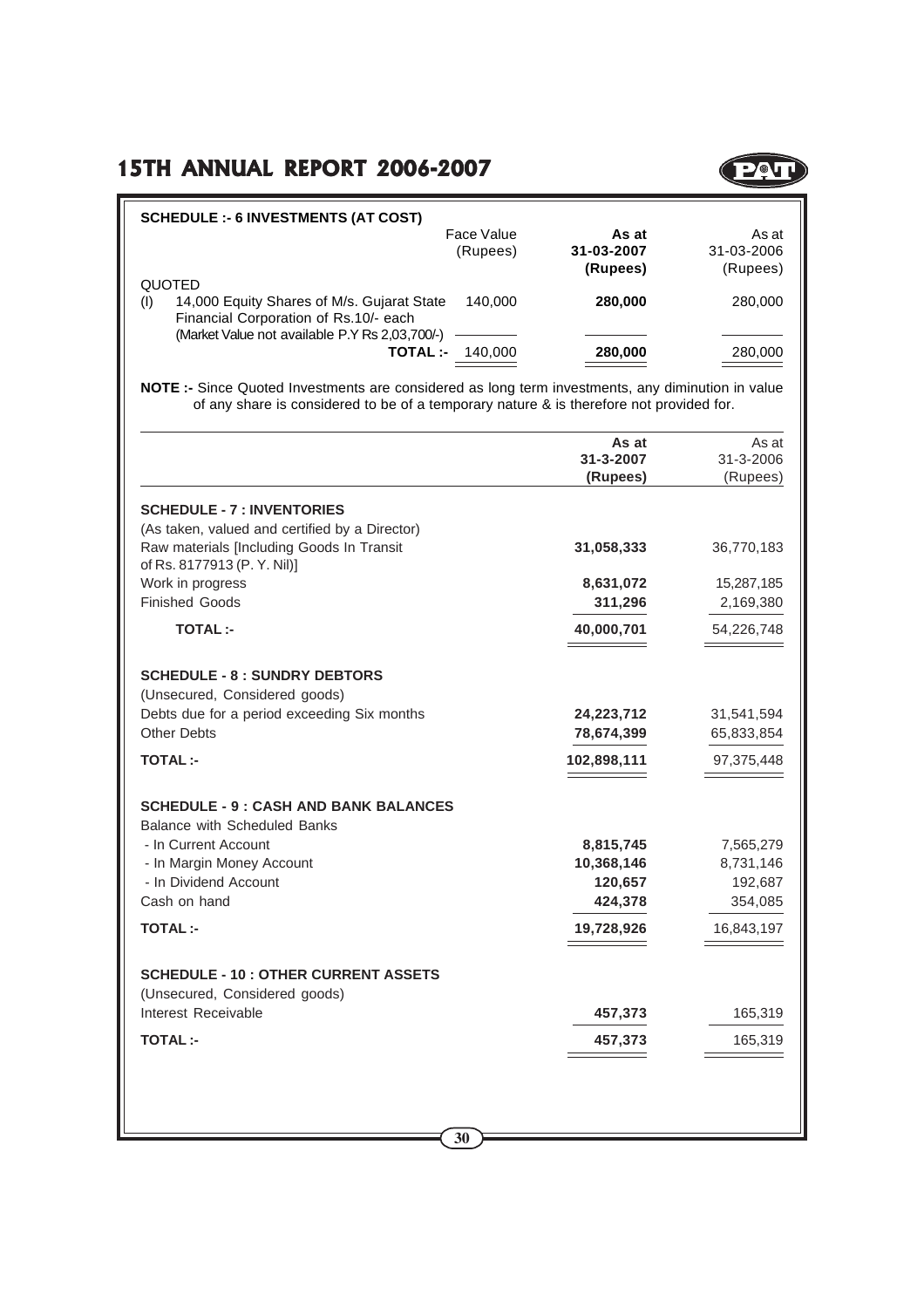

|               |                                                                                                                                          | As at<br>31-3-2007<br>(Rupees) | As at<br>31-3-2006<br>(Rupees) |
|---------------|------------------------------------------------------------------------------------------------------------------------------------------|--------------------------------|--------------------------------|
|               | <b>SCHEDULE - 11 : LOANS &amp; ADVANCES</b>                                                                                              |                                |                                |
|               | (Unsecured, Considered goods)                                                                                                            |                                |                                |
|               | Advances recoverable in cash or in kind or for value<br>to be received                                                                   | 9,449,444                      | 8,760,945                      |
| Deposits      |                                                                                                                                          | 1,644,699                      | 1,749,985                      |
|               | Advances to suppliers                                                                                                                    | 1,436,594                      | 2,870,295                      |
|               | Intercorporate Deposits<br>(Includes dues from Company in which directors of the<br>Company are interested Rs 4250630 [P.Y. Rs1462548 ]) | 4,250,630                      | 1,462,548                      |
|               | Fringe Benefit Tax (Net of Advance Tax Paid)                                                                                             | 761                            | 0                              |
|               | <b>TOTAL:-</b>                                                                                                                           | 16,782,128                     | 14,843,773                     |
| I)            | <b>SCHEDULE - 12 : CURRENT LIABILITIES &amp; PROVISIONS</b><br><b>Current liabilities</b>                                                |                                |                                |
|               | Creditors for goods                                                                                                                      | 36,731,209                     | 52,647,635                     |
|               | Creditors for expenses                                                                                                                   | 7,894,434                      | 6,742,713                      |
|               | <b>Creditors for Others</b>                                                                                                              | 1,152,995                      | 1,163,573                      |
|               | Creditors for capital expenditure<br><b>Statutory Liabilities</b>                                                                        | 10,420<br>2,242,301            | 32,245<br>4,102,781            |
|               | Advances from customers                                                                                                                  | 24,665,264                     | 19,693,632                     |
|               | Share Application Money (Refundable)                                                                                                     | 38,500                         | 38,500                         |
|               | <b>Unclaimed Dividend</b>                                                                                                                | 122,447                        | 195,787                        |
|               | Sub-Total (I)                                                                                                                            | 72,857,570                     | 84,616,866                     |
| $\mathbf{II}$ | <b>PROVISIONS</b>                                                                                                                        |                                |                                |
|               | For Taxation (Net of Advance Tax Paid)                                                                                                   | 1,600,000                      | 1,237,000                      |
|               | For Proposed Dividend                                                                                                                    | 5,070,240                      | 0                              |
|               | For Corporate Dividend Tax<br>For Wealth Tax                                                                                             | 861,940                        | 0                              |
|               | For Fringe Benefit Tax (Net of Advance Tax Paid)                                                                                         | 8,500<br>0                     | 0<br>47,000                    |
|               | Sub-Total (II)                                                                                                                           | 7,540,680                      | 1,284,000                      |
|               | <b>TOTAL (I+II)</b>                                                                                                                      |                                |                                |
|               |                                                                                                                                          | 80,398,249                     | 85,900,866                     |
|               | <b>SCHEDULE - 13 : MISCELLANEOUS EXPENDITURE</b><br>(To the extent not written off or adjusted)<br><b>NPV of Interest Differential</b>   |                                |                                |
|               | <b>Opening Balances</b>                                                                                                                  | 1,179,246                      | 1,117,914                      |
|               | Addition : during the year                                                                                                               | 0                              | 797,151                        |
|               | Less: Written off during the year                                                                                                        | 545,911                        | 735,819                        |
|               | <b>TOTAL</b>                                                                                                                             | 633,335                        | 1,179,246                      |
|               |                                                                                                                                          |                                |                                |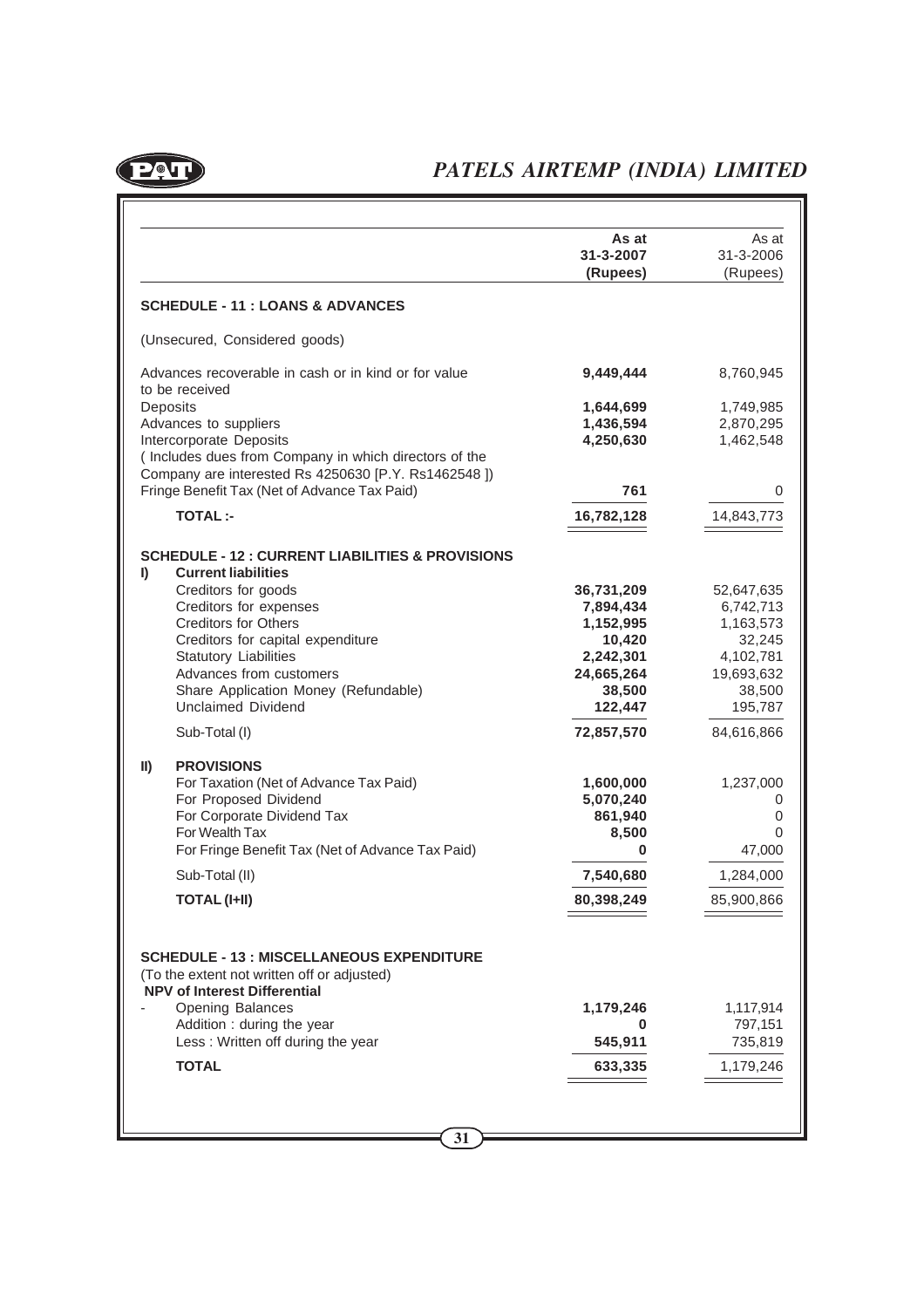|                                                                                        | <b>YEAR ENDED</b><br>On 31-3-2007<br>(RUPEES) | <b>YEAR ENDED</b><br>On 31-3-2006<br>(RUPEES) |
|----------------------------------------------------------------------------------------|-----------------------------------------------|-----------------------------------------------|
| <b>SCHEDULE - 14 : GROSS INCOME FROM OPERATIONS</b><br><b>SALES</b>                    |                                               |                                               |
| - Domestic<br>- Export                                                                 | 454,746,166<br>9,830,611                      | 308,203,096<br>16,739,463                     |
| Sub Total (a)                                                                          | 464,576,777                                   | 324,942,559                                   |
| <b>PROCESSING CHARGES</b><br>[TDS Rs. 112205/-, (P.Y.Rs146833/-)]                      | 1924599                                       | 11,368,105                                    |
| Sub Total (b)                                                                          | 1,924,599                                     | 11,368,105                                    |
| TOTAL: (a+b)                                                                           | 466,501,376                                   | 336,310,664                                   |
| SCHEDULE - 15 : INCREASE / ( DECREASE) IN STOCK                                        |                                               |                                               |
| <b>Closing Stock</b><br>- Finished Goods                                               | 311,296                                       | 2,169,380                                     |
| - Work - in - Progress                                                                 | 8,631,072                                     | 15,287,185                                    |
| Sub - Total (i)                                                                        | 8,942,368                                     | 17,456,565                                    |
| <b>Opening Stock</b><br>- Finished Goods                                               |                                               |                                               |
| - Work - in - Progress                                                                 | 2,169,380<br>15,287,185                       | 1,243,472<br>32,408,030                       |
| Sub - Total (ii)                                                                       | 17,456,565                                    | 33,651,502                                    |
| TOTAL (i-ii) :-                                                                        | (8, 514, 197)                                 | (16, 194, 937)                                |
| <b>SCHEDULE - 16 : OTHER INCOME</b>                                                    |                                               |                                               |
| <b>Interest</b><br>On Fixed Deposit with Banks<br>[TDS Rs 177790/- (P.Y. Rs 45864./-)] | 615,821                                       | 268,809                                       |
| from other<br>Misc. Receipts                                                           | 94,349<br>4,099,870                           | 3,205,388                                     |
| TOTAL :-                                                                               | 4,810,040                                     | 3,474,197                                     |
| <b>SCHEDULE - 17 : RAW MATERIALS CONSUMED</b>                                          |                                               |                                               |
| <b>Opening Stock</b><br>Add: Purchases [Including Trading Purchase]                    | 36,770,183<br>243,056,914                     | 22,036,390<br>187,397,898                     |
| Less: Closing Stock<br>[Note: Closing Stock [Including Goods In Transit of Rs. 8177913 | 279,827,097<br>31,058,333                     | 209,434,288<br>36,770,183                     |
| (P. Y. Nil)                                                                            |                                               |                                               |
| <b>TOTAL</b>                                                                           | 248,768,764                                   | 172,664,105                                   |

**PAT**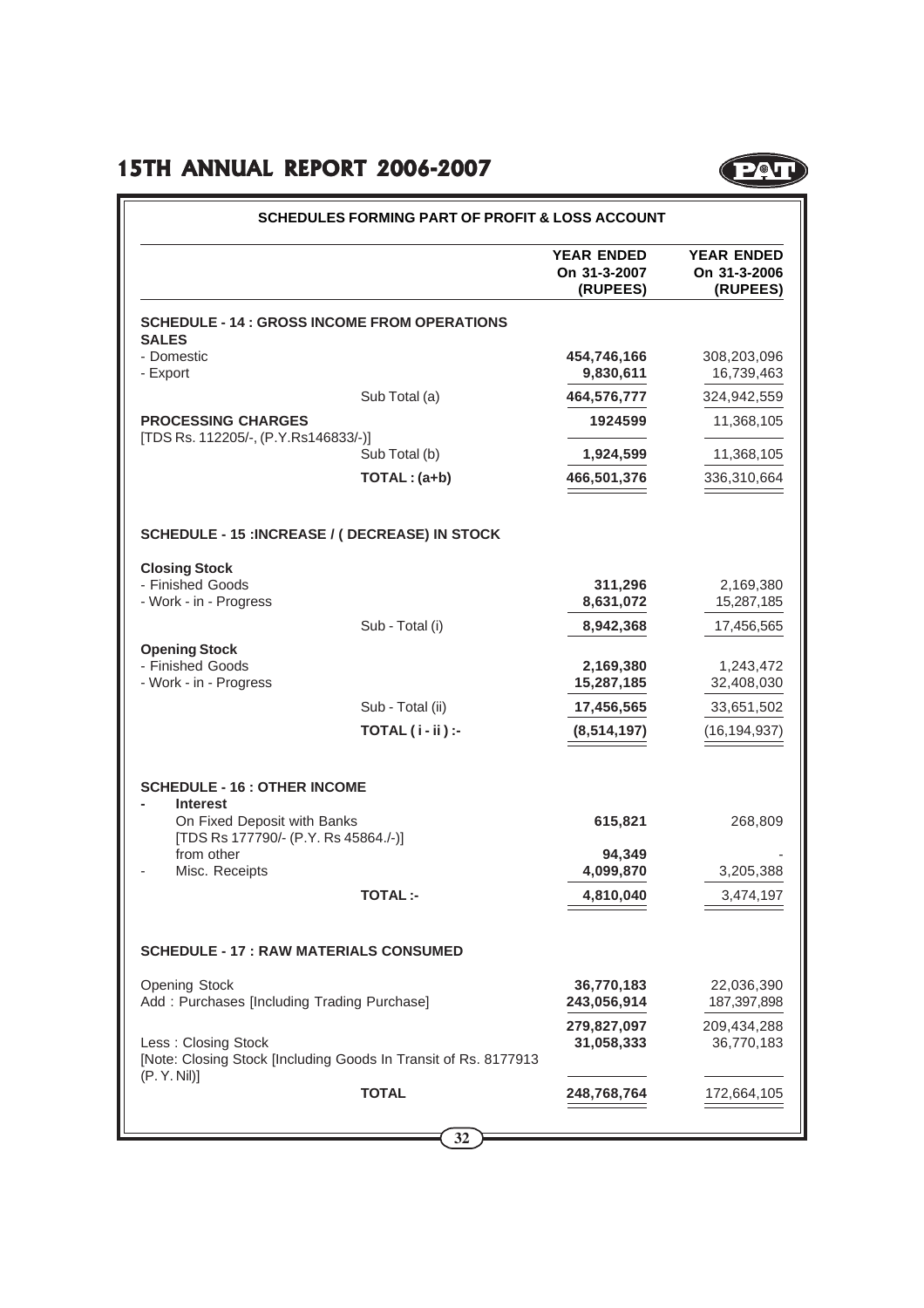

## *PATELS AIRTEMP (INDIA) LIMITED*

|                                                                                     |                 | <b>YEAR ENDED</b><br>On 31-3-2007<br>(RUPEES) | <b>YEAR ENDED</b><br>On 31-3-2006<br>(RUPEES) |
|-------------------------------------------------------------------------------------|-----------------|-----------------------------------------------|-----------------------------------------------|
| <b>SCHEDULE - 18 : MANUFACTURING EXPENSES</b><br><b>Stores &amp; Tools Consumed</b> |                 |                                               |                                               |
| <b>Opening Stock</b><br>Add: Purchases                                              |                 | 13,222,348                                    | 10,504,820                                    |
|                                                                                     |                 | 13,222,348                                    | 10,504,820                                    |
| Less: Closing Stock                                                                 |                 |                                               |                                               |
|                                                                                     | Sub - Total (a) | 13,222,348                                    | 10,504,820                                    |
| <b>Employee's Emoluments</b>                                                        |                 |                                               |                                               |
| Salaries, Wages & Bonus<br>Director's Remuneration                                  |                 | 9,856,197<br>2,770,500                        | 8,352,058<br>2,080,000                        |
| Key Men Insurance Exp.                                                              |                 | 1,496,783                                     | 1,495,956                                     |
| Contribution to P.F., Gratuity & Other Funds<br><b>Welfare Expenses</b>             |                 | 1,032,046<br>673,825                          | 1,073,413<br>603,238                          |
|                                                                                     | Sub - Total (b) | 15,829,351                                    | 13,604,665                                    |
| <b>Repairs &amp; Maintainence</b>                                                   |                 |                                               |                                               |
| To Plant & Machinery                                                                |                 | 2,255,613                                     | 1,385,317                                     |
| To Building [including office building]<br><b>To Others</b>                         |                 | 838,671<br>942,649                            | 151,455<br>1,270,186                          |
|                                                                                     | Sub - Total (c) | 4,036,933                                     | 2,806,958                                     |
| <b>Other Manufacturing Expenses</b>                                                 |                 |                                               |                                               |
| Power & Fuel<br>Provision of Excise duty on closing stock of Finished Goods         |                 | 3,278,536<br>(260, 327)                       | 2,807,751<br>304,369                          |
| Freight & Handling Charges                                                          |                 | 3,693,732                                     | 4,198,732                                     |
| Packing Material Consumed                                                           |                 | 816,370                                       | 678,593                                       |
| Labour Charges<br><b>Factory Expenses</b>                                           |                 | 26,566,015<br>3,912,237                       | 20,253,987<br>3,988,455                       |
|                                                                                     | Sub - Total (d) | 38,006,563                                    | 32,231,887                                    |
|                                                                                     | TOTAL (a+b+c+d) | 71,095,195                                    | 59,148,330                                    |
| <b>SCHEDULE - 19 : SELLING AND ADMINISTRATION EXPENSES</b>                          |                 |                                               |                                               |
| Rent, Rates & Taxes                                                                 |                 | 635,793                                       | 485,615                                       |
| Printing & Stationery Exp.<br>Postage Exp.                                          |                 | 686,355<br>339,558                            | 694,285<br>269,279                            |
| Insurance Exp.                                                                      |                 | 209,520                                       | 257,229                                       |
| Telephone Exp.                                                                      |                 | 1,014,909                                     | 960,557                                       |
| Auditor's Remuneration                                                              |                 | 44,896                                        | 44,080                                        |
| Travelling, Conveyance & Vehicle Exp.<br>Legal & Professional Charges               |                 | 3,648,356<br>1,933,748                        | 3,856,805<br>1,741,240                        |
| Advertisement & Publicity Exps.                                                     |                 | 576,306                                       | 254,010                                       |
| Selling & Distribution Exps.                                                        |                 | 3,550,279                                     | 2,509,396                                     |
| <b>General Expenses</b><br>Sales Tax Exp.                                           |                 | 1,595,270                                     | 1,416,191                                     |
| <b>Balances Written off</b>                                                         |                 | 332,009<br>15,403,868                         | 31,110<br>5,937,434                           |
| Loss on Sale of Fixed Asset                                                         |                 |                                               | 63,729                                        |
|                                                                                     | <b>TOTAL:-</b>  | 29,970,867                                    | 18,520,960                                    |
| <b>SCHEDULE - 20 : INTEREST &amp; FINANCE CHARGES</b>                               |                 |                                               |                                               |
| Interest on Term Loan<br>Interest on Working Capital                                |                 | 3,130,733<br>3,462,333                        | 3,882,349<br>3,450,559                        |
| Interest to Others                                                                  |                 | 384,642                                       | 316,505                                       |
| Foreign Exchange Fluctuation Loss (Net)                                             |                 | 16,458                                        | 18,837                                        |
| Premium on Int. reduction written off                                               |                 | 545,911                                       | 735,819                                       |
| Other Finance Charges                                                               |                 | 4,370,296                                     | 3,560,318                                     |
|                                                                                     | <b>TOTAL:-</b>  | 11,910,373                                    | 11,964,387                                    |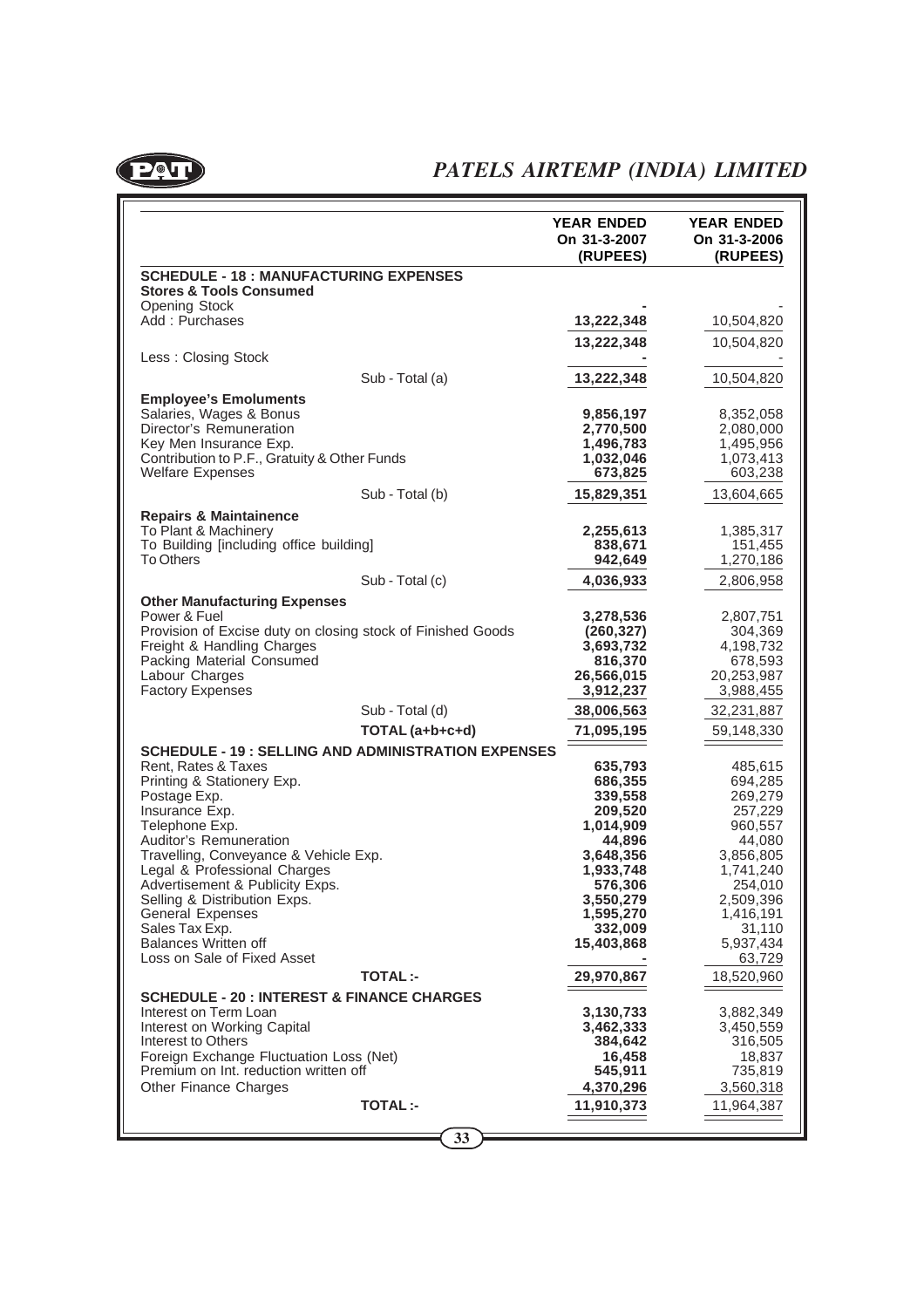

#### **1. SIGNIFICANT ACCOUNTING POLICIES**

#### **i) METHOD OF ACCOUNTING**

The financial statements are prepared under historical cost convention method and are in accordance with normally accepted Accounting Principles.

#### **ii) RECOGNITION OF INCOME & EXPENDITURE**

Revenues/Incomes and costs (except Leave Encashment) /expenditures are generally accounted on accrual, as they are earned or incurred. Sales are inclusive of excise duty but exclusive of Sales Tax / Vat collected. Income on investments is accounted on receipt basis.

#### **iii) EXCISE DUTY**

Excise Duties recovered are included in the sale of products. Excise duties in respect of Finished Goods lying in stock are shown separately as an item of Other Manufacturing Expenses and included in the valuation of finished goods.

#### **iv) FIXED ASSETS**

- (a) Fixed assets are stated at cost (net off of Cenvat & Vat), less accumulated depreciation (other than land and goodwill where no depreciation is charged).
- (b) Capital Work in Progress is stated at cost.
- (c) Intangible assets are recorded at the consideration paid for acquisition.

#### **v) INVESTMENTS**

Long Term Investments are stated at cost of acquisition.

#### **vi) VALUATION OF INVENTORIES**

- a) Raw materials are valued at cost or net realizable value whichever is lower.
- b) Work in progress has been valued at cost of materials and labour charges together with relevant factory overheads.
- c) Finished Goods are valued at cost or net realizable value which ever is lower. (inclusive Excise Duty).
- d) Goods in transit are valued at cost.

#### **vii) METHOD OF DEPRECIATION**

- (a) Depreciation on fixed assets (other than land where no depreciation is provided) has been provided on straight line method in accordance with the provisions of section 205(2)(b) of the Companies Act, 1956, at the rates specified in Schedule XIV to the Companies Act, 1956.
- (b) Depreciation in respect of fixed assets put to use during the year is charged on prorata basis with reference to the installation of the assets.
- (c) No depreciation has been provided in respect of Capital Work In Progress.
- (d) No depreciation has been provided on self generated intangible assets.

#### **viii) FOREIGN CURRENCY TRANSACTIONS**

Transactions in the foreign currency are recorded at the rate of exchange in force at the time of occurrence of transactions. Gain or Loss due to fluctuation in exchange rate is dealt with through P & L A/C. Monetary Assets & liabilities related to foreign currency transactions remaining unsettled at the end of the year are translated at the year end rate. The difference in transactions of monetary Assets & Liabilities & related gains or losses on foreign exchange transactions are recognized in the Profit & Loss Account. The exchange differences related to acquisition of Fixed Assets are adjusted in carrying cost of related Fixed Assets as per Schedule VI of the Companies Act, 1956.

#### **ix) IMPAIRMENT OF ASSETS**

The carrying amounts of assets are reviewed at each balance sheet date, if there is any indication of impairment based on internal/external factors. An asset is impaired when the carrying amount of the asset exceeds the recoverable amount. An Impairment loss is charged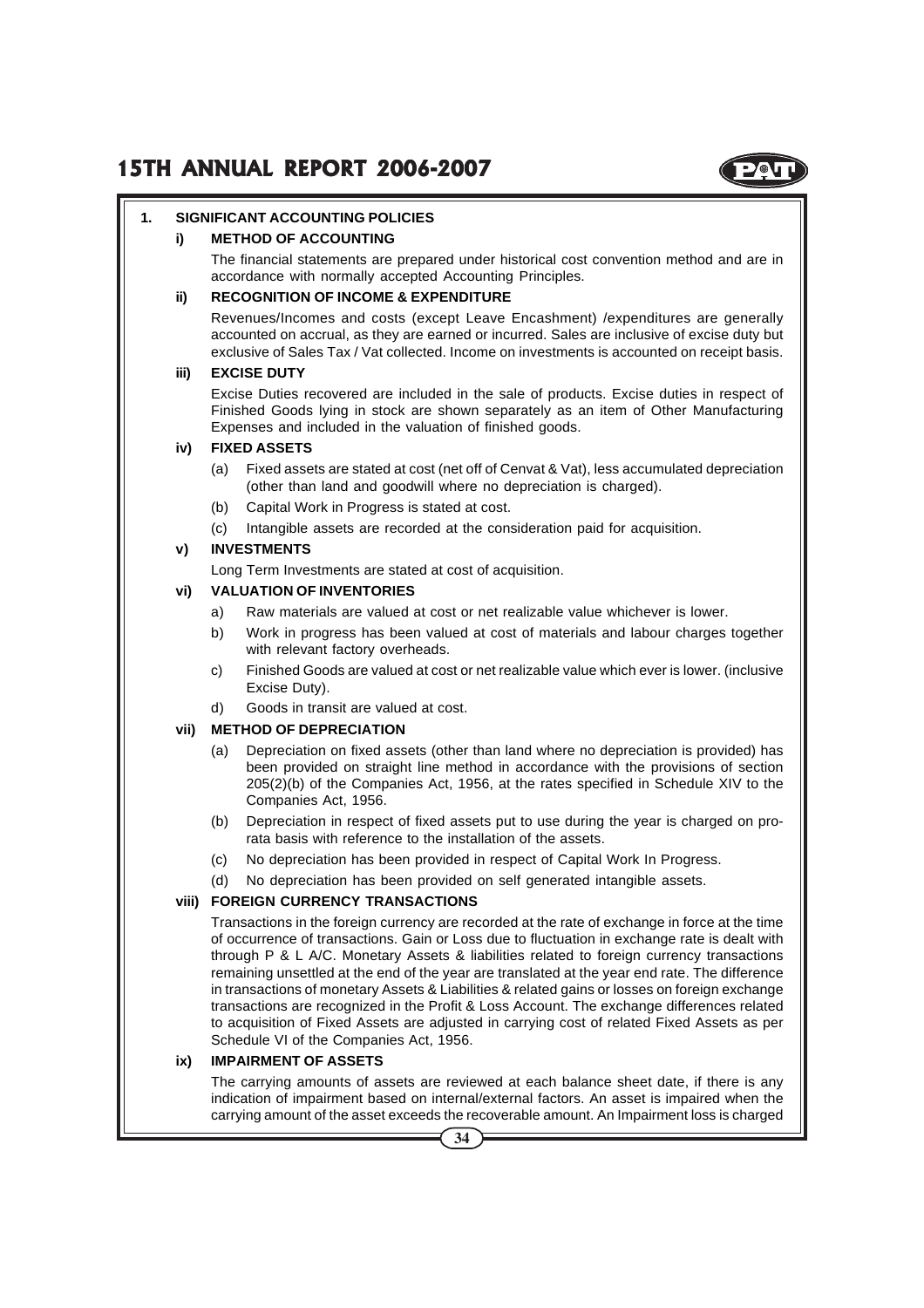

to the profit and loss Account in the year in which an asset is identified as impaired. An impairment loss recognized in prior accounting periods is reversed if there has been change in the estimate of the recoverable amount.

#### **x) TAXATION**

Income –tax expense comprise of current tax, fringe benefit tax (FBT) and deferred tax charge or credit.

Provision for current tax is made on the basis of the assessable income at the tax rate applicable to the relevant assessment year.

Provision for FBT is made on the basis of fringe benefit provided / deemed to have been provided during the year at the rates and values applicable to the relevant assessment year.

The deferred tax asset and deferred tax liability is calculated by applying tax rate and tax laws that have been enacted or substantively enacted by the balance sheet date. Deferred tax assets arising mainly on account of brought forward losses and unabsorbed depreciation under tax laws, are recognized, only if there is a virtual certainly of its realization, supported by convincing evidence. Deferred tax assets on account of other timing differences are recognized only to the extent there is a reasonable certainty of its realization. At each balance sheet date, the carrying amounts of deferred tax assets are reviewed to reassure realization.

#### **xi) MISCELLANEOUS EXPENDITURE**

Net present value of interest rate differential amounts payable to financial institution upon the reduction of rate of Interest below the contracted rate is considered as Deferred Revenue Expenditure and the same is written off over the balance repayment period on the basis of benefits accrued for the financial relevant year.

#### **xii) RETIREMENT BENEFITS**

#### a) **Gratuity**

The Company has taken a group gratuity-cum-life Insurance policy from Life Insurance Corporation of India. Gratuity is debited to Profit & Loss Account on the basis of premium paid on the above policy.

#### b) **Provident fund**

Contribution to Provident fund is accounted on accrual basis.

#### c) **Leave Encashment**

Leave Encashment is accounted for as and when paid and to that extent there is a contravention of Accounting Standard 15, which has become mandatory. However the quantum of leave Encashment payable is not worked out and therefore it is not possible to quantify the effect of the same on profit and loss account.

#### **xiii) CONTINGENT LIABILITES/ CONTINGENT ASSETS**

- a) Contingent liabilities are disclosed by way of note in the Balance Sheet.
- b) Contingent Assets are neither recognized nor disclosed in the Financial Statements.

#### **ix) PROPOSED DIVIDEND & CORPORATE DIVIDEND TAX**

Dividend proposed by the Board of Directors along with corporate dividend tax is provided in the books of accounts. Approval in the General Meeting is pending for the same.

#### 2) Contingent Liabilities not provided for:

(Rs in lacs)

|                                       | As at 31/03/2007 | As at 31/03/2006 |
|---------------------------------------|------------------|------------------|
| <b>Outstanding Bank Guarantees</b>    | 666.79           | 580.59           |
| Out standing Foreign Letter of Credit | 77.42            | 87.98            |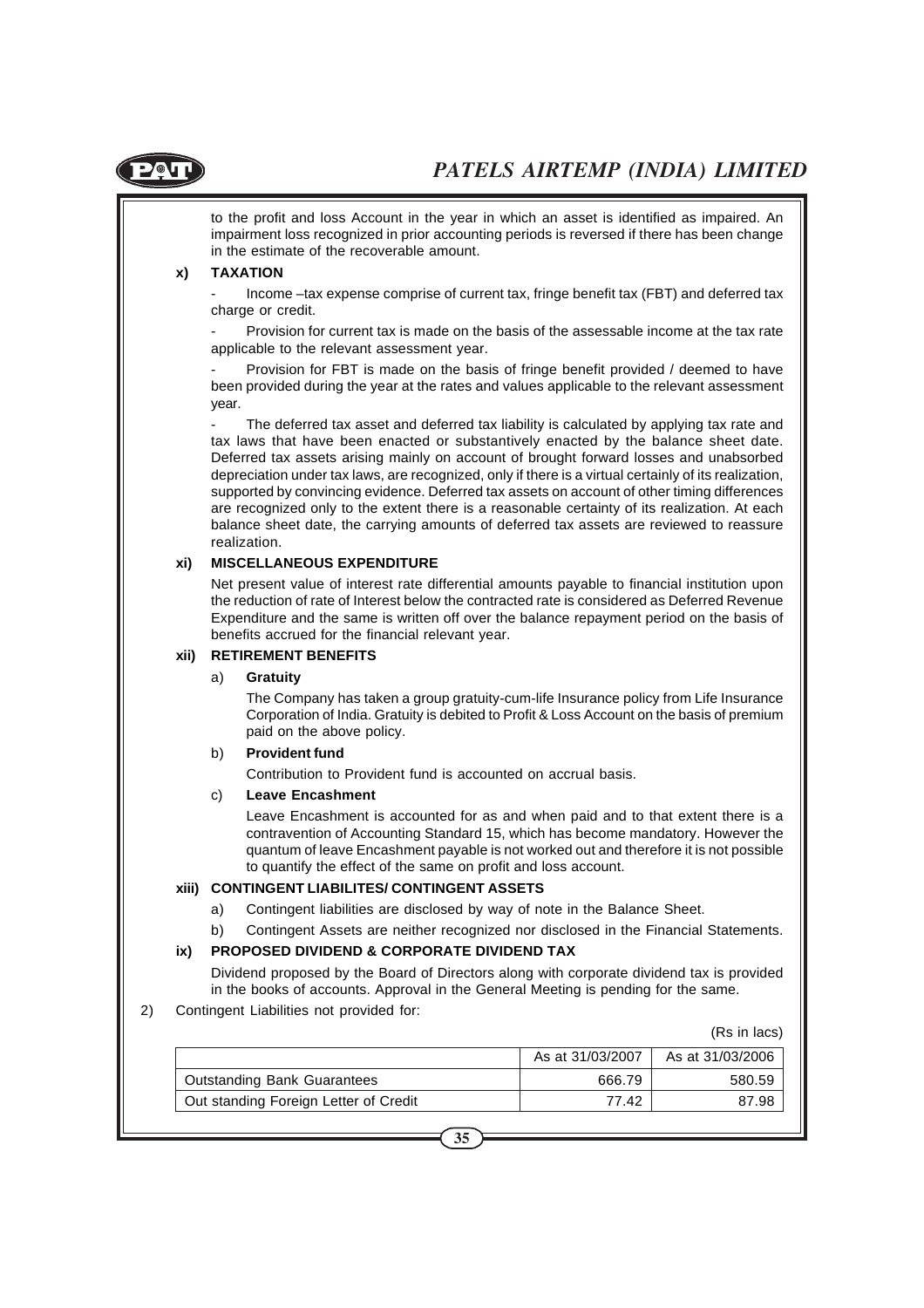#### **3. RELATED PARTY INFORMATION**

The company has transactions with following related parties

- **a) Associates** Themflow Engineers Pvt. Ltd. Sunrise Fintrade Pvt. Ltd.
- **b)** Key Management Personal 1. Narayanbhai G.Patel
	-
	- 2. Narendrabhai G. Patel
	- 3. D.C.Narumalani
	- 4. Prakashbhai N. Patel

| Name of Party                          | Nature of         | Nature of Transaction                   | Transactions                             | <b>Balance</b>       |
|----------------------------------------|-------------------|-----------------------------------------|------------------------------------------|----------------------|
|                                        | relationship      |                                         | during the                               | at the end           |
|                                        |                   |                                         | year (in Rs.)                            | of the year          |
| Narayanbhai G.Patel                    | Chairman &<br>M.D | Remuneration &<br>Contribution to funds | 772800<br>(582400)                       | Nil                  |
| Narendrabhai G. Patel                  | <b>Director</b>   | $-$ do $-$                              | 772800<br>(582400)                       | Nil                  |
| D.C.Narumalani                         | Director          | $-$ do $-$                              | 772800<br>(582400)                       | Nil                  |
| Prakash N.Patel                        | Director          | $-$ do $-$                              | 772800<br>(582400)                       | Nil                  |
| Sunrise Fintrade Pvt. Ltd.             | Associate Concern | Loan given<br>Loan Repaid               | (Nil)<br>(1920000)<br>(Nil)<br>(5820000) | 1462548<br>(1462548) |
| <b>Themflow Engineers</b><br>Pvt. Ltd. | Associate Concern | Interest Accured<br>but paid            | 211918<br>(68691)                        |                      |
|                                        |                   | Loan taken                              | 7500000<br>(2138000)                     | (1731691)            |
|                                        |                   | Loan Repaid                             | 12706691<br>(2800878)                    |                      |
|                                        |                   | Loan Given                              | 2788082<br>(Nil)                         | 2788082<br>(Nil)     |

**4.** As per the informations given by the management the Company has only one reportable business segment. And hence segment wise information is not relevant.

### **5. DEFERRED TAX**

The break up of net deferred tax liability as at 31<sup>st</sup> March, 2007 is as under :

|                                                           | $31 - 03 - 07$<br>(Amt. In Rs.) | $31 - 03 - 06$<br>(Amt. In Rs.) |
|-----------------------------------------------------------|---------------------------------|---------------------------------|
| Deferred Tax Assets                                       |                                 |                                 |
| -Unabsorbed Capital Loss                                  | 125711                          | 124490                          |
| Sub Total (A) :-                                          | 125711                          | 124490                          |
| Deferred Tax Liabilities                                  |                                 |                                 |
| - Depreciation difference                                 | 14574635                        | 14592247                        |
| Sub Total (B) :-                                          | 14574635                        | 14592247                        |
| Net Deferred Tax Assets /(Liabilities) <b>TOTAL (A-B)</b> | (14448924)                      | (14467757)                      |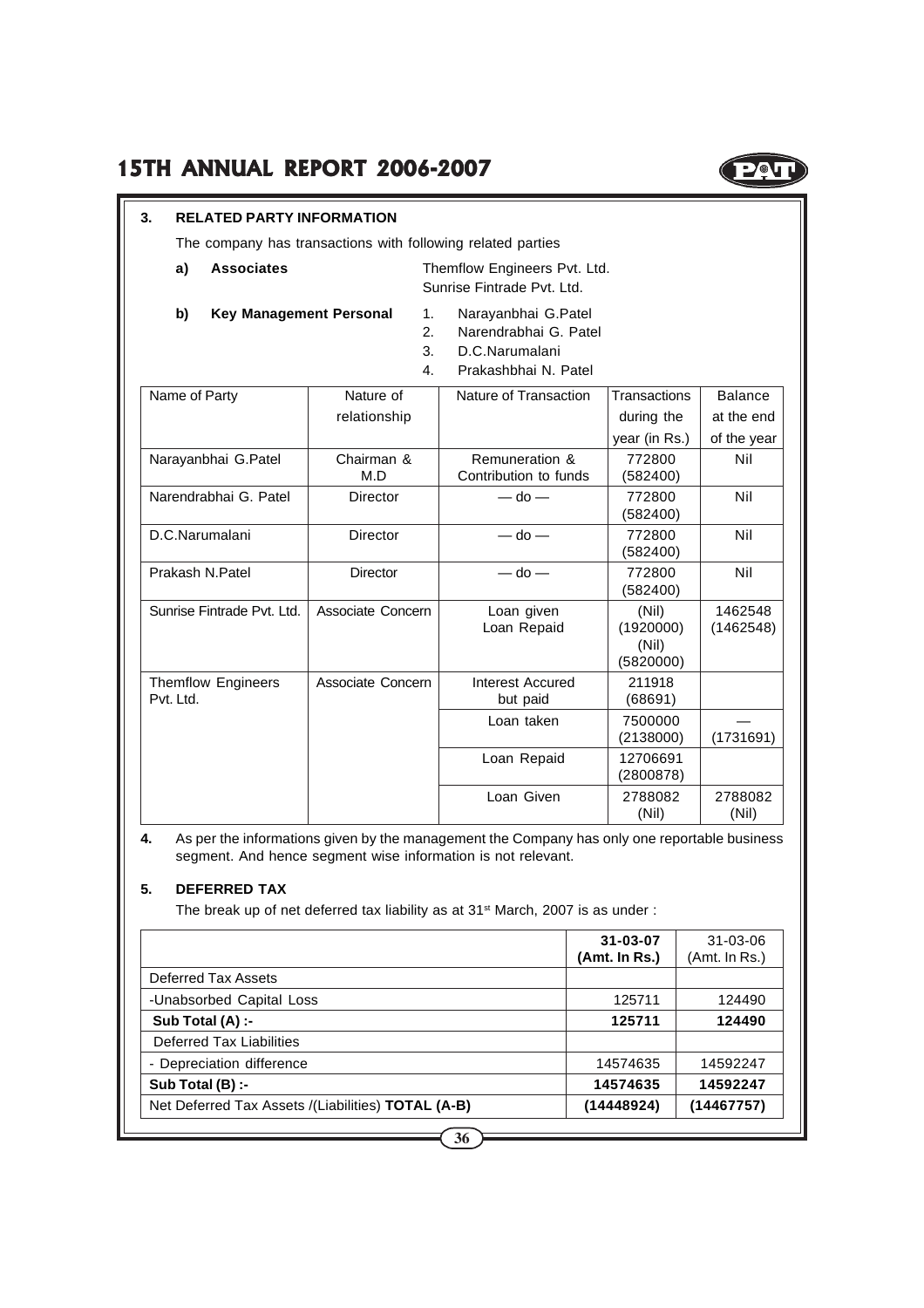

#### **6. EARNING PER SHARE**

|                                                            | 31-03-2007 | 31-03-2006 |
|------------------------------------------------------------|------------|------------|
| - Net Profit for the year                                  | 25377512   | 13.804.747 |
| - Number of Equity Shares                                  | 5070240    | 5070240    |
| Basic & Diluted Earning per Share (Price per share Rs. 10) | 5.01       | 2 72       |

#### **7. SECURED LOANS**

#### **a) Term Loan from IDBI.**

Term loan from IDBI is secured by first mortgage/ hypothetication on the movable and immovable properties (both present and future) of the company's plant at Block No 805,806,807,810 at Rakanpur District: Gandhinagar subject to prior charge created/ to be created on specified movables (both present & future) in favour of the company's bankers for working capital requirements. The loan is also secured by personal guarantee of Promoter, Directors of the Company and also by way of Pledge of Company's shares held by Promoters having face value of Rs.40.00 Lacs. The loan is further secured by second charge on current assets of the company subject to prior charges of the Bankers of the company for their working capital facilities.

#### **b) Working Capital from BOB**

Working Capital facilities from Bank of Baroda is secured by way of hypothecation of rawmaterials, stores and spares, work-in-progress of finished goods and book debts of the company both present and future and second mortgage and charge on company's all other immovable and movable properties situated at Rakanpur (both present and future) and also first charge on plot no 811 as collateral security and is also personally guaranteed by the Promoters of the company.

**8.** Vatva Division of the Company is demerged from the company effective from 21<sup>st</sup> September, 2001 pursuant to Gujarat High Court Order dated 28.8.2003 sanctioning the scheme of arrangement under the provisions of section 391 and 394 of the Companies Act, 1956.

As per the scheme of arrangement, one share of Patels Airflow Limited each of Rs.10 fully paid up has been issued against four equity shares of Rs.10 to the shareholders of the Company. Consequent upon the issue of one share of Patels Airflow Limited, the value of the share of the Company is reduced to Rs.7.50 per share. After the demerger the company has consolidated the face value of its share of Rs.10 and accordingly against every four equity shares of Rs.7.50 fully paid up, three shares each of Rs.10 fully paid is issued and the resultant share capital of the company after demerger is 5070240 equity shares each of Rs.10 fully paid up.

Further the face value of the shares of the company (PAT) was reduced to Rs.7.5 per share and then after consolidated it into shares of Rs.10/-. As a result, the capital of the company is reduced to Rs.5,07,02,400/-.

- **9.** According to information and explanations given to us, the company has no information as to whether any of its suppliers constitute Small Scale Industrial Undertaking and therefore amount due to such supplier has not been identified.
- **10.** In the opinion of the Board of Directors, the current assets, loans and advances are approximately of the value stated, if realised in the ordinary course of business. The provisions for depreciation and all known and ascertained liabilities are adequate and not in excess of the amounts reasonably necessary.
- **11.** Balances of Sundry debtors, Creditors and loans and advances are subject to confirmation from respective parties.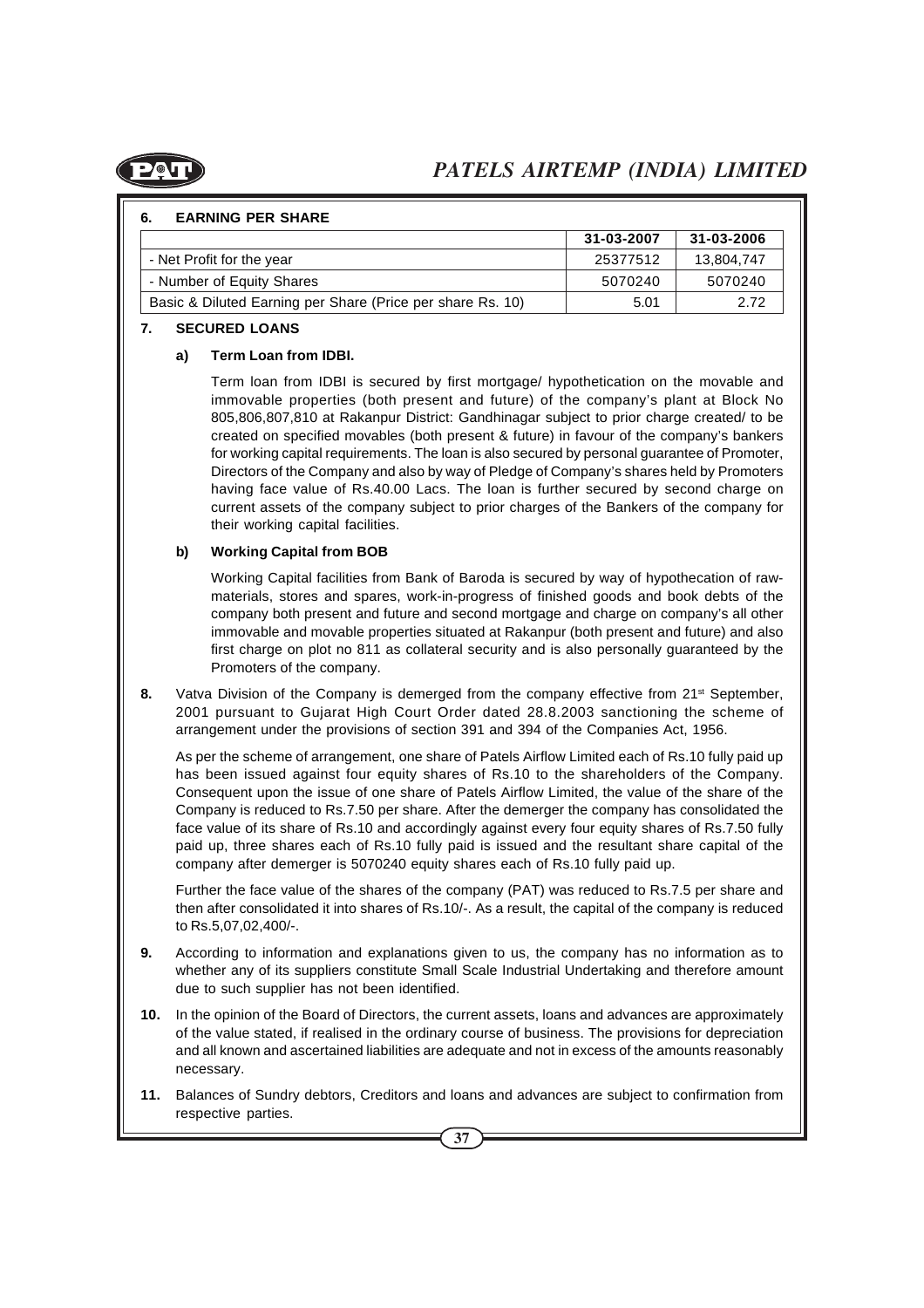- **12.** Inventories of finished goods costing around Rs. 3.11 Lacs (P.Y Rs 12.43 lacs) are non-moving in nature. However, the management is of the view that they are in good condition and are realizable in ordinary course of business and therefore, no provision is considered necessary in respect of the said non-moving inventories.
- **13.** The recoveries in respect of certain receivables have become sticky/disputed. However, the company has taken appropriate steps including initiation of legal proceedings wherever required for the purpose of recovery of such sticky book debts. Since the company is fairly confident of successfully recovering majority of the said sticky debts, the company has not considered it necessary for making any provision for doubtful debts. The recoveries of certain sticky / disputed receivables have become suspectable and in opinion of the management they becomes doubtful. The management is of the opinion that it is in the interest of the company to write off the same and also the company has taken appropriate steps including initiation of legal proceedings whenever required.

#### **14. MANAGERIAL REMUNERATION**

|                                           | Year 2006-07 | Year 2005-06 |
|-------------------------------------------|--------------|--------------|
|                                           | (Rs.)        | (Rs.)        |
| a) Salaries                               | 27.60.000    | 20,80,000    |
| b) Contribution to Gratuity & other funds | 3.31.200     | 2,49,600     |
| <b>TOTAL:-</b>                            | 30,91,200    | 23,07,200    |

#### **15. AUDITOR'S REMUNERATION**

|                     | Year 2006-07 | Year 2005-06 |
|---------------------|--------------|--------------|
|                     | (Rs.)        | (Rs.)        |
| a) Audit Fees       | 34396        | 33580        |
| b) Tax Audit Fees   | 8500         | 8500         |
| c) Taxation Matters | 2000         | 2000         |

#### **16. PRIOR PERIOD ADJUSTMENTS**

| Particulars                     | As At      | As At      |
|---------------------------------|------------|------------|
|                                 | 31/03/2007 | 31/03/2006 |
|                                 | Rupees     | Rupees     |
| Net Operating Expenses/(Income) | 2,90,739   | 2,25,107   |

#### **17. ADDITIONAL INFORMATION PURSUANT TO THE PROVISIONS OF PARAGRAPH 3 AND 4 OF PART II OF SCHEDULE VI TO THE COMPANIES ACT, 1956.**

#### **(A) Capacities and Production**

| <b>CAPACITIES</b><br>Class of Goods                                                                                               | Licensed<br>capacity<br>(in MTS) | Installed capacity (in MTS)                                                                                                                                              |
|-----------------------------------------------------------------------------------------------------------------------------------|----------------------------------|--------------------------------------------------------------------------------------------------------------------------------------------------------------------------|
| Components Condensers, heat Exchangers,<br>Window/split Acs, Air cooled Heat Exchanger,<br>finned Tube/Fine Tube Bundle/elements. | N.A.                             | As informed by the Management, the<br>items manufactured are the tailor made<br>and are different in each case and<br>hence, installed capacity is not<br>ascertainable. |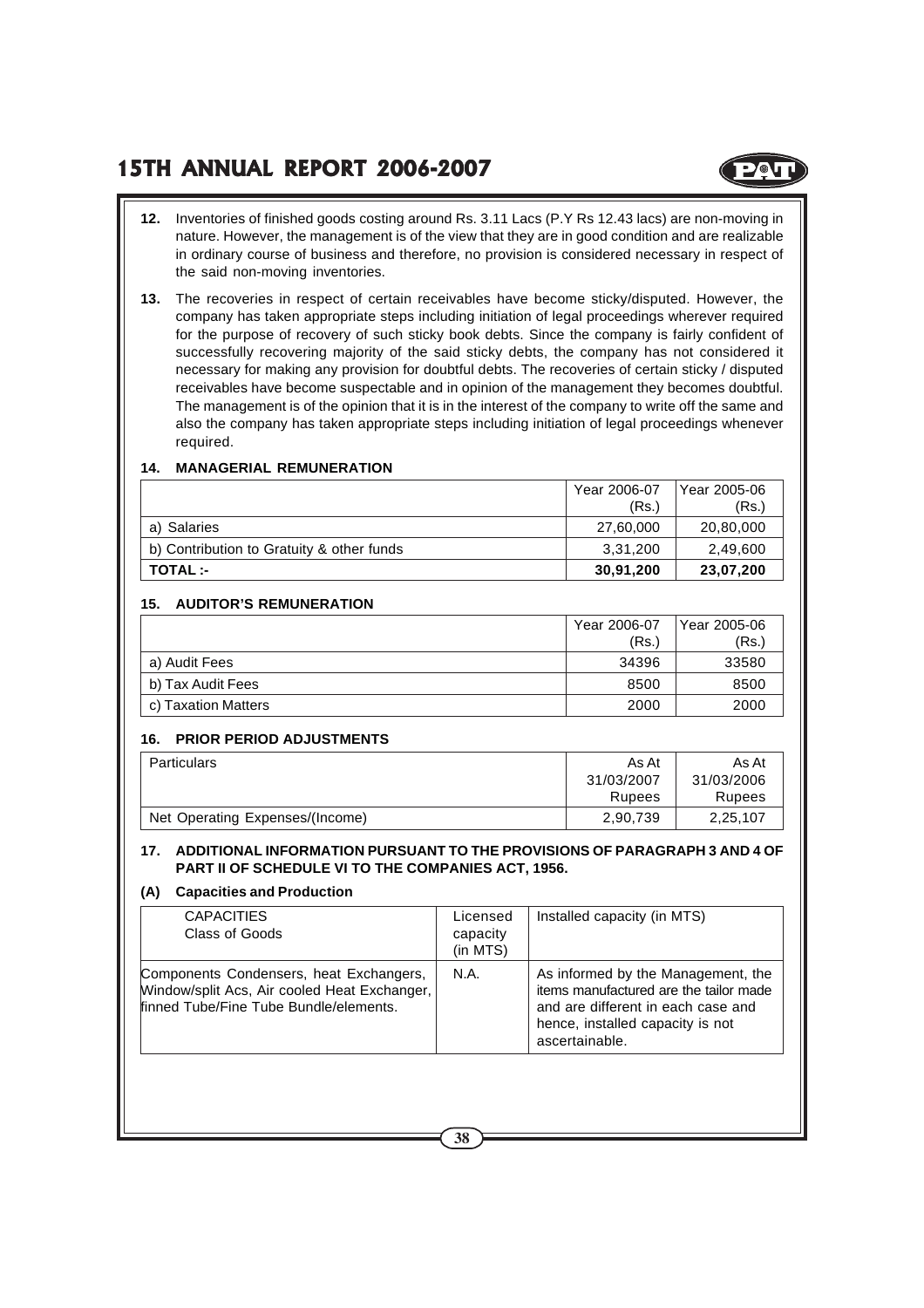

| <b>PRODUCTION TURNOVER AND STOCKS</b> |               |                      |                    |                    |                       |              |                      |
|---------------------------------------|---------------|----------------------|--------------------|--------------------|-----------------------|--------------|----------------------|
|                                       |               | <b>OPENING STOCK</b> | <b>PRODUCTION</b>  |                    | <b>TURNOVER</b>       |              | <b>CLOSING STOCK</b> |
|                                       | QTY           | Value                | QTY                | QTY                | Value                 | QTY          | Value                |
|                                       | $N$ os. $/$   | W/out E.D.           | Nos./sets          | Nos./sets          | (Rs.)                 | $N$ os. $/$  | With E.D.            |
|                                       | Sets          | (Rs.)                |                    |                    |                       | Sets         | (Rs.)                |
| Industrial Fan &<br>Accessories       | 2 Nos         | 16285                | 39 Nos             | 39 Nos             | 796468                | 2 Nos        | 4708                 |
|                                       | (2)<br>11 Nos | (16285)<br>1157121   | (7)<br>480         | (7)<br>483 Nos     | (602496)<br>177445231 | (2)<br>8 Nos | (16285)<br>57885     |
| Heat Exchanger                        | (8)           | (279298)             | 1 Lot              | 1 Lot              | (93122220)            | (11)         | (1157121)            |
|                                       |               |                      | 11 Set             | 11 Set             |                       |              |                      |
|                                       |               |                      | (767 Nos)          | (764 Nos)          |                       |              |                      |
|                                       |               |                      | $(4 \text{ Sets})$ | $(4 \text{ Sets})$ |                       |              |                      |
| Steam Coil/                           |               |                      | 35 Nos             | 35 Nos             | 18265040              |              |                      |
| Heaters                               |               |                      | 1 Set              | 1 Set              | (18988531)            |              |                      |
|                                       |               |                      | $(61$ Nos $)$      | $(61$ Nos)         |                       |              |                      |
| Air Conditioning                      | 33            | 649910               | 87 Nos             | 87 Nos             | 23467833              | 33 Nos       | 162698               |
| & Refrigeration                       | (33)          | (649910)             | 6 Sets             | 6 Sets             | (48803661)            | (33)         | (649910)             |
|                                       |               |                      | (391 Nos)          | $(391$ Nos)        |                       |              |                      |
|                                       |               |                      | $(2 \text{ Sets})$ | $(2 \text{ Sets})$ |                       |              |                      |
| Other plants                          |               |                      |                    |                    | 15395262              |              |                      |
| Equipment's &<br>Accessories          |               |                      |                    |                    | 6192435(*)            |              |                      |
| Compressor &                          | 1 Nos         | 34704                |                    |                    |                       | 1 Nos        | 8688                 |
| Extra Accessories                     | (1)           | (34704)              |                    |                    |                       | (1)          | (34704)              |
| Controls                              |               |                      |                    |                    |                       |              |                      |
| Window &                              | 18 Nos        | 311360               |                    | 146 Nos*           | 2830581               | 18 Nos       | 77947                |
| Split A/c.                            | (18)          | 331360               |                    | $(98^*)$           | (2531969)             | (18)         | (311360)             |
| <b>Pressure Vessels</b>               |               | $\blacksquare$       | 52 Nos             | 52 Nos             | 62193293              |              |                      |
|                                       |               |                      | $(85$ Nos)         | $(85$ Nos)         | (46837499)            |              |                      |
|                                       |               |                      | $(1$ Set)          | $(1$ Set)          |                       |              |                      |
| Humidification                        |               |                      |                    |                    | 36448967*             |              |                      |
| Ventilation &                         |               |                      |                    |                    | $(45960234^*)$        |              |                      |
| Air-cooling plant<br>Equipment        |               |                      |                    |                    |                       |              |                      |
| Air Cooled Heat                       |               |                      | 91 Nos             | 91 Nos             | 45214880              |              |                      |
| Exchanger                             |               |                      | $(7$ Nos $)$       | $(7$ Nos $)$       | (25164800)            |              |                      |
|                                       |               |                      | $(17$ Sets)        | $(17$ Sets)        |                       |              |                      |
|                                       |               |                      | $(4 - Unit)$       | $(4 - Unit)$       |                       |              |                      |
| Finished/Tube /                       |               |                      | 11823 Nos          | 11823              | 23989123              |              |                      |
| Fine T Bundle/                        |               |                      | (1423 Nos)         | Nos                | (2136760)             |              |                      |
| Elements                              |               |                      |                    | $(1423$ Nos)       |                       |              |                      |
| High efficiency /                     |               |                      |                    |                    |                       |              |                      |
| Axid flow fans                        |               |                      | $(2$ Nos $)$       | $(2$ Nos $)$       | (51000)               |              |                      |
| Total :-                              |               | 2169380              |                    |                    | 406046678             |              | 311296               |
| $P.Y.$ :                              |               | (1243472)            |                    |                    | (290391605)           |              | (2169380)            |

**Note :** 1) \* Quantity is Not Ascertainable.

2) \*Include trading sale of 146 Nos. [ P.Y. 17 Nos.]

3) Turnover does not includes processing charges received.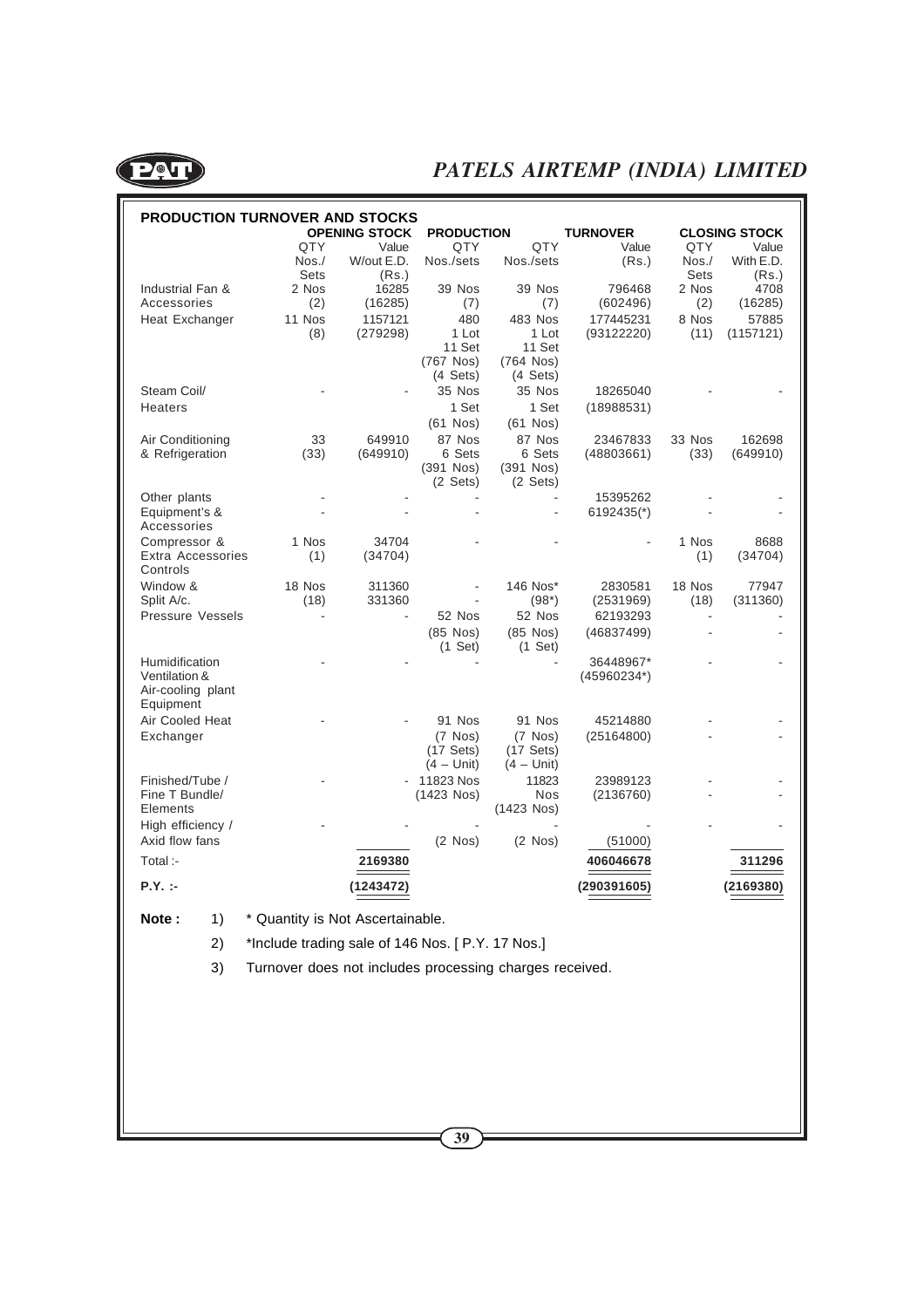|      |                                  |       | Year 2006-07 |           |       | Year 2005-06 |             |
|------|----------------------------------|-------|--------------|-----------|-------|--------------|-------------|
|      | <b>Class of Materials</b>        | Unit  | QTY          | Value     | Unit  | QTY          | Value       |
|      |                                  |       |              | [Rs.]     |       |              | [Rs.]       |
| Ι.   | Iron & Steel                     | Kg.   | 1754990      | 89481067  | Kg.   | 2111704      | 90562416    |
|      |                                  | Nos.  | 6849         | 28650849  | Nos.  | 2026         | 4447036     |
| ii.  | Non Ferous                       | Kg.   | 64934        | 28699778  | Kg.   | 59970        | 16424812    |
|      | [Copper & All Tubes]             |       |              |           |       |              |             |
| iii. | Non Ferrous Sheet/Plates         | Kg.   | 124986       | 30036072  | Kg.   | 103763       | 17232663    |
|      | [Copper & Alu. Tubes.]           |       |              |           |       |              |             |
| iv.  | Electric Motors & Compressors    | Nos.  | 188          | 2889104   | Nos.  | 242          | 6059635     |
| v.   | Pipes/Tubes                      | Mtrs. | 302769       | 60844214  | Mtrs. | 121808       | 18735080    |
| vi.  | Others (components)              |       |              |           |       |              |             |
| vii. | C.I. Castings                    | Kg.   | 1808         | 66860     | Kg.   | 3419         | 164710      |
|      | viii. Air Washer Equipments      |       |              | 47238454  |       |              | 39073609    |
|      |                                  |       |              | 287906398 |       |              | 192699960   |
|      | Less: Modvat & Sales Tax set off |       |              | 39137634  |       |              | 20035856    |
|      | Total :-                         |       |              | 248768764 |       |              | 172664104   |
|      | P.Y.                             |       |              | 172664104 |       |              | (160708880) |

**(B) Value of imported and indigenous raw-materials, stores and spare parts consumed and percentage thereof**

|                       |             | <b>Year ended 31-03-2007</b> |             | Year ended 31-03-2006 |
|-----------------------|-------------|------------------------------|-------------|-----------------------|
|                       | Value (Rs.) | $\%$                         | Value (Rs.) | %                     |
| i) Raw material       |             |                              |             |                       |
| - Imported            | 7648872     | 3.27                         | 5077439     | 3.65                  |
| - Indigenous          | 241119892   | 96.73                        | 134064550   | 96.35                 |
| Total :-              | 248768764   | 100.00                       | 139141989   | 100.00                |
| <b>PREVIOUS YEAR:</b> | (139141989) | (100.00)                     | (139141989) | (100.00)              |
| li) Stores & Spares   |             |                              |             |                       |
| - Imported            | $\bf{0}$    | 0                            | $\Omega$    | $\Omega$              |
| - Indigenous          | 13222348    | 100                          | 10504820    | 100                   |
| Total:                | 13222348    | 100                          | 10504820    | 100                   |
| <b>PREVIOUS YEAR:</b> | (10504820)  | (100)                        | (11048480)  | (100)                 |

#### **(E)DETAILS OF TRADING GOODS PURCHASED**

|                      | <b>Year ended 31-03-2007</b> |                                               | Year ended 31-03-2006 |       |  |
|----------------------|------------------------------|-----------------------------------------------|-----------------------|-------|--|
| <b>Trading Goods</b> | Value (Rs.)                  | %                                             | Value (Rs.)           | %     |  |
| - Imported           |                              |                                               |                       | —     |  |
|                      | $\left( \equiv\right)$       | $\left( \begin{matrix} -\end{matrix} \right)$ | $(-)$                 | $(-)$ |  |
| -Indigenous          | 31229274                     | 100                                           | 33943347              | 100   |  |
| Total:               | 31229274                     | 100                                           | 33943347              | 100   |  |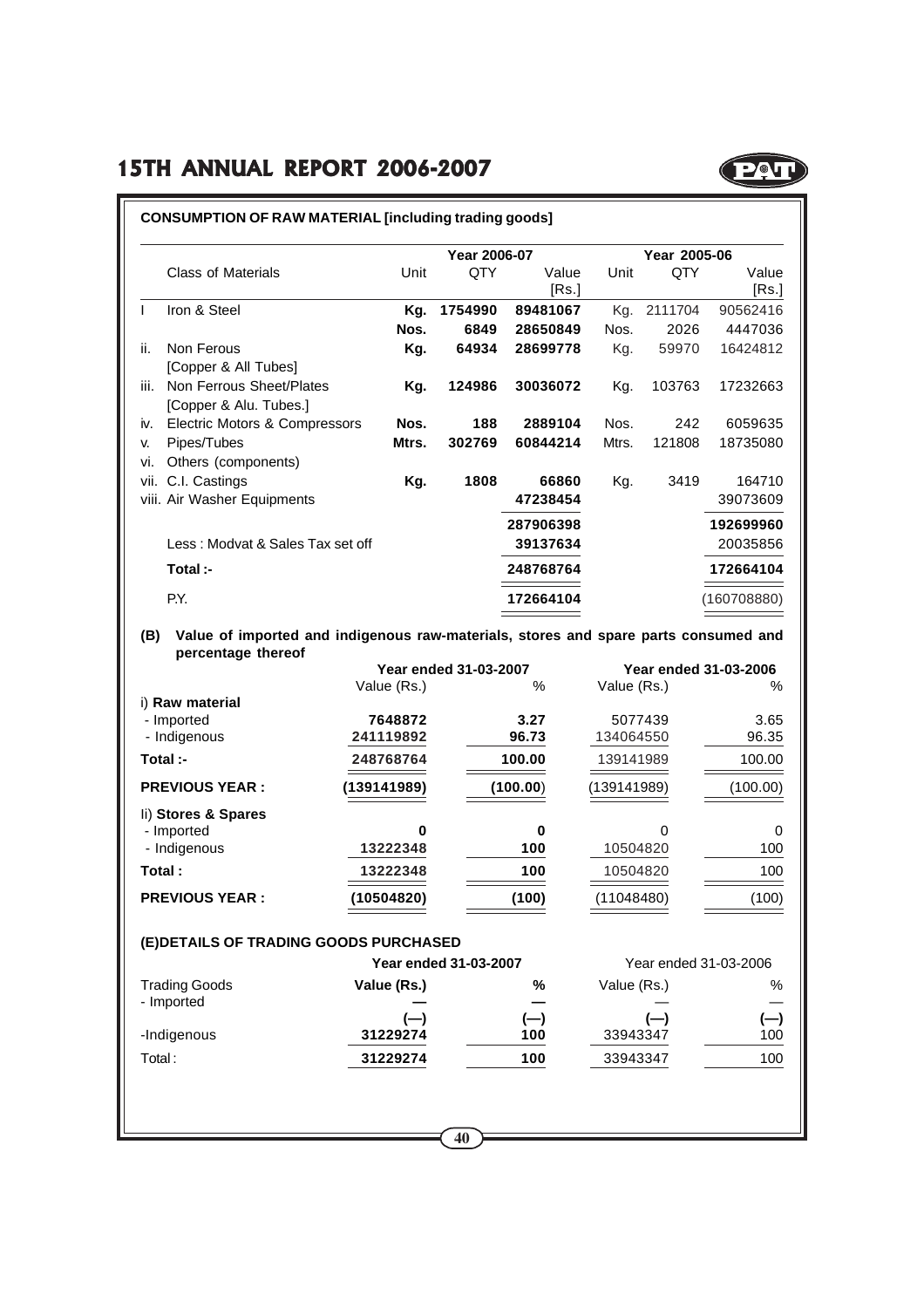



| Year ended 31.03.2005                                                                              |
|----------------------------------------------------------------------------------------------------|
| (Rupees)                                                                                           |
| 5765510                                                                                            |
|                                                                                                    |
| 823850                                                                                             |
| 280246                                                                                             |
| 695239                                                                                             |
| 0                                                                                                  |
| 16739463                                                                                           |
| Nil                                                                                                |
| 18. Previous year's figures have been re-grouped/rearranged wherever pecessary so as to confirm to |
|                                                                                                    |

**ires have been re-grouped/rearranged wherever necessary so as to confirm** current year's grouping.

**19.** Information required in terms of part IV of schedule VI to the companies Act, 1956 is attached.

As per our report attached to the Balance Sheet

**-: Signatories to Schedules - 1 to 21 :-**

PLACE :- AHMEDABAD FOR PARIKH & MAJMUDAR DATE :- 29-06-2007 CHARTERED ACCOUNTANTS

> HITEN M. PARIKH PARTNER M. No.: 40230

DATE :- 29-06-2007

PLACE :- RAKANPUR FOR PATELS AIRTEMP(INDIA) LIMITED

NARAYANBHAI G. PATEL CHAIRMAN & MANAGING DIRECTOR

PRAKASH N. PATEL DIRECTOR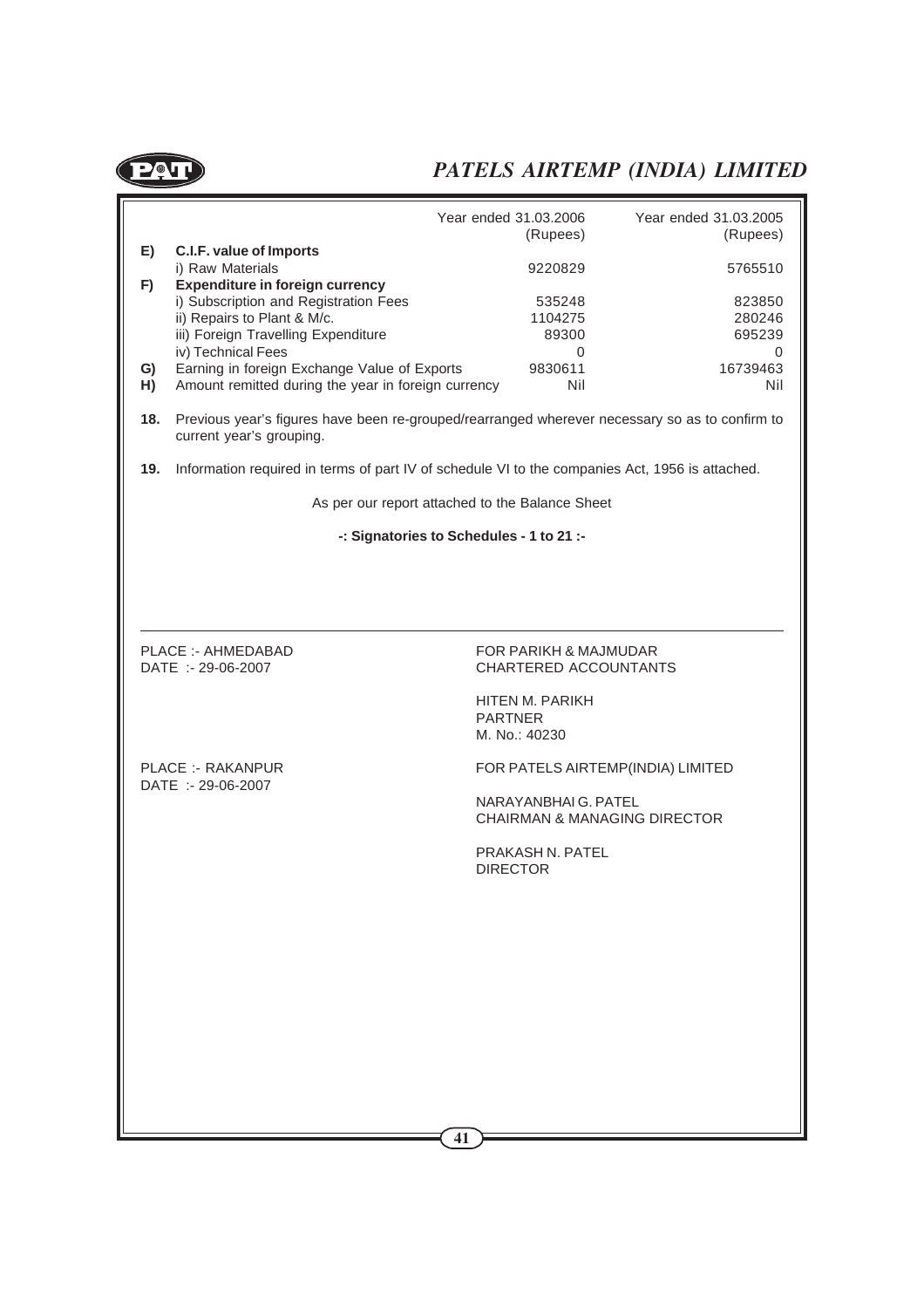### **15TH ANNUAL REPORT 2006-2007**

|    | Information referred to in note - 18 of Schedule 21 to the Notes on Accounts for the<br>year ended on 31st March, 2007 |                 |                                                   |                                    |  |  |
|----|------------------------------------------------------------------------------------------------------------------------|-----------------|---------------------------------------------------|------------------------------------|--|--|
|    | PART IV OF SCHEDULE VI TO THE COMPANIES ACT, 1956 (AS AMENDED)                                                         |                 |                                                   |                                    |  |  |
|    | <b>BALANCE SHEET ABSTRACT AND COMPANY'S GENERAL BUSINESS PROFILE</b>                                                   |                 |                                                   |                                    |  |  |
| п  | <b>Registration Details:</b>                                                                                           |                 |                                                   |                                    |  |  |
|    | Registration No.                                                                                                       | 1 7 8 0 1       | State Code                                        | 0 4                                |  |  |
|    | <b>Balance Sheet Date</b>                                                                                              | 3 1 0 3 0 7     |                                                   |                                    |  |  |
|    |                                                                                                                        | Date Month Year |                                                   |                                    |  |  |
| Ш  | Capital Raised During the year(Amount in Rs. Thousands)                                                                |                 |                                                   |                                    |  |  |
|    | Public Issue                                                                                                           | $N$ $ I $ $L$   | Right Issue                                       | $N$ $  L$                          |  |  |
|    | Bonus Issue                                                                                                            | $N\prod L$      | <b>Private Placement</b>                          | N  L                               |  |  |
| Ш  | Position of Mobilisation and Deployment of Funds (Amount in Rs. Thousands)                                             |                 |                                                   |                                    |  |  |
|    | <b>Total Liabilities</b>                                                                                               | 179532          | <b>Total Assets</b>                               | 179532                             |  |  |
|    | Sources of Funds                                                                                                       |                 |                                                   |                                    |  |  |
|    | Paid-up Capital                                                                                                        | 5 0 7 0 2       | Reserve & Surplus                                 | 4 7 4                              |  |  |
|    | Secured Loans                                                                                                          | 4  2  9  0  6   | Unsecured Loan                                    | $\mathbb{N} \mathbb{L} \mathbb{L}$ |  |  |
|    | Deferred Tax Liability                                                                                                 | 1 4 4 6 8       |                                                   |                                    |  |  |
|    | Application of Funds                                                                                                   |                 |                                                   |                                    |  |  |
|    | <b>Fixed Assets</b>                                                                                                    | 7  9  1  4  9   | Investments                                       | 2 8 0                              |  |  |
|    | <b>Net Current Assets</b>                                                                                              | 9 9 4 6 9       | Misc. Expenditure                                 | 6 3 3                              |  |  |
|    | <b>Accumulated Losses</b>                                                                                              | N  L            |                                                   |                                    |  |  |
| IV | Performance of Company (Amount in Rs. Thousands)                                                                       |                 |                                                   |                                    |  |  |
|    | Turnover                                                                                                               | 404267          | <b>Total Expenditure</b>                          | 3 6 1<br>7 4 5                     |  |  |
|    | [+] -   Profit/Loss Before Tax[                                                                                        | 4 2 5 2 2       | + - Profit/Loss After Tax                         | 2 5 6 6 8                          |  |  |
|    | Earning per Share in Rs.                                                                                               | $5$ . 01        | Dividend @ %                                      | 1 0                                |  |  |
| v  | Generic Names of Three Principal Products/Services of Company                                                          |                 |                                                   |                                    |  |  |
|    | (As per Monetary Terms) Monetary terms)                                                                                |                 |                                                   |                                    |  |  |
|    | <b>Product Description</b>                                                                                             |                 |                                                   | Item Code No. (ITC Code)           |  |  |
|    | Shell and Tube Heat Exchangers                                                                                         |                 |                                                   | 8 4 1 9 5 0 0 1                    |  |  |
|    | <b>Industrial Fans &amp; Blowers</b>                                                                                   |                 |                                                   | 8 4 1 4 5 9 0 3                    |  |  |
|    | Air Conditioners & Refrigeration Equipments                                                                            |                 |                                                   | 8 4 1 5 8 2 0 0                    |  |  |
|    |                                                                                                                        |                 | For PATELS AIRTEMP (INDIA) LIMITED                |                                    |  |  |
|    |                                                                                                                        |                 | <b>NARAYANBHAI G. PATEL: Chairman &amp; M. D.</b> |                                    |  |  |
|    |                                                                                                                        |                 | <b>PRAKASH N. PATEL: Whole Time Director</b>      |                                    |  |  |
|    | Place: Rakanpur<br>Date: 29-06-2007                                                                                    |                 |                                                   |                                    |  |  |
|    |                                                                                                                        |                 |                                                   |                                    |  |  |
|    |                                                                                                                        |                 |                                                   |                                    |  |  |

POU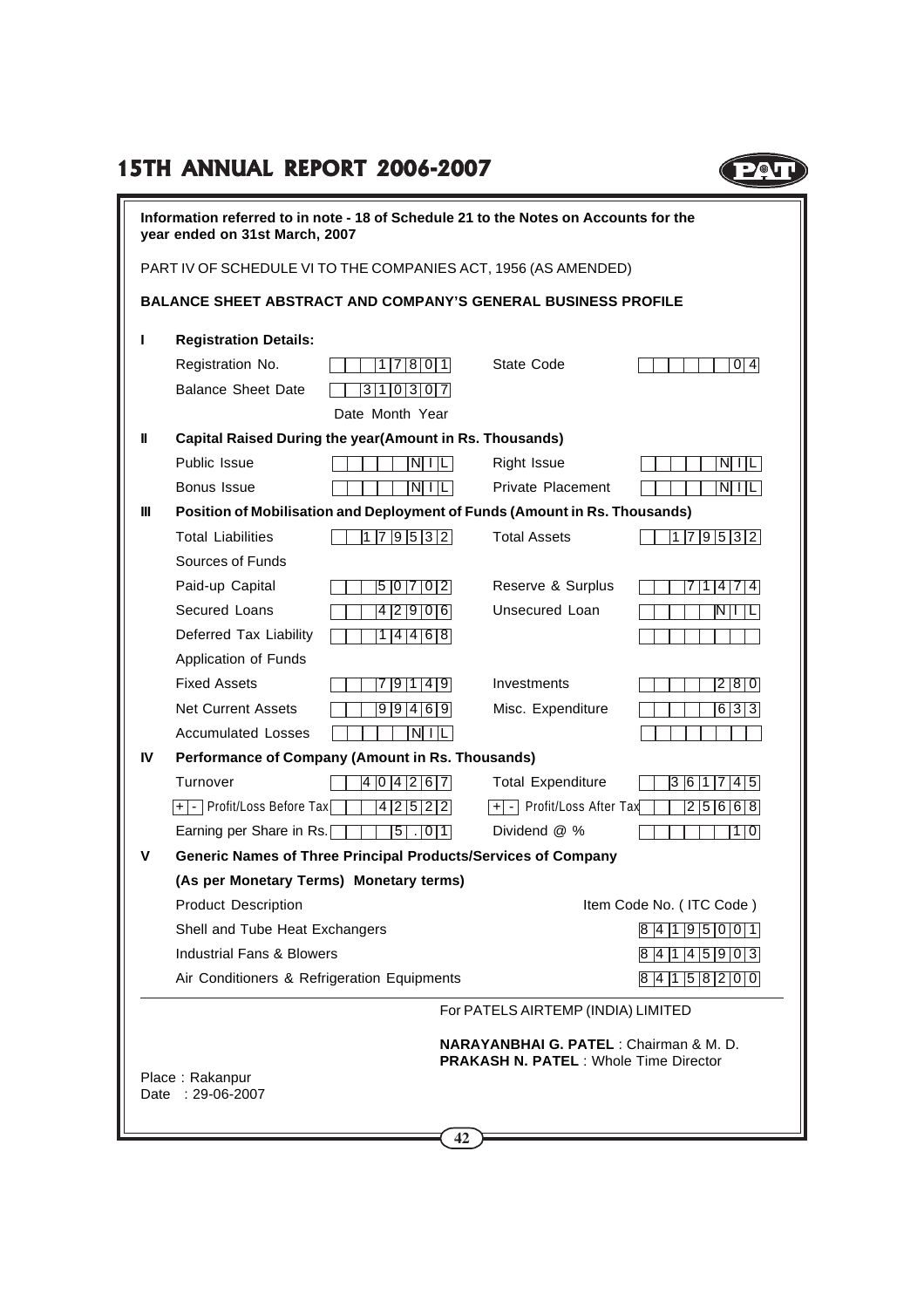

|                                                |                | 2006-2007      |                | 2005-2006      |
|------------------------------------------------|----------------|----------------|----------------|----------------|
|                                                | <b>RUPEES</b>  | <b>RUPEES</b>  | <b>RUPEES</b>  | <b>RUPEES</b>  |
| A CASH FLOW FROM OPERATING ACTIVITIES          |                |                |                |                |
| Net Profit before Tax and Extra Ordinary Items |                | 36,461,503     |                | 18,991,874     |
| Adjustments for:                               |                |                |                |                |
| Depreciation                                   | 6,060,418      |                | 5,531,842      |                |
| Interest expenses                              | 6,977,708      |                | 7,649,413      |                |
| Interest Income                                | (710, 170)     |                | (268, 809)     |                |
|                                                |                | 12,327,956     |                | 12,912,446     |
| OPERATING PROFIT BEFORE WORKING                |                |                |                |                |
| <b>CAPITAL CHANGES</b>                         |                |                |                |                |
|                                                |                | 48,789,459     |                | 31,904,320     |
| Adjustment for:                                |                |                |                |                |
| Trade and other receivables                    | (7,461,018)    |                | (11, 488, 766) |                |
| Inventories                                    | 14,226,047     |                | 1,461,144      |                |
| <b>Trade Payable</b>                           | (11, 434, 797) |                | 18,796,131     |                |
|                                                |                | (4, 123, 857)  |                | (14, 841, 517) |
| Misc Expenses                                  | 545,911        |                | 0              |                |
| CASH GENERATED FROM OPERATIONS                 |                | 44,665,602     |                | 40,672,829     |
| Direct Taxes paid                              | (10, 812, 084) |                | (5,438,570)    |                |
|                                                |                | (11, 812, 084) |                | (5,438,570)    |
| CASH FLOW BEFORE EXTRAORDINARY ITEMS           |                | 33,853,517     |                | 35,234,259     |
| Extraordinary items:                           |                |                |                |                |
| Prior period adjustments                       | (290, 739)     | (290, 739)     | (225, 107)     | (225, 107)     |
| NET CASH FROM OPERATING ACTIVITIES             |                | 33,562,778     |                | 35,009,152     |
|                                                |                |                |                |                |
| <b>B CASH FLOW FROM INVESTING ACTIVITIES:</b>  |                |                |                |                |
| <b>Purchase of Fixed Assets</b>                | (9,470,137)    |                | (3,777,805)    |                |
| (Net of Modvat benefit)                        |                |                |                |                |
| Sale of Fixed Asset                            | 0              |                | 89             |                |
| Interest Received                              | 418,116        |                | 268,809        |                |
|                                                |                | (9,052,021)    |                | (3,508,907)    |
| NET CASH USED IN INVESTING ACTIVITIES          |                | (9,052,021)    |                | (3,508,907)    |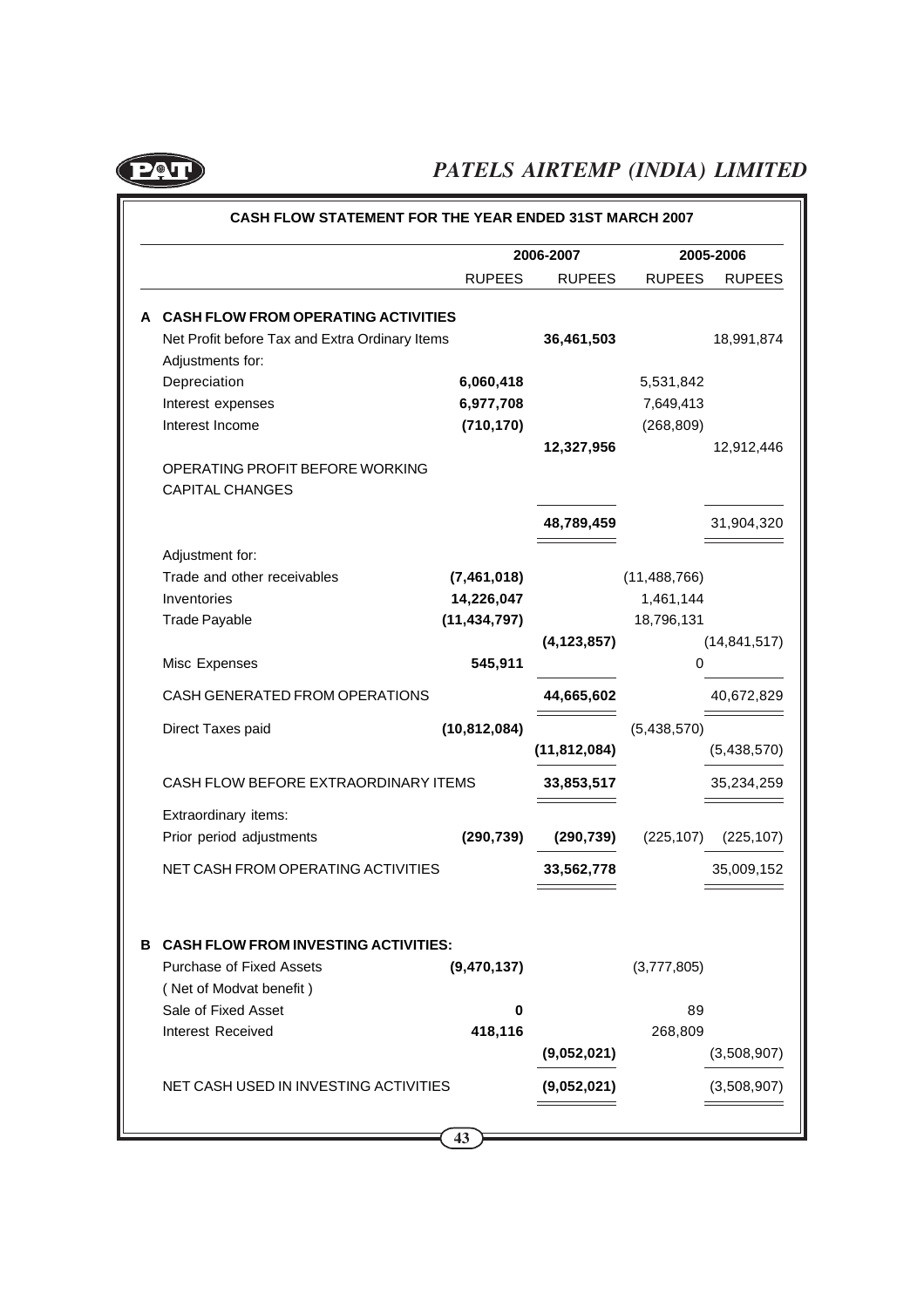### **15TH ANNUAL REPORT 2006-2007**

|                                                      |                                                                 |               | 2006-2007                                                                                                 |                | 2005-2006      |
|------------------------------------------------------|-----------------------------------------------------------------|---------------|-----------------------------------------------------------------------------------------------------------|----------------|----------------|
|                                                      |                                                                 | <b>RUPEES</b> | <b>RUPEES</b>                                                                                             | <b>RUPEES</b>  | <b>RUPEES</b>  |
|                                                      | C CASH FLOW FROM FINANCING ACTIVITIES:                          |               |                                                                                                           |                |                |
|                                                      | Proceeds/(Repayment) from secured<br>Borrowings                 | (7, 419, 000) |                                                                                                           | (6,376,000)    |                |
|                                                      | Proceeds/(Repayment) from Unsecured<br>Borrowings               | (1,731,691)   |                                                                                                           | (594, 187)     |                |
|                                                      | Proceeds from Bank borrowings for                               | (7,378,006)   |                                                                                                           | (12, 478, 506) |                |
|                                                      | Deferred payment credits against vehicles<br>(Net of repayment) | 1,881,377     |                                                                                                           | (389, 459)     |                |
|                                                      | Interest Paid                                                   | (6,977,708)   |                                                                                                           | (7,649,413)    |                |
|                                                      |                                                                 |               | (21, 625, 028)                                                                                            |                | (27, 487, 565) |
|                                                      | NET CASH USED IN FINANCING ACTIVITIES                           |               | (21, 625, 028)                                                                                            |                | (27, 487, 565) |
|                                                      | NET INCREASE/(DECREASE) IN CASH AND CASH                        |               | 2,885,729                                                                                                 |                | 4,012,680      |
|                                                      | CASH AND CASH EQUIVELANTS AS AT<br>THE BEGINING OF THE YEAR     |               | 16,843,197                                                                                                |                | 4,012,680      |
|                                                      | CASH AND CASH EQUIVELANTS AS AT<br>THE CLOSING OF THE YEAR      |               | 19,728,926                                                                                                |                | 16,843,197     |
|                                                      | <b>FOR PARIKH &amp; MAJMUDAR</b><br>CHARTERED ACCOUNTANTS       |               | FOR PATELS AIRTEMP (INDIA) LTD.<br><b>NARAYANBHAI G. PATEL</b><br><b>CHAIRMAN &amp; MANAGING DIRECTOR</b> |                |                |
|                                                      | <b>HITEN M. PARIKH</b><br><b>PARTNER</b>                        |               | <b>PRAKASH N. PATEL</b><br><b>DIRECTOR</b>                                                                |                |                |
| M.No.: 40230<br>DATE: 29-06-2007<br>PLACE: AHMEDABAD |                                                                 |               | DATE: 29-06-2007<br><b>PLACE: RAKANPUR</b>                                                                |                |                |

PU

**44**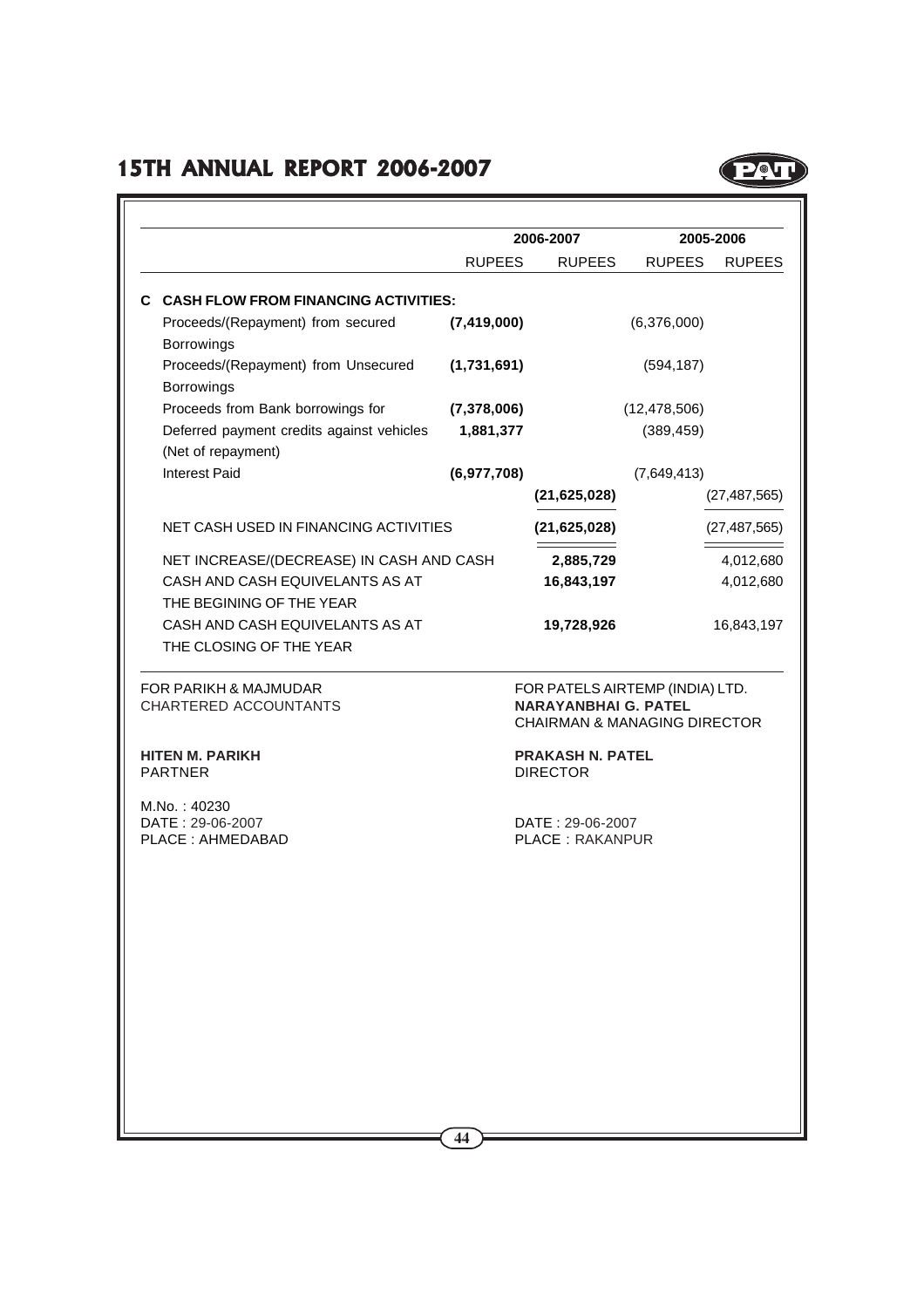

### **PATELS AIRTEMP (INDIA) LIMITED**

Regd. Office : 5<sup>th</sup> Floor, Kalpana Complex, Nr. Memnagar Fire Station, Navrangpura, Ahmedabad – 380 009.

Client ID

 $LF$ .No.

DP ID

Nos. of Shares held :\_\_\_\_\_\_\_

#### **ATTENDANCE SLIP**

I hereby record my presence at the Fifteenth Annual General Meeting of the Company held at the Regd. Office : 5<sup>th</sup> Floor, Kalpana Complex, Nr. Memnagar Fire Station, Navrangpura, Ahmedabad – 380 009 at 10.00 a.m. on Friday, the 28th September, 2007.

| l FULL NAME OF MEMBER / PROXY<br>(IN BLOCK LETTERS) |  |
|-----------------------------------------------------|--|
| MEMBER'S / PROXrS SIGNATURE                         |  |

NOTES: 1. You are requested to sign and hand over this attendance slip at the entrance.

2. If you intend to appoint a proxy to attend the meeting instead of yourself the proxy form must be deposited at the Registered Office of the Company at 5th Floor, Kalpana Complex, Nr. Memnagar Fire Station, Navrangpura, Ahmedabad - 380 009. not less than 48 hours before the time fixed for holding the meeting.

| <b>PATELS AIRTEMP (INDIA) LIMITED</b><br>Regd. Office: 5 <sup>th</sup> Floor, Kalpana Complex, Nr. Memnagar Fire Station,<br>Navrangpura, Ahmedabad - 380 009. |                                                                                                     |                      |                                                |  |
|----------------------------------------------------------------------------------------------------------------------------------------------------------------|-----------------------------------------------------------------------------------------------------|----------------------|------------------------------------------------|--|
| Client ID                                                                                                                                                      | $\mathcal{L} = \{ \mathcal{L} \}$                                                                   | LF.No.               | $\mathbf{r}$ and $\mathbf{r}$ and $\mathbf{r}$ |  |
| DP ID                                                                                                                                                          | <b>PROXY FORM</b>                                                                                   | Nos. of Shares held: |                                                |  |
|                                                                                                                                                                |                                                                                                     |                      |                                                |  |
|                                                                                                                                                                |                                                                                                     |                      |                                                |  |
|                                                                                                                                                                |                                                                                                     |                      |                                                |  |
|                                                                                                                                                                |                                                                                                     |                      |                                                |  |
|                                                                                                                                                                |                                                                                                     |                      |                                                |  |
|                                                                                                                                                                |                                                                                                     |                      |                                                |  |
|                                                                                                                                                                | me / us and on my / our behalf at the Fifteenth Annual General Meeting of the Company to be held on |                      |                                                |  |
| adjournment thereof.                                                                                                                                           | Friday, the 28th September, 2007 at 10.00 a.m. at the Registered Office of the Company and at any   |                      |                                                |  |
|                                                                                                                                                                |                                                                                                     | 2007                 |                                                |  |
|                                                                                                                                                                |                                                                                                     | Signature_           | Affix<br>Revenue<br>Stamp of<br>1/- Re.        |  |

NOTES:

1. The Proxy form must be deposited at the Registered Office of the Company not less than 48 hours before the time fixed for holding the Meeting.